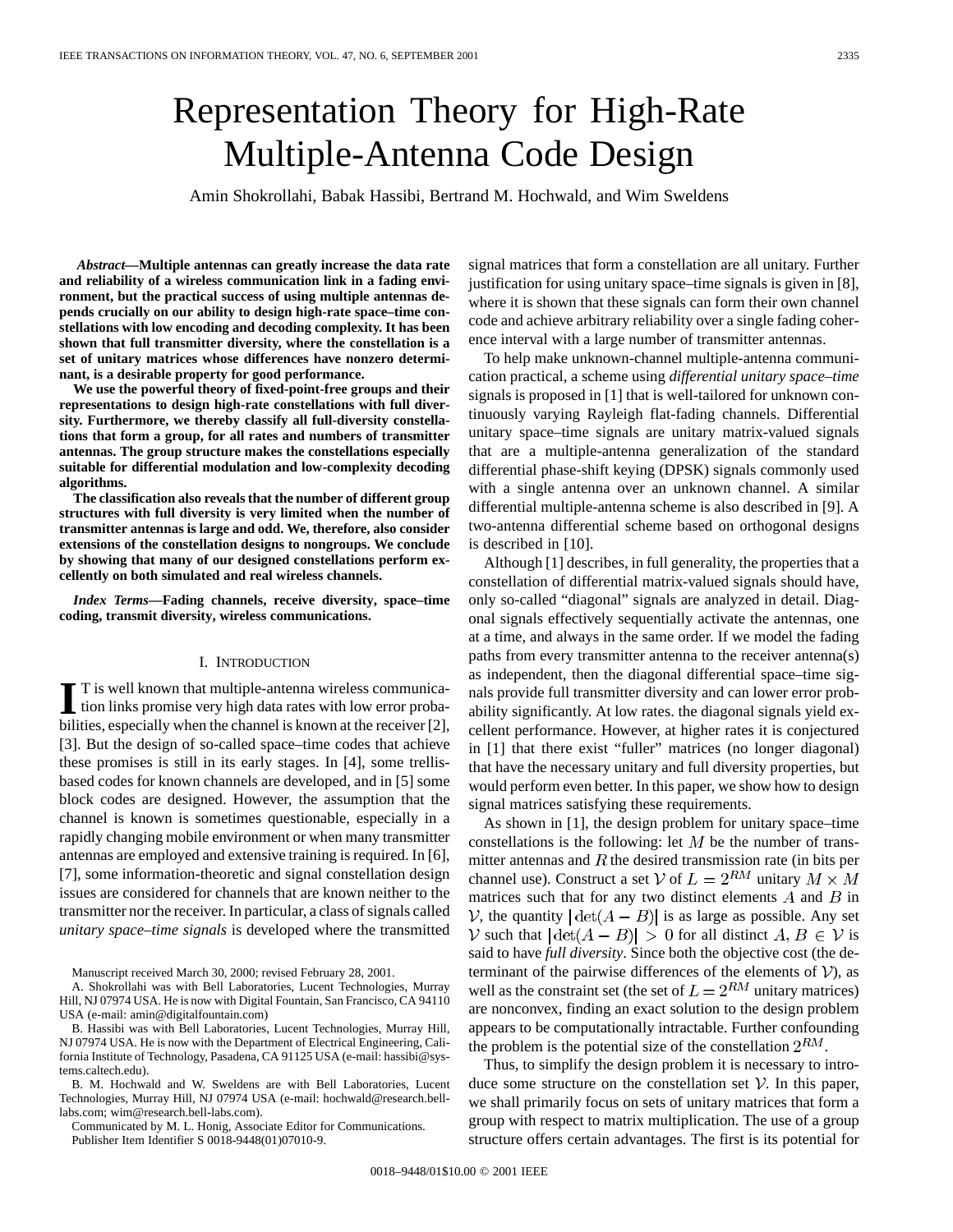good performance. If V is not a group,  $|\det(A - B)|$  generally may take on  $L(L-1)/2$  distinct values for  $A \neq B \in V$ . The minimum value (equivalent to the minimum distance of the constellation) may, therefore, be quite small. But if  $V$  is a group, the determinant takes on at most  $L-1$  distinct values given by  $|\det(I - A)|$  for  $I \neq A \in V$ , possibly yielding a larger minimum distance. Although this is not a rigorous argument, we show that many of the groups indeed have large minimum distances and perform extremely well.

The second advantage is practical. Since differential space–time modulation multiplies matrices in  $V$  to form the transmitted signal matrix, if  $V$  is a group, every transmitted signal matrix is always an element of  $V$ . Therefore, explicit matrix multiplication is replaced by the simpler group table lookup.

Because any abstract group has a representation in unitary matrices, we restrict our search to groups that have representations with full diversity. In [1], full diversity sets  $\mathcal V$  that form an *Abelian* (commutative) group are considered. This is equivalent to constraining  $V$  to be a cyclic group represented by a set of diagonal matrices. The codes thereby generated are shown experimentally to have good performance at low rates ( $R < 2$ , for example). Not explored in [1] are sets  $V$  that are noncommutative groups as potential candidates for good performance at higher rates. One of our primary goals is to find good-performing high-rate noncommutative groups.

In this paper, we completely characterize the class of unitary matrices that provide full diversity and form a group. The characterization is derived using results in the theory of fixedpoint-free groups. A fixed-point-free group can be represented as a group of unitary matrices (for some  $M$ ) with full diversity. An early reference for fixed-point-free groups is Burnside [11] who in 1905 showed that any group that is fixed-point-free and has order  $L$  that is a power of a prime number must be either cyclic or a generalized quaternion group with a full-diversity representation for  $M = 2$ . These full-diversity groups are also classified for  $M = 2$  and  $L = 2^p$  in [9] (there, the generalized quaternion groups are also called "dicyclic"). Zassenhaus, in a celebrated 1936 work [12], classifies many more of these groups. However, the classification in [12] appears to be incomplete and contains errors; we complete the classification in its entirety. While many of the results in this paper are motivated with differential modulation in mind, we should note that the design problem of maximizing  $|\det(A - B)|$  for distinct  $A, B \in V$  is important also when the channel is known to the receiver [4], [7]. However, when the channel is known it appears to be less important to have the group unitary property of being able to multiply the matrices in  $V$  without leaving the set.

Some of the groups that emerge as good signal sets are rather surprising. We show, for example, that if  $M$  is odd, there is only a single class of possible groups. If  $M = 2$  or  $M = 4$ , some of the signal sets that are excellent performers involve  $SL_2(\mathbb{F}_5)$ —the special linear group in two dimensions over the field  $\mathbb{F}_5$ . The classification reveals that the number of different group structures with full diversity is very limited when the number of transmitter antennas is large and odd. As a consequence, we also consider sets  $V$  that have some of the properties of a group, but are not themselves groups, and find that there are some simple design rules for generating nongroup constellations with good performance. These allow us to construct good signal constellations for practically all values of  $M$  and  $R$ .

The paper is organized as follows. The next section motivates and states the problem that we are solving in detail. For ease of reference, and since the paper is rather lengthy, Section III contains a summary of the principal results in this paper and a comparison with previous work. Section IV introduces representation theory and gives an example of a class of non-Abelian fixed-point-free groups. Section V classifies all full-diversity or, equivalently, all fixed-point-free groups and gives their representations. Sections VI and VII give some consequences of the classification for multiple-antenna constellations. Section VIII uses the structure of the group constellations to generate some nongroup constellations. Section IX tabulates some of the best group and nongroup constellations and includes some illustrative performance curves for various numbers of antennas and rates. Section X discusses fast decoding of the constellations. Section XI provides the conclusion. Appendixes A–C develop most of the mathematical machinery required for the results of this paper and prove the classification theorem.

# II. MULTIPLE ANTENNA SPACE–TIME MODULATION

# *A. The Rayleigh Flat-Fading Channel*

Consider a communication link with  $M$  transmitter antennas and  $N$  receiver antennas operating in a Rayleigh flat-fading environment. The *n*th receiver antenna responds to the symbol sent on the m<sup>th</sup> transmitter antenna through a statistically independent multiplicative complex-Gaussian fading coefficient  $h_{mn}$ . The received signal at the *n*th antenna is corrupted at time t by additive complex-Gaussian noise  $w_{tn}$  that is statistically independent among the receiver antennas and also independent from one symbol to the next. We assume that time is discrete,  $t = 0, 1, \ldots$ 

It is convenient to group the symbols transmitted over the  $M$ antennas in blocks of M channel uses. We use  $\tau = 0, 1, \ldots$  to index these blocks; within the  $\tau$ th block,  $t = \tau M, \ldots, \tau M +$  $M-1$ . The transmitted signal is written as an  $M \times M$  matrix  $S_{\tau}$  whose mth column contains the symbols transmitted on the  $m$ th antenna as a function of time; equivalently, the rows contain the symbols transmitted on the  $M$  antennas at any given time. The matrices are normalized so that the expected square Euclidean norm of each row is equal to one. Hence, the total transmitted power does not depend on the number of antennas. The fading coefficients  $h_{mn}$  are assumed to be constant over these  $M$  channel uses.

Similarly, the received signals are organized in  $M \times N$  matrices  $X_{\tau}$ . Since we have assumed that the fading coefficients are constant within the block of  $M$  symbols, the action of the channel is given by the simple matrix equation

$$
X_{\tau} = \sqrt{\rho} S_{\tau} H_{\tau} + W_{\tau}, \qquad \text{for } \tau = 0, 1, \dots.
$$
 (1)

Here,  $H_{\tau} = \{h_{mn}\}\$ and  $W_{\tau} = \{w_{tn}\}\$ are  $M \times N$  matrices of independent  $\mathcal{CN}(0, 1)$ -distributed random variables. Because of the power normalization,  $\rho$  is the expected signal-to-noise ratio (SNR) at each receiver antenna.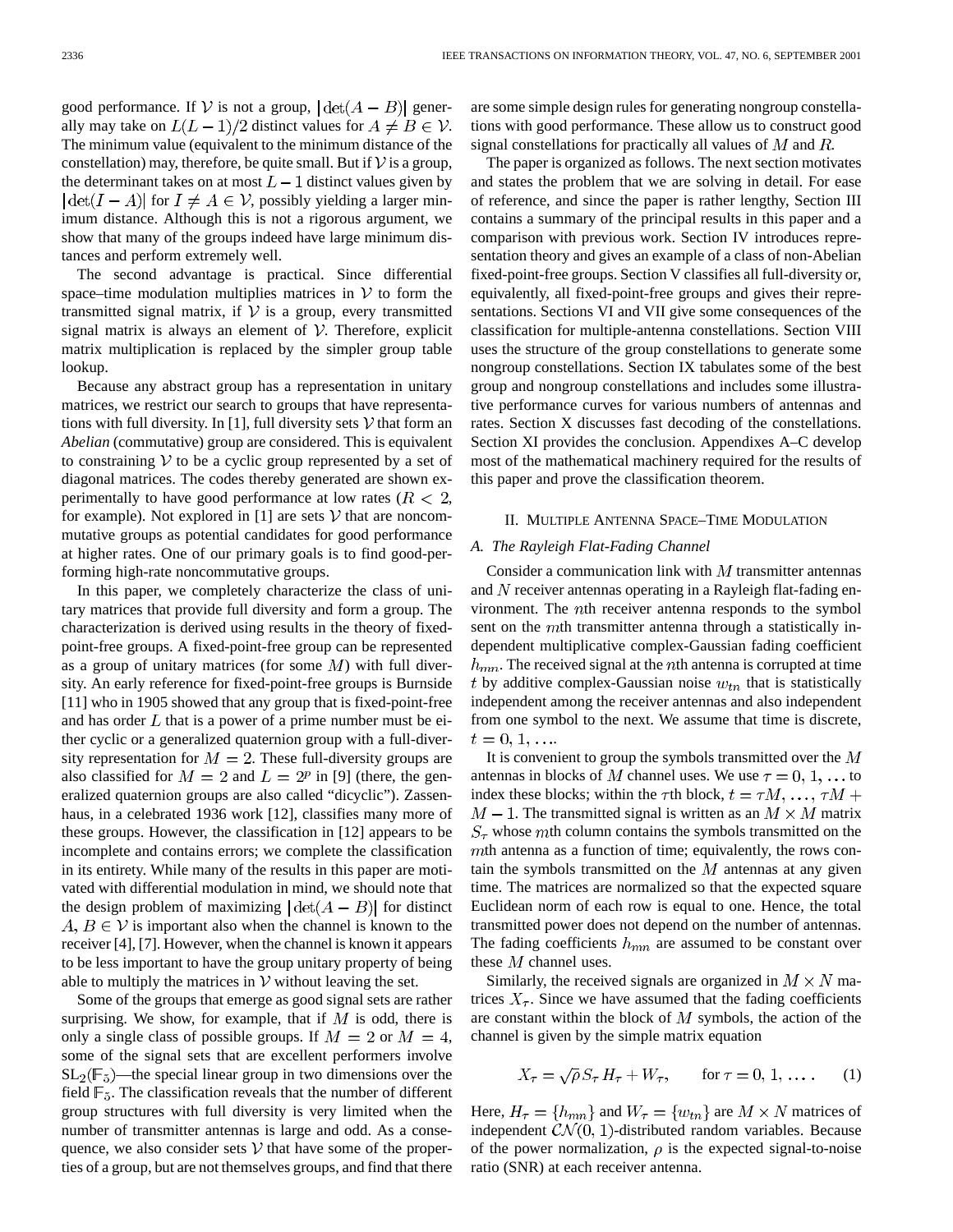#### *B. Known Channel Modulation*

We first discuss signal encoding and decoding when the receiver knows the channel  $H_{\tau}$ . We assume that the data to be transmitted is a sequence  $z_0, z_1, \ldots$  with  $z_{\tau} \in \{0, \ldots, L-1\}.$ The data then simply dictates which matrix is transmitted

$$
S_{\tau}=V_{z_{\tau}}.
$$

Each transmitted matrix occupies  $M$  time samples of the channel, implying that transmitting at a rate of  $R$  bits per channel use requires a constellation  $V = \{V_1, \ldots, V_L\}$  of  $L = 2^{RM}$  unitary signal matrices.

The receiver knows  $H_{\tau}$  and computes the maximum-likelihood (ML) estimate of the transmitted data as<sup>1</sup>

$$
\hat{z}_{\tau} = \arg \min_{\ell=0, ..., L-1} ||X_{\tau} - V_{\ell} H_{\tau}||
$$
 (2)

where the matrix norm is the Frobenius norm

$$
||A||^2 = \text{tr}(A^{\dagger}A) = \text{tr}(AA^{\dagger}) = \sum_{i,j} |a_{ij}|^2.
$$
 (3)

The quality of a constellation  $V$  is determined by the probability of error of mistaking one symbol of  $V$  for another. In [4], [7] it is shown that the Chernoff bound on the pairwise probability of mistaking  $V_{\ell}$  for  $V_{\ell'}$  with a known channel (averaged over the statistics of  $H$ ) is given by

$$
P_e \leq \frac{1}{2} \prod_{m=1}^{M} \left[ 1 + \frac{\rho}{4} \sigma_m^2 (V_\ell - V_{\ell'}) \right]^{-N} \tag{4}
$$

where  $\sigma_m(V_\ell - V_{\ell'})$  is the mth singular value of the  $M \times M$ matrix  $V_{\ell} - V_{\ell'}$ .

#### *C. Differential Unitary Space–Time Modulation*

When the receiver does not know the channel, one can communicate using multiple-antenna differential modulation [1], [9]. Multiple-antenna differential modulation is formally similar to standard single-antenna differential phase-shift keying (DPSK). In standard DPSK, the transmitted symbol has unit-modulus and is the product of the previously transmitted symbol and the current data symbol. The data symbol typically is one of  $L$  equally spaced points on the complex unit circle. As a generalization,  $M$ -antenna differential unitary space–time modulation differentially encodes  $M \times M$  unitary matrix-valued signals. We transmit an  $M \times M$  unitary matrix that is the product of the previously transmitted matrix and a unitary data matrix taken from the constellation. In other words,

$$
S_{\tau} = V_{z_{\tau}} S_{\tau - 1}, \qquad \tau = 1, 2, \dots \tag{5}
$$

with  $S_0 = I_M$ . We immediately see why it is useful in practice to have  $V$  form a group under matrix multiplication: from (5), if V is a group then all the transmitted matrices  $S_{\tau}$  also belong to V. Therefore, the transmitter sends matrices  $S_{\tau}$  from a finite set and does not need to explicitly multiply  $S_{\tau} = V_{z_{\tau}} S_{\tau-1}$ , but rather can use a group table lookup.

If the fading coefficients are approximately constant over  $2M$ time samples  $(H_{\tau} \approx H_{\tau-1})$ , the received matrices turn out to obey

$$
X_{\tau} = V_{z_{\tau}} X_{\tau - 1} + \sqrt{2} W_{\tau}' \tag{6}
$$

where  $W'_\tau$  is an  $M \times N$  matrix of additive independent  $\mathcal{CN}(0, 1)$  noise [1], uncorrelated with the signal  $V_{z_{\tau}}$ . As shown in [1], the ML decoder has the simple structure

$$
\hat{z}_{\tau} = \arg \min_{\ell=0,\dots,L-1} \|X_{\tau} - V_{\ell} X_{\tau-1}\|
$$
 (7)

and the Chernoff bound on the pairwise probability of error with differential modulation on an unknown channel is

$$
P_e \le \frac{1}{2} \prod_{m=1}^{M} \left[ 1 + \frac{\rho^2}{4(1+2\rho)} \sigma_m^2 (V_\ell - V_{\ell'}) \right]^{-N}.
$$
 (8)

At high SNR, both bounds (4) and (8) depend primarily on the product of the singular values, which is the modulus of the determinant of  $V_{\ell} - V_{\ell'}$ . In other words, for high SNR we may write

$$
P_e \lesssim \frac{1}{2} \left(\frac{4\alpha}{\rho}\right)^{MN} \cdot \frac{1}{|\det(V_\ell - V_{\ell'})|^{2N}}
$$

where  $\alpha = 1$  when the channel is known and  $\alpha = 2$  when the channel is unknown and used differentially. Hence, there is approximately a 3-dB advantage for knowing versus not knowing the channel, and we may measure the quality of a constellation by its so-called *diversity product*

$$
\zeta_{\mathcal{V}} = \frac{1}{2} \min_{0 \le \ell < \ell' < L} |\det(V_{\ell} - V_{\ell'})|^{\frac{1}{M}}. \tag{9}
$$

The scaling factor  $\frac{1}{2}$  guarantees that  $0 \le \zeta$   $\le 1$ . The exponent  $\frac{1}{M}$ essentially gives the geometric mean of the  $M$  singular values since the modulus of the determinant is the product of the singular values. Clearly, a constellation with larger  $\zeta_{\mathcal{V}}$  is superior. Any constellation with  $\zeta_{\mathcal{V}} > 0$  is said to have full diversity. When  $\zeta_{\mathcal{V}} > 0$  and the SNR is high, we note that no two distinct transmitted signals can give the same received signal  $X$ , for any  $H$ . In this paper, we consider only full-diversity constellations and, in particular, we try to find constellations with diversity product  $\zeta_{\mathcal{V}}$  as large as possible.

# III. SUMMARY OF PRIOR WORK AND THIS PAPER

# *A. Prior Work*

We briefly review some of the unitary space–time constellations that have been considered in prior work.

*Cyclic Group Codes:* In [1], cyclic groups are introduced for differential modulation. In this case,  $V_{\ell}$  are diagonal Lth roots of unity. In particular

$$
V_{\ell} = V_1^{\ell}, \qquad \text{where} \quad V_1 = \text{diag}\left[e^{i2\pi u_1/L} \cdots e^{i2\pi u_M/L}\right]
$$

and  $u_1, \ldots, u_M$  are taken from the set  $\{0, \ldots, L-1\}$ . Without loss of generality, we can let  $u_1 = 1$ . The constellation is thus

<sup>&</sup>lt;sup>1</sup>To see that the scaling factor  $\sqrt{\rho}$  is not needed, collect the terms from expanding the squared norm and use the fact that  $V_{\ell}$  is unitary.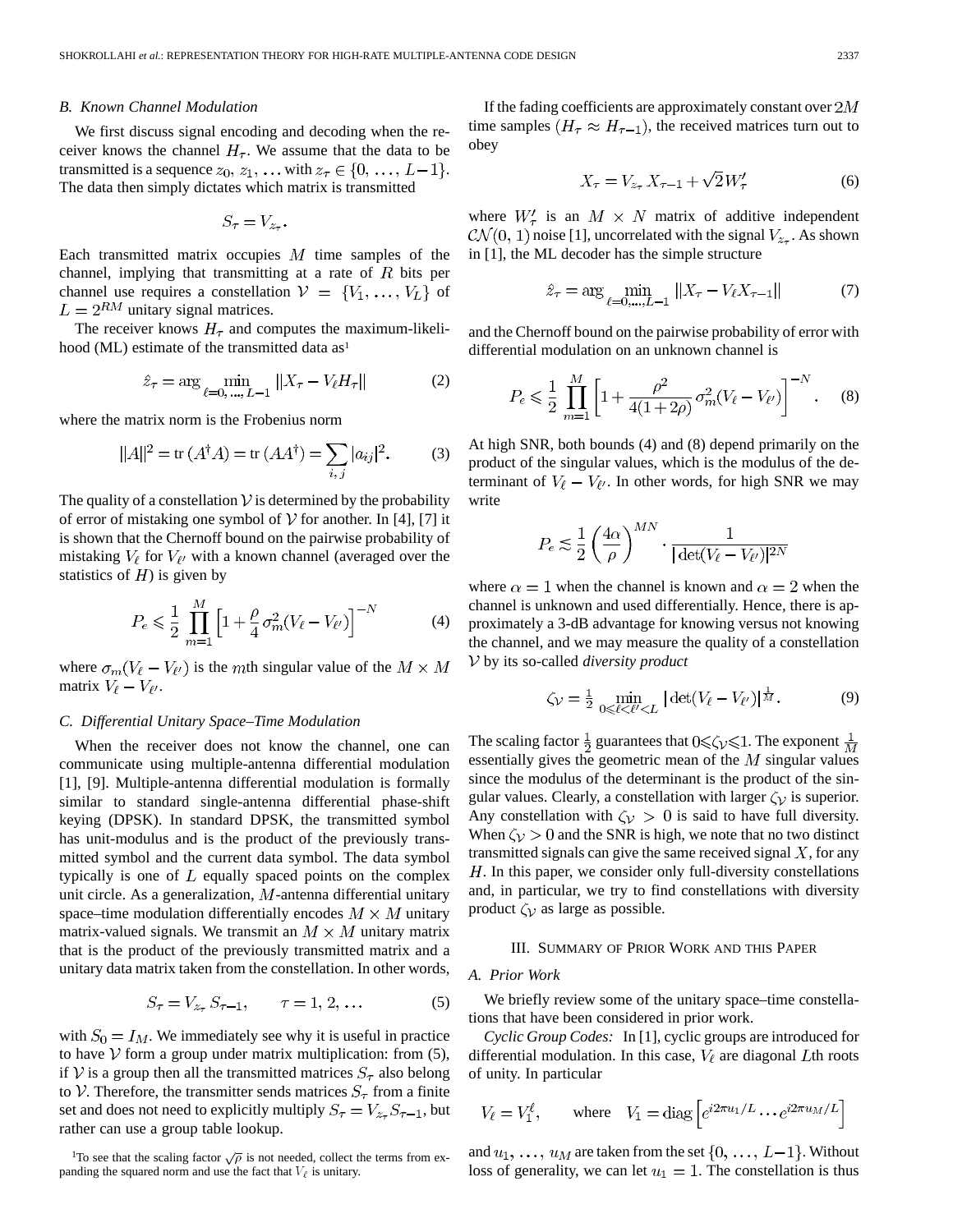specified by the integers  $u_2, \ldots, u_M$ . The  $u_m$  are generally chosen to maximize  $\zeta$  as defined in (9) and given by

$$
\zeta_{\mathcal{V}} = \min_{\ell=1,\dots,L-1} \left| \prod_{m=1}^{M} \sin \frac{\pi u_i \ell}{L} \right|^{\frac{1}{M}}.
$$
 (10)

In this constellation, the transmitter antennas are activated one at a time and always in the same order.

*Orthogonal Designs:* The two-dimensional (2–D) orthogonal design for two antennas over a known channel is [14]

$$
OD(x, y) = \frac{1}{\sqrt{2}} \begin{bmatrix} x & -y^* \\ y & x^* \end{bmatrix}
$$
 (11)

where  $x$  and  $y$  are complex data symbols chosen subject to a power constraint. In [10], this design is adapted for differential transmission by constraining  $|x|^2 = |y|^2 = 1$ ; observe that  $OD(x, y)$  then becomes unitary.

Unitary constellations of size  $L = Q^2$  are obtained by letting x and y range over the Qth roots of unity  $1, e^{2\pi i/Q}, \ldots$ ,  $e^{2\pi i (Q-1)/Q}$  (Q-PSK symbols) yielding

$$
\mathcal{V} = \left\{ \text{OD}(x, y) \middle| x, y \in \left\{ 1, e^{2\pi i/Q}, \dots, e^{2\pi i(Q-1)/Q} \right\} \right\}.
$$

Throughout this paper, we assume that the  $OD(x, y)$  constellations are generated in this way. (If the channel is known, better performing nonunitary constellations can sometimes be obtained by choosing  $x$  and  $y$  as quadrature amplitude modulation (QAM) symbols.)

The diversity product of this constellation with  $Q$ -PSK symbols is

$$
\zeta_{\mathcal{V}} = \frac{\sin(\pi/Q)}{\sqrt{2}}.
$$
\n(12)

These constellations do not generally form a group; thus, when used differentially, orthogonal designs transmit potentially arbitrary symbols.

*Generalized Quaternion (Also Called Dicyclic) Codes:* In [9], constellations for  $M = 2$  antennas are built from cyclic groups, and also so-called "dicyclic" groups of the form

$$
Q_p = \langle \sigma, \eta | \sigma^{2^p} = 1, \eta^2 = \sigma^{2^{p-1}}, \eta \sigma \eta^{-1} = \sigma^{-1} \rangle, \qquad p \geq 1
$$

where the notation  $\langle \cdot \rangle$  refers to the group generated by the elements enclosed within the brackets. These are commonly called generalized quaternion groups, and have order  $L = 2^{p+1}$  or rate  $R = (p+1)/2$ . They are equivalently generated by the two unitary matrices

$$
\left\langle \begin{bmatrix} e^{2\pi i/2^p} & 0\\ 0 & e^{-2\pi i/2^p} \end{bmatrix}, \begin{bmatrix} 0 & 1\\ -1 & 0 \end{bmatrix} \right\rangle.
$$

More recently, [15] extends the generalized quaternion groups to  $M > 2$ .

For comparison, Table I lists some cyclic groups, generalized quaternion groups, and orthogonal designs. The cyclic groups are chosen to have the highest  $\zeta$  found by searching over  $u_2, \ldots, u_M \in \{0, \ldots, L-1\}$ . (For large L and M this search was done randomly.) Only for  $R = 1.5$  does the quaternion group have higher  $\zeta$  than the best cyclic group. Some of the fractional-rate groups in this table are included for later comparison.

#### *B. Summary of this Paper*

This paper classifies *all* possible finite groups of matrices with  $\zeta_{\mathcal{V}} > 0$  for all numbers of antennas M and all possible rates  $R$ . The groups considered in [1] and [9] appear as special cases of our classification theorems. Our classification includes many new groups that are neither cyclic nor quaternionic, with large  $\zeta$  and excellent performance.

The classification is based on the theory of fixed-point-free groups. A group is defined to be fixed-point-free if it has a representation in  $M \times M$  matrices, for some M, that has positive  $\zeta_{\mathcal{V}}$ . (Section IV has a much more detailed description of these group-theoretic concepts and terms.) An early partial classification of these groups appears in a 1905 paper of Burnside [11] where he shows that all groups that are fixed-point-free with order a power of a prime number must either be cyclic or  $Q_p$ for some integer p, with an  $M = 2$  matrix representation.

A 1936 paper by Zassenhaus [12] gives a more complete classification of the fixed-point-free groups. After reviewing cyclic groups in some detail in Section IV-B, we examine a group described by Zassenhaus in his classification and compute its representations in detail in Section IV-C. This new group turns out to contain all possible constellations for odd  $M$ .

Zassenhaus' classification, however, is not complete and contains errors and omissions. We, therefore, complete the classification in Section V. Theorem 1 is the main classification theorem. Its proof is long and incorporates many of Zassenhaus' techniques and appears in Appendix A. Having the groups does not mean that we also automatically have the matrix representations with full diversity. Deriving these representations is often tedious, but the result is the content of Theorem 2 and its proof is in Appendix B.

Armed with a complete classification, we explore in Section VI some of the implications of the classification theorems. Because of the practical interest in  $M = 2$  transmitter antennas, Theorem 3 explicitly lists all of the groups with full diversity for  $M = 2$ . For odd M, the possible types of groups are very limited and are contained in Theorem 4. For some concrete examples, Section VII lists the simplest (smallest) group of each type classified. In this section, one nonobvious example of a fixed-point-free group that stands out is  $SL_2(\mathbb{F}_5)$ , the group of  $2 \times 2$  matrices over the field  $\mathbb{F}_5$  with determinant 1. This group has 120 elements and an  $M = 2$  matrix representation; its rate is  $R = \log(120)/2 = 3.45$ . (In this paper, all logarithms are base 2.) For this group  $\zeta_{SL_2(\mathbb{F}_5)} = 0.3090$ , which far exceeds  $\zeta_{\mathcal{V}}$  for any other constellation we have been able to generate with  $M = 2$  and comparable rate R.

Because the list of possible group structures that yield full diversity is limited, especially when  $M$  is large and odd, we explore the design of some nongroup constellations in Section VIII. Although not groups, these constellations have structures that are inspired by the groups and, therefore, share some of their properties. Unlike group constellations, however, we make no attempt to exhaustively explore all nongroup alternatives.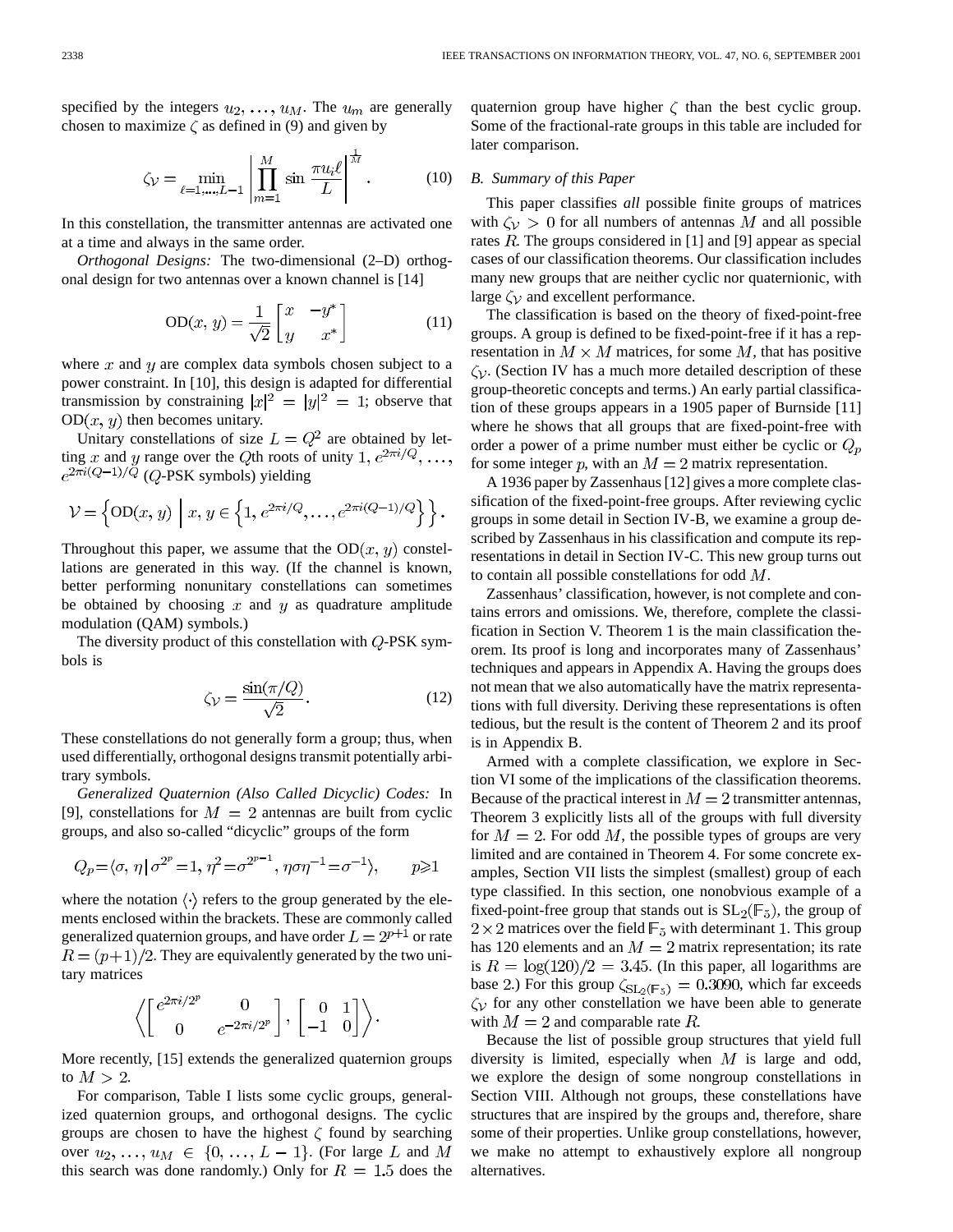TABLE I SUMMARY OF SOME CYCLIC GROUP AND  $M = 2$  QUATERNION AND ORTHOGONAL DESIGN CONSTELLATIONS

| М                        | L                       | $\pmb{R}$        | $\zeta$ | comments                                                   |
|--------------------------|-------------------------|------------------|---------|------------------------------------------------------------|
| $\boldsymbol{2}$         | $\overline{\mathbf{4}}$ | $\mathbf{1}$     | 0.7071  | orthogonal design with $\pm 1$                             |
| $\overline{c}$           | 4                       | $\mathbf{1}$     | 0.7071  | cyclic group $u = (1, 1)$                                  |
| $\overline{c}$           | $\overline{4}$          | $\mathbf{1}$     | 0.7071  | quaternion group $Q_1$                                     |
| $\overline{c}$           | 8                       | 1.5              | 0.5946  | cyclic group $u = (1, 3)$                                  |
| $\overline{\mathbf{c}}$  | 8                       | 1.5              | 0.7071  | quaternion group $Q_2$                                     |
| $\overline{\mathbf{c}}$  | 16                      | $\mathbf{2}$     | 0.5000  | orthogonal design with 4th-roots of unity                  |
| $\overline{\mathbf{c}}$  | 16                      | $\boldsymbol{2}$ | 0.3827  | cyclic group $u = (1, 7)$                                  |
| $\overline{c}$           | 16                      | $\boldsymbol{2}$ | 0.3827  | quaternion group $Q_3$                                     |
| $\overline{\mathbf{c}}$  | 32                      | 2.5              | 0.2494  | cyclic group $u = (1, 7)$                                  |
| $\overline{\mathbf{c}}$  | 32                      | 2.5              | 0.1951  | quaternion group $Q_4$                                     |
| $\overline{\mathbf{c}}$  | 64                      | 3                | 0.2706  | orthogonal design with 8th-roots of unity                  |
| $\overline{\mathbf{c}}$  | 64                      | 3                | 0.1985  | cyclic group $u = (1, 19)$                                 |
| $\overline{\mathbf{c}}$  | 64                      | 3                | 0.0980  | quaternion group $Q_5$                                     |
| $\overline{\mathbf{c}}$  | 121                     | 3.46             | 0.1992  | orthogonal design with 11th-roots of unity                 |
| $\overline{\mathbf{c}}$  | 120                     | 3.45             | 0.1353  | cyclic group $u = (1, 43)$                                 |
| $\overline{c}$           | 128                     | 3.5              | 0.0491  | quaternion group $Q_6$                                     |
| $\overline{\mathbf{c}}$  | 128                     | 3.5              | 0.1498  | cyclic group $u = (1, 47)$                                 |
| $\overline{\mathbf{c}}$  | 240                     | 3.95             | 0.1045  | cyclic group $u = (1, 151)$                                |
| $\overline{c}$           | 256                     | 4                | 0.1379  | orthogonal design with 16th-roots of unity                 |
| $\overline{c}$           | 256                     | 4                | 0.0988  | cyclic group $u = (1, 75)$                                 |
| $\overline{c}$           | 256                     | 4                | 0.0245  | quaternion group $Q_7$                                     |
| 3                        | 8                       | $\mathbf{1}$     | 0.5134  | cyclic group $u = (1, 1, 3)$                               |
| 3                        | 63                      | 1.99             | 0.3301  | cyclic group $u = (1, 17, 26)$                             |
| 3                        | 64                      | $\mathbf{2}$     | 0.2765  | cyclic group $u = (1, 11, 27)$                             |
| 4                        | 16                      | $\mathbf{1}$     | 0.5453  | cyclic group $u = (1, 3, 5, 7)$                            |
| 4                        | 240                     | 1.98             | 0.2145  | cyclic group $u = (1, 31, 133, 197)$                       |
| 4                        | 256                     | $\boldsymbol{2}$ | 0.2208  | cyclic group $u = (1, 25, 97, 107)$                        |
| 5                        | 32                      | $\mathbf{1}$     | 0.4095  | cyclic group $u = (1, 5, 7, 9, 11)$                        |
| 5                        | 1024                    | $\boldsymbol{2}$ | 0.1787  | cyclic group $u = (1, 31, 355, 425, 581)$                  |
| 6                        | 64                      | 1                | 0.3792  | cyclic group $u = (1, 7, 15, 23, 25, 31)$                  |
| 6                        | 4096                    | $\boldsymbol{2}$ | 0.1428  | cyclic group $u = (1, 599, 623, 1445, 1527, 1715)$         |
| $\overline{\phantom{a}}$ | 128                     | $\mathbf{1}$     | 0.3487  | cyclic group $u = (1, 13, 17, 27, 29, 45, 49)$             |
| 7                        | 16384                   | $\overline{2}$   | 0.1213  | cyclic group $u = (1, 1875, 5207, 5551, 7687, 7827, 9013)$ |
|                          |                         |                  |         |                                                            |

In Section IX, the reader can find a list of some of the new constellations in Tables III and IV, along with their performance on a wireless fading channel. For example, Figs. 1 and 3 demonstrate the excellent performance of  $SL_2(\mathbb{F}_5)$  for  $M = 2$  transmitter antennas, and Fig. 7 gives the performance a binary extension of this group for  $M = 4$  antennas. We also include the results of an experiment with three antennas in the hallways of Bell Laboratories (Fig. 6). There are also many other groups and nongroups whose performances are evaluated. Comparisons are made with cyclic and quaternion groups, and orthogonal designs, when they exist.

ML decoding of the group constellations requires a search over the constellation set and can be cumbersome if the number of signals in the constellation  $L = 2^{RM}$  is large. For example, with  $M = R = 4$ , there are  $L = 65 536$  signals in the constellation set. To simplify decoding for large  $L$ , we therefore discuss fast approximate ML algorithms in Section X. These algorithms exploit the constellation structures and are polynomial, rather than exponential, in the rate  $R$ .

Finally, Appendixes A–C develop most of the group-theoretic machinery this paper requires. We have also included Appendix D, which uses an information-theoretic argument to further motivate the design of effective constellations of unitary matrices.

We now proceed with the paper.

# IV. GROUP CONSTRUCTION

# *A. Group Representations*

We wish to find a set  $V$  of  $L$  unitary matrices for which the diversity product  $\zeta_{\mathcal{V}}$  in (9) is as large as possible. In this section, we constrain  $V$  to form a group under matrix multiplication. Recall that a set  $G$  together with a binary multiplication operation is a group if it is closed under this operation, satisfies the associative law, has an identity element  $1_G$ , and contains a multiplicative inverse for each element. With the group requirement, since

$$
|\det(V_{\ell} - V_{\ell'})| = |\det(I - V_{\ell}V_{\ell'}^{*})| = |\det(I - V)|
$$

where  $V = V_{\ell} V_{\ell'}^*$  is another element in V, the design problem becomes that of finding a group of L unitary  $M \times M$ -matrices such that

$$
\zeta_{\mathcal{V}} = \frac{1}{2} \min_{I \neq V \in \mathcal{V}} |\det(I_M - V)|^{\frac{1}{M}}
$$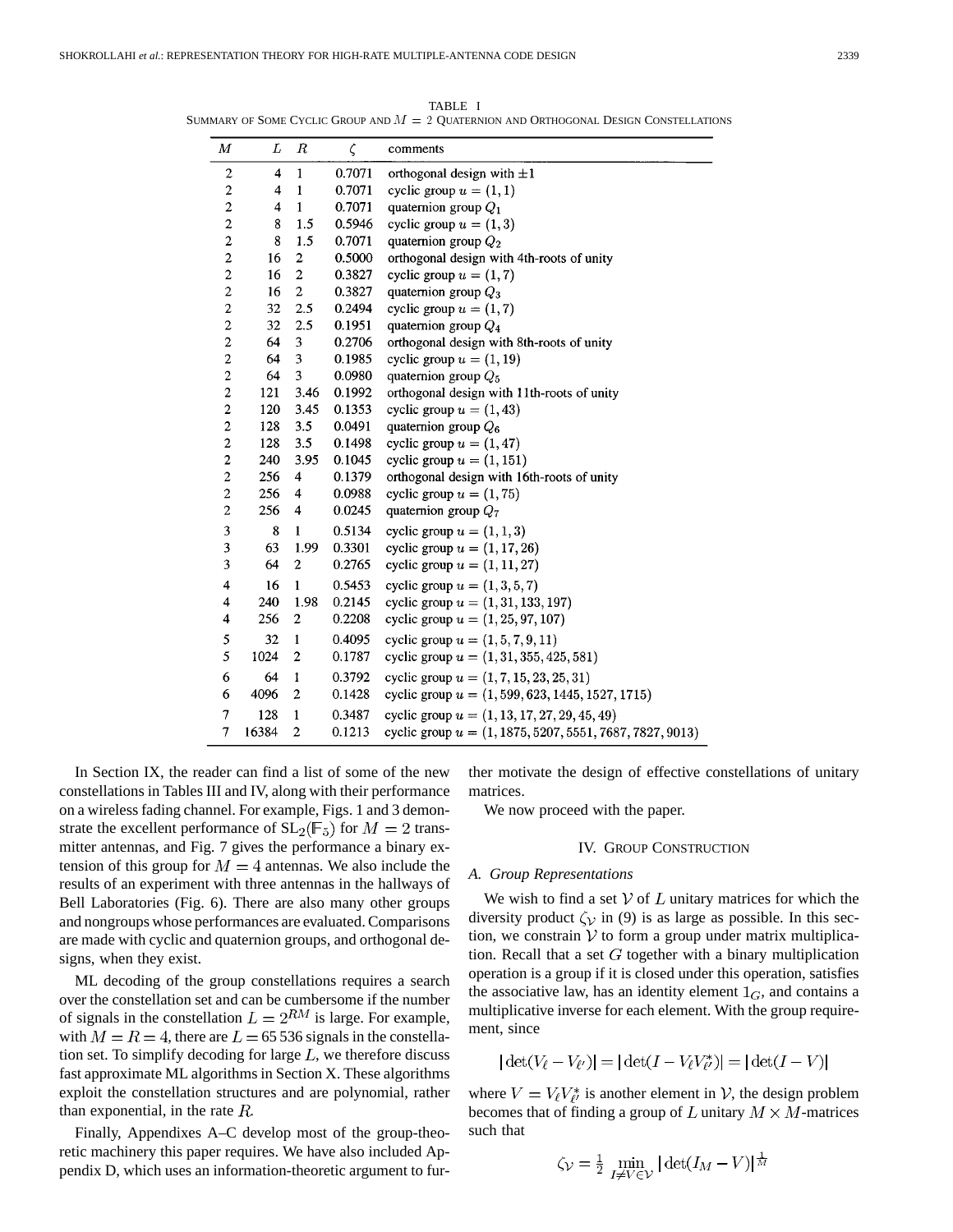is as large as possible. (The matrix  $I_d$  denotes the  $d \times d$ -identity matrix. We later omit the dimension  $d$  if it is clear from the context.)

Our construction uses the representation theory of finite groups. For readers who are not familiar with this theory, we briefly review the main concepts. Two good references for more details are [16], [17]. A *group homomorphism* is a mapping between two groups that respects group multiplication. An  $M$ -dimensional representation of a group  $G$  is a group homomorphism  $\Delta(\cdot)$  from G to the group GL<sub>M</sub>(C) of invertible  $M \times M$  complex matrices. For instance, the trivial map taking all group elements to the  $M \times M$  identity matrix  $I_M$  is a representation of a group.

Two representations  $\Delta$  and  $\Delta'$  of G are called *equivalent* if there is an invertible matrix  $T \in GL_M(\mathbb{C})$  such that  $\Delta(g)$  =  $T\Delta'(q)T^{-1}$  for all  $q \in G$ . The *direct sum*  $\Delta \oplus \Delta'$  of two representations  $\Delta$  and  $\Delta'$  of dimensions d and d', respectively, is the  $(d + d')$ -dimensional representation whose value at g is the matrix

$$
(\Delta \oplus \Delta')(g) = \begin{bmatrix} \Delta(g) & 0_{d \times d'} \\ 0_{d' \times d} & \Delta'(g) \end{bmatrix}
$$

where  $0_{k \times \ell}$  denotes a  $k \times \ell$  matrix of zeros. A representation is called *reducible* if it is equivalent to a direct sum of two (or more) representations. Otherwise, it is called *irreducible*. Any representation  $\Delta$  of a finite group can be represented as a direct sum of irreducible representations [16, Theorem 8.7], called the *irreducible constituents* of  $\Delta$ .

In this paper, we are particularly interested in representations using unitary matrices. The following standard argument shows that any representation is equivalent to a representation using only unitary matrices. Choose a square matrix  $T$  that satisfies

$$
T^*T = \sum_{g \in G} \Delta^*(g) \Delta(g).
$$

The matrix T is invertible since each  $\Delta(g)$  is invertible so that the sum  $T^*T$  is positive definite. Because G is a group, it follows that  $\Delta^*(g)T^*T\Delta(g) = T^*T$ , for any g Thus, we see that  $T\Delta(q)T^{-1}$  is a unitary matrix, and the representation  $T\Delta T^{-1}$ is a unitary representation.

We call a one-dimensional  $(1-D)$  representation of a group a *character* of that group. Hence, a character is a multiplicative mapping which maps elements of the group to complex roots of unity. A character that is injective is called *primitive*; it maps only  $1_G$  into 1.

Our strategy is to take certain groups  $G$  and use unitary representations to build group constellations  $V$ . We denote this by  $V = \Delta(G)$ . The diversity product is then given by

$$
\zeta_{\Delta(G)} = \frac{1}{2} \min_{1_G \neq g} |\det(I_M - \Delta(g))|^{\frac{1}{M}}.
$$
 (13)

Equivalent representations have the same diversity products.

Although our aim is to maximize  $\zeta_{\Delta(G)}$ , it is at this point not clear whether this quantity is ever nonzero for a given group  $G$ . From (13), it follows that  $\zeta_{\Delta(G)}$  is nonzero if and only if for any  $g \in G$  such that  $g \neq 1_G$ , the matrix  $\Delta(g)$  does not have an eigenvalue at unity. Such representations have been studied before and are called *fixed-point-free representations*. We call a group *fixed-point-free* if it has a fixed-point-free representation. Such groups arise in the investigation of near fields [12], in geometry [18], and in the investigation of finite subgroups of skew fields [19]. The present application of these groups, however, appears to be new.

#### *B. Cyclic Groups are Fixed-Point-Free*

We start out with a class of groups that are always fixedpoint-free: the class of cyclic groups. We denote a cyclic group G, generated by an element  $\sigma$ , as  $G = \langle \sigma \rangle$ . If G has order L, then  $G = \{ \sigma^{\ell} | \ell = 0, \ldots, L-1 \}$ . In the following, we compute all fixed-point-free representations of this group. It suffices to determine all the irreducible fixed-point-free representations, since the irreducible constituents of a fixed-point-free representation have to be fixed-point-free themselves. But fixed-point-free irreducible representations of cyclic groups are trivial: irreducible representations of Abelian groups are 1-D [16, Theorem 9.8], i.e., they are characters of the group. A character is fixed-point-free if and only if it is primitive (if it is not primitive, it maps a nonidentity element to one and, therefore, has a unit eigenvalue at a nonidentity element). Hence, irreducible fixed-point-free representations of cyclic groups are exactly the primitive characters of the group, and these are characters that map a generator of the group to a primitive  $L$ th root of unity.

The Abelian group G has L characters given by  $\chi_u(\sigma^\ell)$  =  $e^{2\pi i u\ell/L}$  for  $u=0, \ldots, L-1$ , but not all are primitive. The character  $\chi_u$  is primitive if and only if u and L are relatively prime, implying that there are  $\varphi(L)$  primitive characters, where  $\varphi(L)$ is the *Euler totient function* of  $L$  (which denotes the number of positive integers less than  $L$  that are relatively prime to  $L$ ). An M-dimensional representation  $\Delta$  of G is built as a direct sum of  $M$  characters

$$
\Delta(\sigma) = \begin{pmatrix}\n\chi_{u_1}(\sigma) & 0 & \cdots & 0 \\
0 & \chi_{u_2}(\sigma) & \cdots & 0 \\
\vdots & \vdots & \ddots & \vdots \\
0 & 0 & \cdots & \chi_{u_M}(\sigma)\n\end{pmatrix}
$$
\n
$$
= \begin{pmatrix}\n\eta^{u_1} & 0 & \cdots & 0 \\
0 & \eta^{u_2} & \cdots & 0 \\
\vdots & \vdots & \ddots & \vdots \\
0 & 0 & \cdots & \eta^{u_M}\n\end{pmatrix}, \quad \eta = e^{2\pi i/L}.
$$

For the representation of  $\sigma^{\ell}$ , we use the fact that  $\Delta$  is a multiplicative map. Hence, for all  $g \in G \Delta(g^{\ell}) = \Delta(g)^{\ell}$ . This implies that

$$
\Delta(\sigma^{\ell}) = \begin{pmatrix} \eta^{\ell u_1} & 0 & \cdots & 0 \\ 0 & \eta^{\ell u_2} & \cdots & 0 \\ \vdots & \vdots & \ddots & \vdots \\ 0 & 0 & \cdots & \eta^{\ell u_M} \end{pmatrix} .
$$
 (14)

These reducible representations are identical to the diagonal code constructions given in [1], and they are fixed-point-free if and only if  $u_1, \ldots, u_M$  are relatively prime to L. As shown in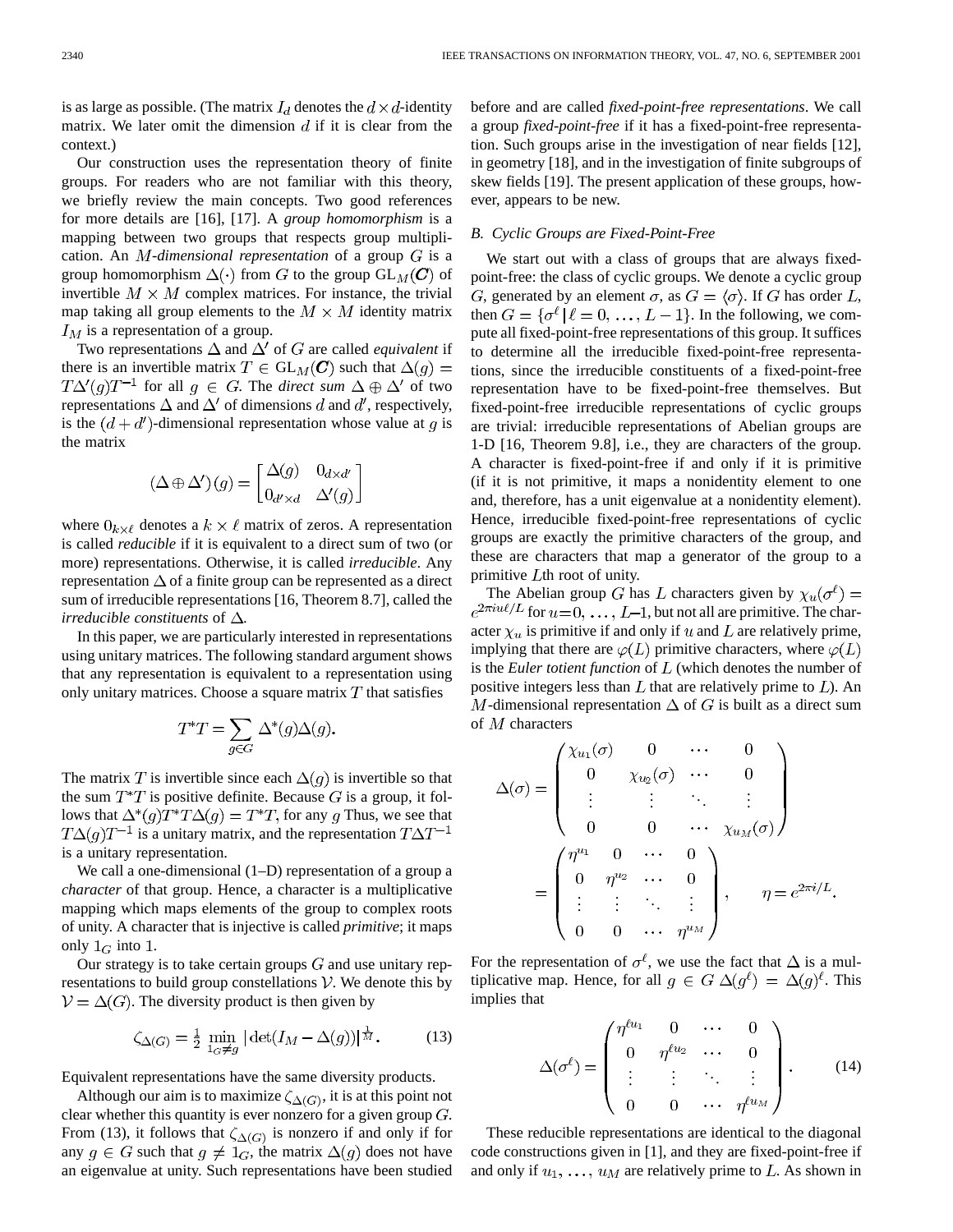[1], either an exhaustive or random search can find the  $u_m$  with the highest diversity product  $\zeta_{\Delta(G)}$ ; see also Table I.

We see that an Abelian group is fixed-point-free if and only if it has a primitive character. Recall that a primitive character defines an injective map from the Abelian group into the group of nonzero complex numbers. Hence, the image of this map is a subgroup of the nonzero complex numbers, isomorphic to the original Abelian group. But subgroups of the nonzero complex numbers are necessarily cyclic. (This is a well-known fact: all elements of a finite subgroup of order n of  $C$  are solutions to  $x^n - 1$ , hence are *n*th roots of unity.) We conclude that *an Abelian group has a nonzero diversity product if and only if it is cyclic*.

As shown in [1], the performance of cyclic groups when used for multiple-antenna constellations is good at low rates, when  $R < 2$ , but degrades for  $R \ge 2$ . This is probably because the antennas are activated only one at a time and always in the same order. Since we seek groups with superior performance, we necessarily must consider non-Abelian groups.

#### *C. A Non-Abelian Class of Fixed-Point-Free Groups*

An early reference to fixed-point-free representations is a paper of Burnside [11]. An almost complete classification of fixed-point-free groups appears in a paper of Zassenhaus [12]. We use the qualifier "almost" because Zassenhaus' description does not cover some classes of groups that are fixed-point-free. In this paper, we fix the oversight and make the classification complete. The complete classification appears in Section V.

In Section V, we give the matrix representations of all the fixed-point-free groups. As it is often difficult and tedious to compute these representations, we generally omit the details. In this section, we, therefore, indicate how these computations are done by computing the fixed-point-free representations of a particular class of fixed-point-free groups in detail. As shown in Section V, this class is the only class of groups with odd order, and the only class with irreducible representations in an odd dimension  $M$ .

Let

$$
G_{m,r} = \langle \sigma, \tau | \sigma^m = 1, \tau^n = \sigma^t, \sigma^\tau = \sigma^r \rangle
$$

where *n* is the order of r modulo  $m$  (i.e., *n* is the smallest positive integer such that  $r^n \equiv 1 \mod m$ ,  $t = m/\gcd(r-1, m)$ , and we have  $gcd(n, t) = 1$ . (We use the notation  $\sigma^{\tau}$  for  $\sigma, \tau \in$ G to mean the element  $\tau \sigma \tau^{-1}$ .) The group  $G_{m,r}$  has order mn because it contains the subgroup  $\langle \sigma \rangle$  of order m and index n (the term "index" refers to the number of cosets). Note that the class of groups  $G_{m,r}$  contains the class of cyclic groups since  $G_{m,1}$ is cyclic of order  $m$ .<sup>2</sup> Appendixes A and B show that  $G_{m,r}$ is fixed-point-free if and only if all prime divisors of  $n$  divide  $gcd(r-1, m)$ . When  $G_{m,r}$  is cyclic, we have that  $n = 1$  and, therefore, all cyclic groups are fixed-point-free; this just confirms what we already know from the previous section. We now compute all the irreducible fixed-point-free representations of  $G_{m,r}$ .

The cyclic group  $H = \langle \sigma \rangle$  is a normal subgroup of  $G_{m,r}$ . (A subgroup H is normal in G if  $ghg^{-1} \in H$  for all  $g \in G$ 

$$
2r = 1
$$
 implies  $n = 1$  and  $t = 1$ . Thus,  $\tau = \sigma$  and so  $G_{m, 1} = \langle \sigma \rangle$ .

and  $h \in H$ .) We need to study how the representations of  $G_{m,r}$ interact with H. Denote the restriction of a representation  $\Delta$  to H by  $\Delta \downarrow H$ . If  $\Delta$  is fixed-point-free, so is  $\Delta \downarrow H$ . Because H is cyclic  $\Delta \downarrow H$  has to be equivalent to a direct sum of primitive characters of  $H$  (see Section IV-B).

Alternatively, representations on subgroups induce representations on the group itself. Such *induced representations* (see, e.g., [17, Sec. 5.9]) can be computed from the restricted representation. Let  $F$  be an irreducible representation of the cyclic group  $H = \langle \sigma \rangle$ . The induction of F to G is denoted  $F \uparrow G$ , and its dimension is given by the dimension of  $F$  times the index of H in G. We can use F as block entries to construct  $F \uparrow G$ .

For a representation F of H and  $\mu \in G$  we consider the representation  $F^{\mu}$  with  $F^{\mu}(h) = F(\mu h \mu^{-1})$ . (Note that because H is a normal subgroup of G, then  $F^{\mu}$  is a valid representation of H.) The *inertia group* of F is the group of all  $\mu \in G$ such that  $F^{\mu}$  is equivalent to F. It is easy to see that the inertia group of the 1-D representation  $F$  of  $H$  is equal to  $H$  if  $F$  is primitive. Hence, by [17, Theorem 5.20, Corollary 3],  $F \uparrow G$ is irreducible if  $F$  is primitive, i.e., fixed-point-free. To get the representations of  $G$ , we may thus compute the inductions to  $G$ of fixed-point-free representations of  $H$ . We choose this route because, as shown in Section IV-B, the fixed-point-free representations of  $H$  are simple to compute when  $H$  is cyclic.

These inductions can be computed as follows; see, for example, [17, Sec. 5.9]. Note that  $\{1 \cdot H, \tau \cdot H, \ldots, \tau^{n-1} \cdot H\}$ is a set of representatives of the cosets  $G/H$ . For the element  $\sigma \in G$ , we ask if  $\tau^i \sigma \tau^{-j} \in H$ , for  $i, j = 0, \ldots, n-1$ ? If yes, then the  $(i, j)$ th block of  $(F \uparrow G)(\sigma)$  is set equal to  $F(\tau^i \sigma \tau^{-j})$ . If no, then this block is set to zero. But  $\tau^i \sigma \tau^{-j} \in H$  if and only if  $i = j$ . Therefore,

$$
(F \uparrow G)(\sigma) = \begin{pmatrix} F(\sigma) & 0 & \cdots & 0 \\ 0 & F(\sigma)^r & \cdots & 0 \\ \vdots & \vdots & \ddots & \vdots \\ 0 & 0 & \cdots & F(\sigma)^{r^{n-1}} \end{pmatrix} . \quad (15)
$$

For the element  $\tau \in G$ , we ask in a similar fashion whether  $\tau^{i} \tau \tau^{-j} \in H$ , for  $i, j = 0, \ldots, n-1$ ? If yes, then the  $(i, j)$ th block of  $(F \uparrow G)(\tau)$  is set equal to  $F(\tau^i \tau \tau^{-j}) = F(\tau^{i+1-j}).$ If no, then this block is set to zero. But  $\tau^{i+1-j} \in H$  if and only if  $j - i \equiv 1 \mod n$ . For  $i = 0, \ldots, n - 2$ , this holds if  $j = i + 1$ , and in this case  $F(\tau^{i+1-j}) = F(\tau^0) = F(1)$ . But for  $i = n - 1$ , this holds if  $j = 0$ , and in this case  $F(\tau^{i+1-j}) =$  $F(\tau^n) = F(\sigma^t)$ . Therefore,

$$
(F \uparrow G)(\tau) = \begin{pmatrix} 0 & F(1) & 0 & \cdots & 0 \\ 0 & 0 & F(1) & \cdots & 0 \\ \vdots & \vdots & \vdots & \ddots & \vdots \\ 0 & 0 & 0 & \cdots & F(1) \\ F(\sigma)^t & 0 & 0 & \cdots & 0 \end{pmatrix} . (16)
$$

Since  $F$  is an irreducible representation of the cyclic subgroup  $H$ , it is in fact 1-D, i.e., it is a character. Because  $F$  is a primitive character,  $F(\sigma) = \eta$  where  $\eta$  is a primitive mth root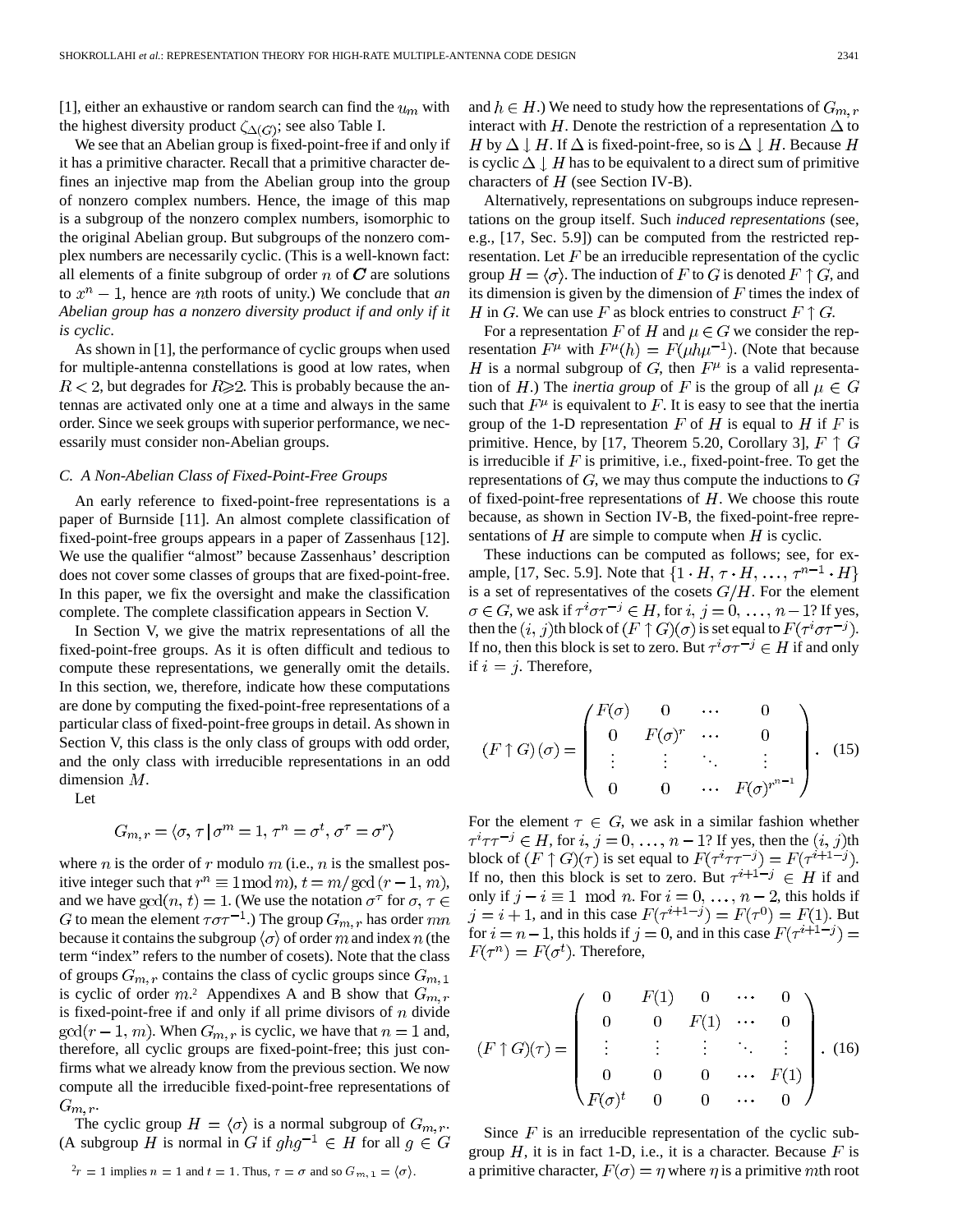of unity. Substituting for  $F(\sigma)$  into (15) and (16) gives the explicit representation  $\Delta$  given by

$$
\Delta(G_{m,r}) = \{ (F \uparrow G)(\sigma^{\ell})(F \uparrow G)(\tau^{k}) \mid
$$
  

$$
\ell = 0, \dots, m-1, k = 0, \dots, n-1 \} (17)
$$

where  $gcd(r - 1, m) = r_0$ ,  $r_0 t = m$ ,  $gcd(n, t) = 1$ , *n* is the order of  $r$  modulo  $m$ , and where

$$
\Delta(\sigma) = \begin{pmatrix}\n\eta & 0 & \cdots & 0 \\
0 & \eta^r & \cdots & 0 \\
\vdots & \vdots & \ddots & \vdots \\
0 & 0 & \cdots & \eta^{r^{n-1}}\n\end{pmatrix}
$$
\n
$$
\Delta(\tau) = \begin{pmatrix}\n0 & 1 & 0 & \cdots & 0 \\
0 & 0 & 1 & \cdots & 0 \\
\vdots & \vdots & \vdots & \ddots & \vdots \\
0 & 0 & 0 & \cdots & 1 \\
\eta^t & 0 & 0 & \cdots & 0\n\end{pmatrix}.
$$
\n(18)

These matrices are suitable for transmission with  $M = n$  antennas because they are unitary and have dimension  $n$ .

In computing the fixed-point-free irreducible representation of  $G = G_{m,r}$ , we have not explicitly chosen the primitive mth root of unity  $\eta$ . But it is easy to see that the choice of  $\eta$  does not change the group generated by  $\Delta(\sigma)$  and  $\Delta(\tau)$ . Any such choice makes the representation  $\Delta$  irreducible and fixed-point-free and does not affect the diversity product  $\zeta_{\Delta(G)}$ .

Even though the constellation (taken in its entirety) does not depend on the choice of  $\eta$ , the representations obtained from different  $\eta$  are not necessarily equivalent. There are, in fact,  $\varphi(m)/n$  pairwise inequivalent fixed-point-free irreducible representations of  $G_{m,r}$  and they are obtained by choosing  $\eta$  as  $e^{2\pi i z/m}$  where z runs over a set of representatives of  $(\mathbb{Z}/m\mathbb{Z})^{\times}$ modulo the subgroup of order n generated by  $r \mod m$ . To see this, let F be the irreducible representation of  $H = \langle \sigma \rangle$  mapping  $\sigma$  to  $\eta$ , and let  $F^s$  be another representation mapping  $\sigma$  to  $\eta^s$ . Then,  $F \uparrow G$  and  $F^s \uparrow G$  are equivalent if and only if there exists an invertible  $n \times n$ -matrix T such that

$$
T(F \uparrow G)(\sigma) = (F^s \uparrow G)(\sigma)T
$$
  

$$
T(F \uparrow G)(\tau) = (F^s \uparrow G)(\tau)T.
$$
 (19)

Let  $T = \{t_{ij}\}\.$  The equality on the left involving  $\sigma$  implies that for all  $i, j$ . Hence, if s is not in the group generated by r mod m, then  $t_{ij} = 0$  for all i, j, and the representations F and  $F^s$  are inequivalent. On the other hand, if  $s \equiv$  $r^a \mod m$  for some a, then setting  $t_{ij} = 0$  for  $i \not\equiv j+a \mod m$ , and  $t_{ij} = 1$  otherwise, satisfies both the above relations and shows that  $F$  and  $F^s$  are equivalent. A similar argument applies to the equality on the right side of (19) involving  $\tau$ . Thus, there are  $\varphi(m)/n$  pairwise inequivalent fixed-point-free irreducible representations of  $G_{m,r}$ .

The value of  $\zeta_{\Delta(G)}$  for the representations characterized in this section can be computed via the following lemma.

*Lemma 1:* For any fixed-point-free representation  $\Delta = F \uparrow$ G of  $G = G_{m,r}$ , we have

$$
\zeta_{\Delta(G)} = \frac{1}{2} \min_{\substack{\ell \in \{0, \dots, m-1\} \\ \ell \in \{0, \dots, n-1\} \\ (\ell, k) \neq (0, 0)}} \left| \prod_{j=1}^{q} \left( 1 - \eta^{\frac{k}{q} t + \ell r^{j-1} \frac{r^n - 1}{r^q - 1}} \right) \right|^{\frac{1}{n}} \tag{20}
$$

where  $q = \gcd(n, k)$  and  $\eta = e^{2\pi i/m}$ .

*Proof:* We need to compute the determinant of  $I_n - (F \uparrow)$  $G$ (g) for all  $g \in G_{m,r}$  or, equivalently, the determinant of

$$
I_n - ((F \uparrow G)(\sigma))^{\ell} ((F \uparrow G)(\tau))^k
$$

for all  $\ell = 0, \ldots, m-1, k = 0, \ldots, n-1$ , such that  $(\ell, k) \neq$  $(0, 0)$ . This is done using the matrix representations  $(18)$  and Lemma 6 in Appendix C.  $\Box$ 

We now present a few examples of the fixed-point-free groups  $G_{m,r}$ .

*Example 1 (Three Antennas):* Let  $n = 3$  and take  $r = 4$  and  $m = 21$ . Then we have  $r_0 = 3$ ,  $t = 7$ ,  $gcd(n, t) = gcd(3, 7) =$ 1, and all prime divisors of  $n$  (i.e., the prime 3) divide  $r_0$ . Hence,  $G_{21,4}$  is a fixed-point-free group. Thus, if we set  $\eta = e^{2\pi i/21}$ , and

$$
A = \begin{pmatrix} \eta & 0 & 0 \\ 0 & \eta^4 & 0 \\ 0 & 0 & \eta^{16} \end{pmatrix} \qquad B = \begin{pmatrix} 0 & 1 & 0 \\ 0 & 0 & 1 \\ \eta^7 & 0 & 0 \end{pmatrix}
$$

then the 63 matrices  $A^{\ell}B^k$ ,  $\ell = 0, \ldots, 20, k = 0, 1, 2$ , form a group under matrix multiplication. We have  $\zeta_{\Delta(G_{21,4})}$  ~0.3851. This three-antenna, 63-element constellation is one element shy of having rate  $R = 2$ .

*Example 2 (Nine Antennas):* Let  $n = 9$  and take  $r = 4$  and  $m = 57$ . Then we have  $r_0 = 3$  and  $t = 19$ ,  $gcd(n, t) = 1$ , and all prime divisors of *n* divide  $r_0$ . Hence  $G_{57,4}$  is fixed-pointfree. Thus, if we set  $\eta = e^{2\pi i/57}$ , and

$$
A = \text{diag}(\eta, \eta^4, \eta^{16}, \eta^7, \eta^{28} \eta^{55}, \eta^{49}, \eta^{25}, \eta^{43})
$$

$$
B = \begin{pmatrix} 0 & I_8 \\ \eta^{19} & 0 \end{pmatrix}
$$

where  $diag(a_1, \ldots, a_n)$  denotes the diagonal matrix with diagonal entries  $a_1, \ldots, a_n$ , then the 513 matrices  $A^{\ell}B^k$ , where  $\ell = 0, \ldots, 56$ , and  $k = 0, \ldots, 8$  form a group under matrix multiplication. We have  $\zeta_{\Delta(G_{57,4})} \sim 0.361$ . This nine-antenna, 513-element constellation exceeds rate 1 by one element.

#### V. A CLASSIFICATION OF FIXED-POINT-FREE GROUPS

In this section, we classify all fixed-point-free groups and compute all the irreducible fixed-point-free representations of these groups.

#### *A. The Group Types*

One type of fixed-point-free group is presented in Section IV-C, but there are five more types. Since the groups  $G_{m,r}$  are an important part of the classification theorem, the following convention is introduced. Given a pair of integers  $(m, r)$ , we implicitly define *n* to be the order of *r* modulo *m*; we define  $r_0 = \gcd(r - 1, m)$ ; and  $t = m/r_0$ . We call the pair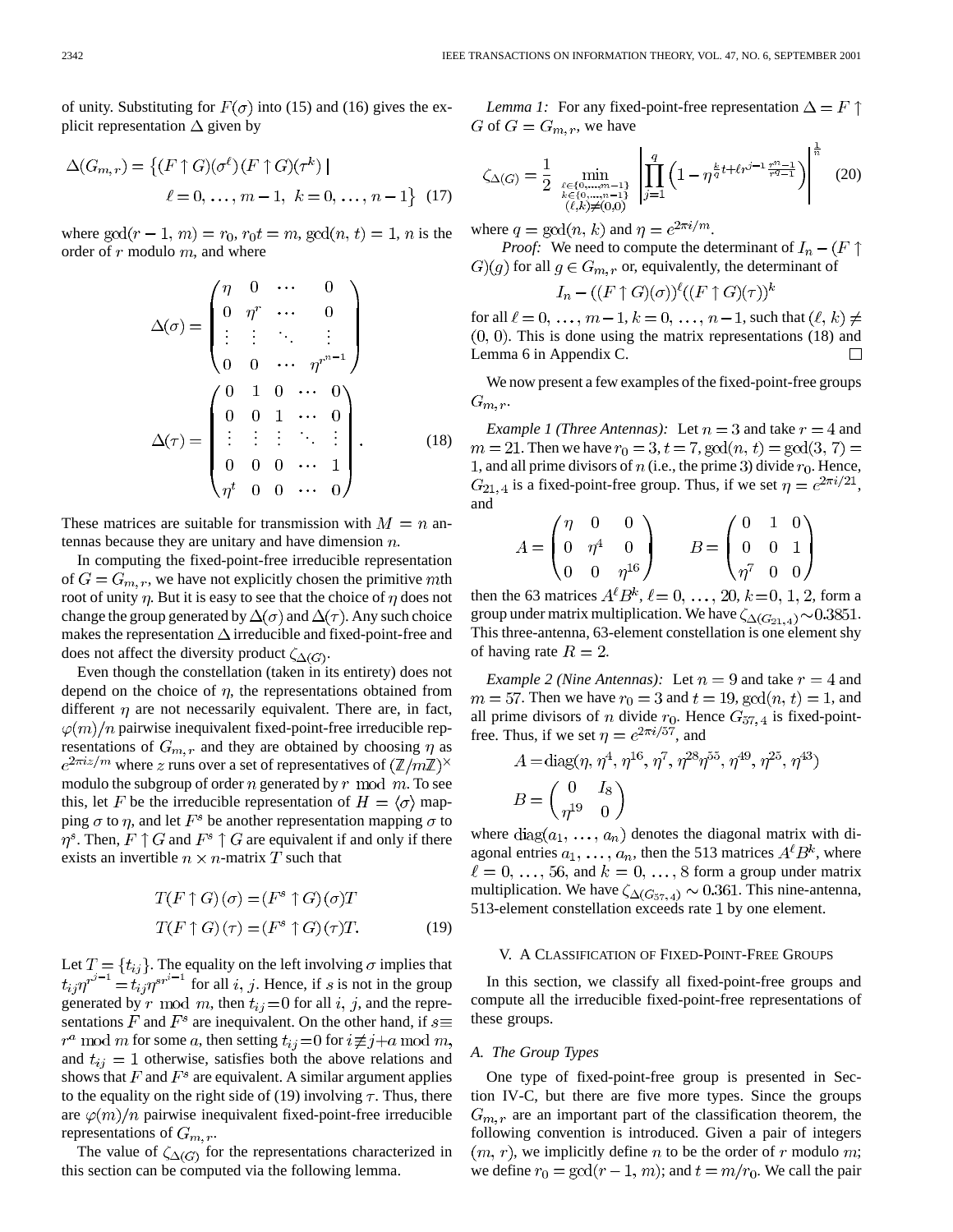$(m, r)$  *admissible*, if  $gcd(n, t) = 1$ , and all prime divisors of *n* divide  $r_0$ . The six group types are as follows.

1)  $G_{m,r}$  (These appear in Section IV-C.):

$$
G_{m,r} = \langle \sigma, \tau | \sigma^m = 1, \tau^n = \sigma^t, \sigma^\tau = \sigma^r \rangle
$$
  
where  $(m, r)$  is admissible. The order of  $G_{m,r}$  is  $L =$ 

mn. 2)  $D_{m,r,\ell}$ :

$$
D_{m,\,r,\,\ell} = \langle \sigma,\,\tau,\,\gamma \,|\, \sigma^m = 1,\,\tau^n = \sigma^t,\,\sigma^\tau = \sigma^r,\,\sigma^\gamma = \sigma^\ell,\,\tau^\gamma = \tau^{\mu r_0/2}
$$

where  $nr_0$  is even,  $(m, r)$  is admissible,  $\ell^2 \equiv 1 \mod m$ ,  $\ell \equiv 1 \mod n$ , and  $\ell \equiv -1 \mod s$ , where s is the highest power of 2 dividing mn. The order of  $D_{m,\,r,\,\ell}$  is  $L =$ 2mn.

3)  $E_{m,r}$ :

$$
E_{m,r} = \langle \sigma, \tau, \mu, \gamma | \sigma^m = 1, \tau^n = \sigma^t, \sigma^\tau = \sigma^r,
$$
  

$$
\mu^{\sigma^{m/t}} = \mu, \gamma^{\sigma^{m/t}} = \gamma, \mu^4 = 1, \mu^2 = \gamma^2,
$$
  

$$
\mu^\gamma = \mu^{-1}, \mu^\tau = \gamma, \gamma^\tau = \mu \gamma \rangle
$$

where  $(m, r)$  is admissible, mn is odd, and  $nr_0$  is divisible by 3. The order of  $E_{m,r}$  is 8mn.

4)  $F_{m,r,\ell}$ :

$$
F_{m,r,\ell} = \langle \sigma, \tau, \mu, \gamma, \nu \, | \, \sigma^m = 1, \tau^n = \sigma^t, \sigma^\tau = \sigma^r,
$$
  

$$
\mu^{\sigma^{m/t}} = \mu, \, \gamma^{\sigma^{m/t}} = \gamma, \, \mu^\tau = \gamma, \, \gamma^\tau = \mu \gamma,
$$
  

$$
\mu^4 = 1, \, \mu^2 = \gamma^2, \, \mu^\gamma = \mu^{-1}, \, \nu^2 = \mu^2,
$$
  

$$
\sigma^\nu = \sigma^\ell, \, \tau^\nu = \tau^\ell, \, \mu^\nu = \gamma^{-1}, \, \gamma^\nu = \mu^{-1} \rangle
$$

where  $(m, r)$  is admissible, mn is odd,  $r_0$  is divisible by 3, *n* is not divisible by 3,  $\ell^2 \equiv 1 \mod m$ ,  $\ell \equiv 1 \mod n$ , and  $\ell \equiv -1 \mod 3$ . The order of  $F_{m,r,\ell}$  is 16mn.

5)  $J_{m,r}$ :

$$
J_{m,r} = \mathrm{SL}_2(\mathbb{F}_5) \times G_{m,r}
$$

where  $(m, r)$  is admissible,  $gcd(mn, 120) = 1$ , and  $SL_2(\mathbb{F}_5)$  is the group of  $2 \times 2$ -matrices over  $\mathbb{F}_5$  with determinant 1.  $SL_2(\mathbb{F}_5)$  has the generators and relations

 $SL_2(\mathbb{F}_5) = \langle \mu, \gamma | \mu^2 = \gamma^3 = (\mu \gamma)^5, \mu^4 = 1 \rangle.$ 

The order of  $J_{m,r}$  is 120mn.

6)  $K_{m,r,\ell}$ :

$$
K_{m,r,\ell} = \langle J_{m,r}, \nu \rangle
$$

with the relations

$$
\nu^2 = \mu^2, \quad \mu^{\nu} = (\mu \gamma)^7 (\gamma \mu)^2 \gamma (\gamma \mu)^2
$$

$$
\gamma^{\nu} = \gamma, \quad \sigma^{\nu} = \sigma^{\ell}, \quad \tau^{\nu} = \tau^{\ell}
$$

where  $\mu$  and  $\gamma$  are as in  $J_{m,r}$ , and where  $\ell^2 \equiv 1 \mod m$ ,  $\ell \equiv 1 \mod n$ . The order of  $K_{m,r,\ell}$  is 240mn.

We can now state our first main result.

*Theorem 1:* A finite group is fixed-point-free if and only if it is isomorphic to either  $G_{m,r}, D_{m,r,\ell}, E_{m,r}, F_{m,r,\ell}, J_{m,r}$ , or  $K_{m,r,\ell}$ .

The proof that a fixed-point-free group must be one of these types appears in Appendix A. Next, we concentrate on showing that the above groups are fixed-point-free and computing their fixed-point-free representations. In all cases, all the inequivalent irreducible representations of the same group yield the exact same set of matrices (in different order). Hence, the signal constellations produced by inequivalent representations of the same group are identical. We therefore present only one of the inequivalent representations.

*Theorem 2:*

1)  $G_{m,r}$  for admissible  $(m, r)$  has an irreducible *n*-dimensional fixed-point-free representation given by

$$
\sigma \mapsto A = \begin{pmatrix}\n\xi & 0 & 0 & \cdots & 0 \\
0 & \xi^r & 0 & \cdots & 0 \\
0 & 0 & \xi^{r^2} & \cdots & 0 \\
\vdots & \vdots & \vdots & \ddots & \vdots \\
0 & 0 & 0 & \cdots & \xi^{r^{n-1}}\n\end{pmatrix}
$$
\n
$$
\tau \mapsto B = \begin{pmatrix}\n0 & 1 & 0 & \cdots & 0 \\
0 & 0 & 1 & \cdots & 0 \\
\vdots & \vdots & \vdots & \ddots & \vdots \\
0 & 0 & 0 & \cdots & 1 \\
\xi^t & 0 & 0 & \cdots & 0\n\end{pmatrix}
$$

and  $\xi = e^{2\pi i/m}$ . The corresponding constellation is given by the matrices  $A^s B^k$ ,  $s = 0, ..., m - 1$ ,  $k = 0, \ldots, n - 1$ . We note here (and omit in the remaining descriptions) that, implicitly, in this representation the matrix  $A$  becomes a scalar and  $B$  becomes undefined when  $r = 1$  because  $G_{m,1}$  is cyclic.

2)  $D_{m,r,\ell}$  with admissible  $(m, r)$  has an irreducible  $2n$ -dimensional fixed-point-free representation given by

$$
\sigma \mapsto A = \begin{pmatrix} A_0 & 0 \\ 0 & A_0^{\ell} \end{pmatrix}
$$

$$
A_0 = \begin{pmatrix} \xi & 0 & 0 & \cdots & 0 \\ 0 & \xi^r & 0 & \cdots & 0 \\ 0 & 0 & \xi^{r^2} & \cdots & 0 \\ \vdots & \vdots & \vdots & \ddots & \vdots \\ 0 & 0 & 0 & \cdots & \xi^{r^{n-1}} \end{pmatrix}
$$

$$
\tau \mapsto B = \begin{pmatrix} B_0 & 0 \\ 0 & B_0^{\ell} \end{pmatrix}
$$

$$
B_0 = \begin{pmatrix} 0 & 1 & 0 & \cdots & 0 \\ 0 & 0 & 1 & \cdots & 0 \\ \vdots & \vdots & \vdots & \ddots & \vdots \\ 0 & 0 & 0 & \cdots & 1 \\ \xi^t & 0 & 0 & \cdots & 0 \end{pmatrix}
$$

$$
\eta \mapsto R = \begin{pmatrix} 0 & I_n \\ -I_n & 0 \end{pmatrix}
$$

where  $\xi = e^{2\pi i/m}$ . The corresponding constellation is given by  $A^s B^k R^j$ ,  $s = 0, ..., m-1, k = 0, ..., n-1$ ,  $j = 0, 1.$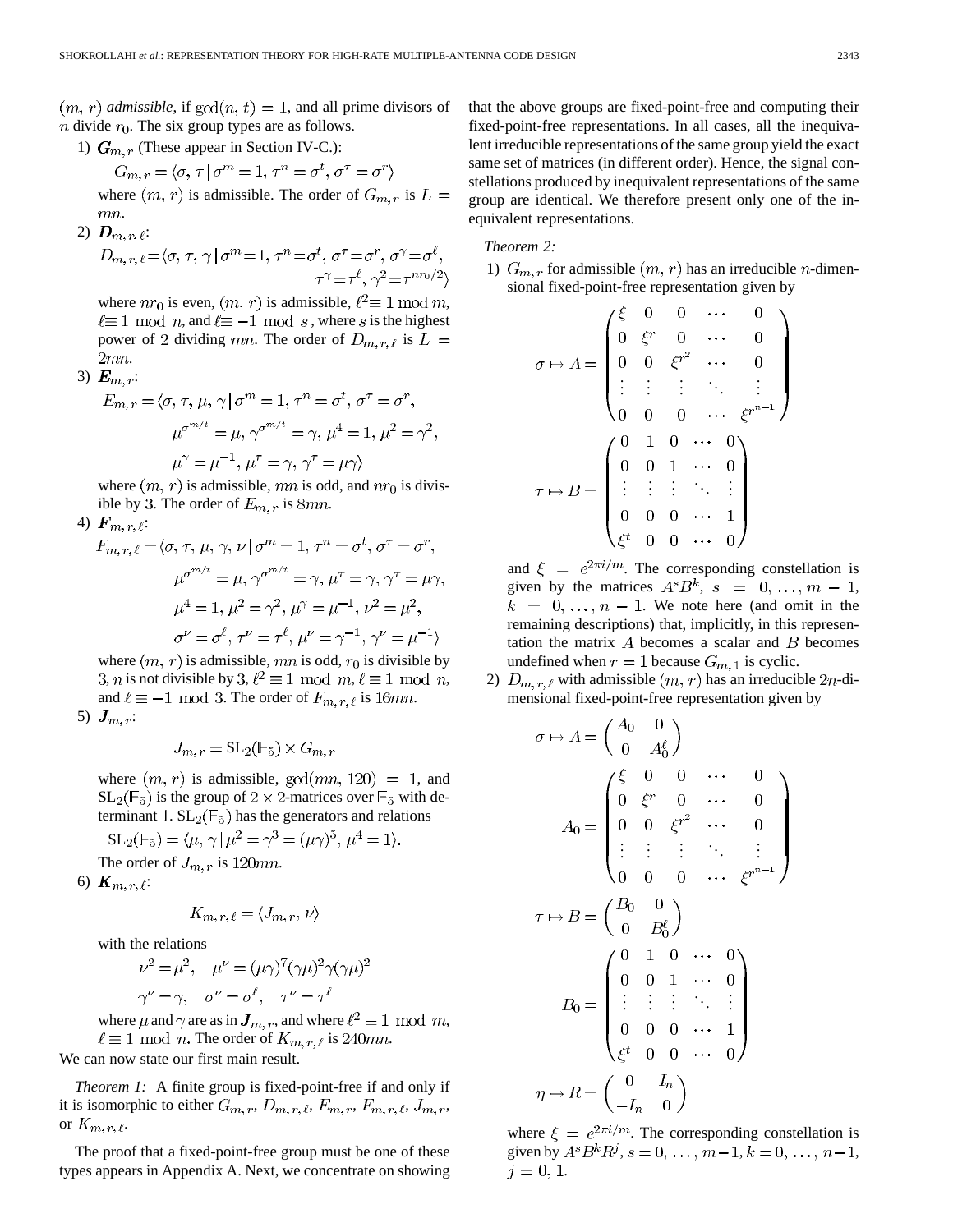3)  $E_{m,r}$  for admissible  $(m, r)$  has an irreducible  $2n$ -dimensional fixed-point-free representation given by

$$
\sigma \mapsto A_z = \begin{pmatrix}\nA_{0,z} & 0 & 0 & \cdots & 0 \\
0 & A_{0,z}^r & 0 & \cdots & 0 \\
0 & 0 & A_{0,z}^r & \cdots & 0 \\
\vdots & \vdots & \vdots & \ddots & \vdots \\
0 & 0 & 0 & \cdots & A_{0,z}^{n-1}\n\end{pmatrix}
$$
\n
$$
A_{0,z} = \frac{e^{10\pi i/8}e^{2\pi iz/m}}{\sqrt{2}} \begin{pmatrix} 1 & 1 \\
i & -i \end{pmatrix}
$$
\n
$$
\tau \mapsto B_z = \begin{pmatrix}\n0 & I_2 & 0 & \cdots & 0 \\
0 & 0 & I_2 & \cdots & 0 \\
\vdots & \vdots & \vdots & \ddots & \vdots \\
0 & 0 & 0 & \cdots & I_2 \\
A_{0,z}^t & 0 & 0 & \cdots & 0\n\end{pmatrix}
$$
\n
$$
\mu \mapsto P = \begin{pmatrix}\nF_0 & 0 & 0 & 0 & \cdots & 0 \\
0 & F_1 & 0 & 0 & \cdots & 0 \\
0 & 0 & F_2 & 0 & \cdots & 0 \\
\vdots & \vdots & \vdots & \vdots & \ddots & \vdots \\
0 & 0 & 0 & 0 & \cdots & F_{(n-1)\text{mod }3)} \\
0 & F_2 & 0 & 0 & \cdots & 0 \\
0 & 0 & F_0 & 0 & \cdots & 0 \\
\vdots & \vdots & \vdots & \vdots & \ddots & \vdots \\
0 & 0 & 0 & 0 & \cdots & F_{(n)\text{mod }3)}\n\end{pmatrix}
$$
\n
$$
F_0 = \begin{pmatrix} i & 0 \\ 0 & -i \end{pmatrix} \qquad F_1 = \begin{pmatrix} 0 & 1 \\ -1 & 0 \end{pmatrix}
$$
\n
$$
F_2 = \begin{pmatrix} 0 & i \\ i & 0 \end{pmatrix} \qquad F_1 = \begin{pmatrix} 0 & 1 \\ -1 & 0 \end{pmatrix}
$$

where  $z = 1$  if 9 divides m, and  $z = 3$  otherwise. The corresponding constellation is given by  $A_z^s B_z^k P^j Q^p$ ,  $s =$  $0, \ldots, m-1, k = 0, \ldots, n-1, j = 0, \ldots, 3, p = 0, 1.$ 4) If  $n > 1$  or  $\ell \not\equiv 1 \mod (m/3)$ , then  $F_{m,r,\ell}$  with admissible  $(m, r)$  has an irreducible  $4n$ -dimensional representation given by

$$
\sigma \mapsto A = \begin{pmatrix} A_z & 0 \\ 0 & A_z^{\ell} \end{pmatrix} \qquad \tau \mapsto B = \begin{pmatrix} B_z & 0 \\ 0 & B_z^{\ell} \end{pmatrix}
$$

$$
\mu \mapsto P = \begin{pmatrix} P & 0 \\ 0 & Q^{-1} \end{pmatrix} \qquad \gamma \mapsto Q = \begin{pmatrix} Q & 0 \\ 0 & P^{-1} \end{pmatrix}
$$

$$
\nu \mapsto R = \begin{pmatrix} 0 & I_{2n} \\ -I_{2n} & 0 \end{pmatrix}
$$

where  $A_z$ ,  $B_z$ ,  $P$ ,  $Q$  are the matrices defined for the group  $E_{m,r}$ , and  $z = 1$  if 9 divides m, and  $z = 3$ otherwise. If  $r = 1$  and  $\ell \equiv 1 \mod (m/3)$ , then  $F_{m,1,\ell}$ has an irreducible 2-D fixed-point-free representation given by

$$
\sigma \mapsto A = A_{0,3}, \qquad B = I_2, \qquad \mu \mapsto P = F_0
$$

$$
\gamma \mapsto Q = F_1, \qquad \nu \mapsto R = \frac{1}{\sqrt{2}} \begin{pmatrix} -i & 1\\ -1 & i \end{pmatrix}
$$

where  $A_{0,3}$ ,  $F_0$ , and  $F_1$  are the matrices defined for  $E_{m,r}$ . The corresponding constellation is given by  $A^s B^k P^j Q^p R^q$ , where  $s = 0, \ldots, m-1, k = 0, \ldots, n-1$ ,  $j = 0, \ldots, 3, p = 0, 1, q = 0, 1.$ 

5)  $J_{m,r}$  has an irreducible  $2n$ -dimensional fixed-point-free representation given by

$$
\sigma \mapsto A = I_2 \otimes \begin{pmatrix} \xi & 0 & 0 & \cdots & 0 \\ 0 & \xi^r & 0 & \cdots & 0 \\ 0 & 0 & \xi^{r^2} & \cdots & 0 \\ \vdots & \vdots & \vdots & \ddots & \vdots \\ 0 & 0 & 0 & \cdots & \xi^{r^{n-1}} \end{pmatrix}
$$

$$
\tau \mapsto B = I_2 \otimes \begin{pmatrix} 0 & 1 & 0 & \cdots & 0 \\ 0 & 0 & 1 & \cdots & 0 \\ \vdots & \vdots & \vdots & \ddots & \vdots \\ 0 & 0 & 0 & \cdots & 1 \\ \xi^t & 0 & 0 & \cdots & 0 \end{pmatrix}
$$

$$
\mu \mapsto P = P_0 \otimes I_n, \qquad P_0 = \frac{1}{\sqrt{5}} \begin{pmatrix} \eta^2 - \eta^3 & \eta - \eta^4 \\ \eta - \eta^4 & \eta^3 - \eta^2 \end{pmatrix}
$$

$$
\gamma \mapsto Q = Q_0 \otimes I_n, \qquad Q_0 = \frac{1}{\sqrt{5}} \begin{pmatrix} \eta - \eta^2 & \eta^2 - 1 \\ 1 - \eta^3 & \eta^4 - \eta^3 \end{pmatrix}
$$

where  $\eta = e^{2\pi i/5}$ ,  $\xi = e^{2\pi i/m}$ , and  $\otimes$  denotes Kronecker product.The corresponding constellation consists of the matrices  $A^sB^k(PQ)^jX$ ,  $s = 0, ..., m-1$ ,  $k = 0, \ldots, n - 1, j = 0, \ldots, 9$ , and X runs over the set  $\{I_{2n}, P, Q, QP, QPQ, QPQP, QPQ^2,$  $QPQPQ, QPQPQ^2, QPQPQ^2P, QPQPQ^2PQ,$  $QPQPQ^2PQP$ .

6)  $K_{m,r,\ell}$  has an irreducible 4n-dimensional fixed-pointfree representation given by

$$
\sigma \mapsto A = \begin{pmatrix} A_0 & 0 \\ 0 & A_0^{\ell} \end{pmatrix}
$$
  
\n
$$
A_0 = I_2 \otimes \begin{pmatrix} \xi & 0 & 0 & \cdots & 0 \\ 0 & \xi^r & 0 & \cdots & 0 \\ 0 & 0 & \xi^{r^2} & \cdots & 0 \\ \vdots & \vdots & \vdots & \ddots & \vdots \\ 0 & 0 & 0 & \cdots & \xi^{r^{n-1}} \end{pmatrix}
$$
  
\n
$$
\tau \mapsto B = \begin{pmatrix} B_0 & 0 \\ 0 & B_0^{\ell} \end{pmatrix}
$$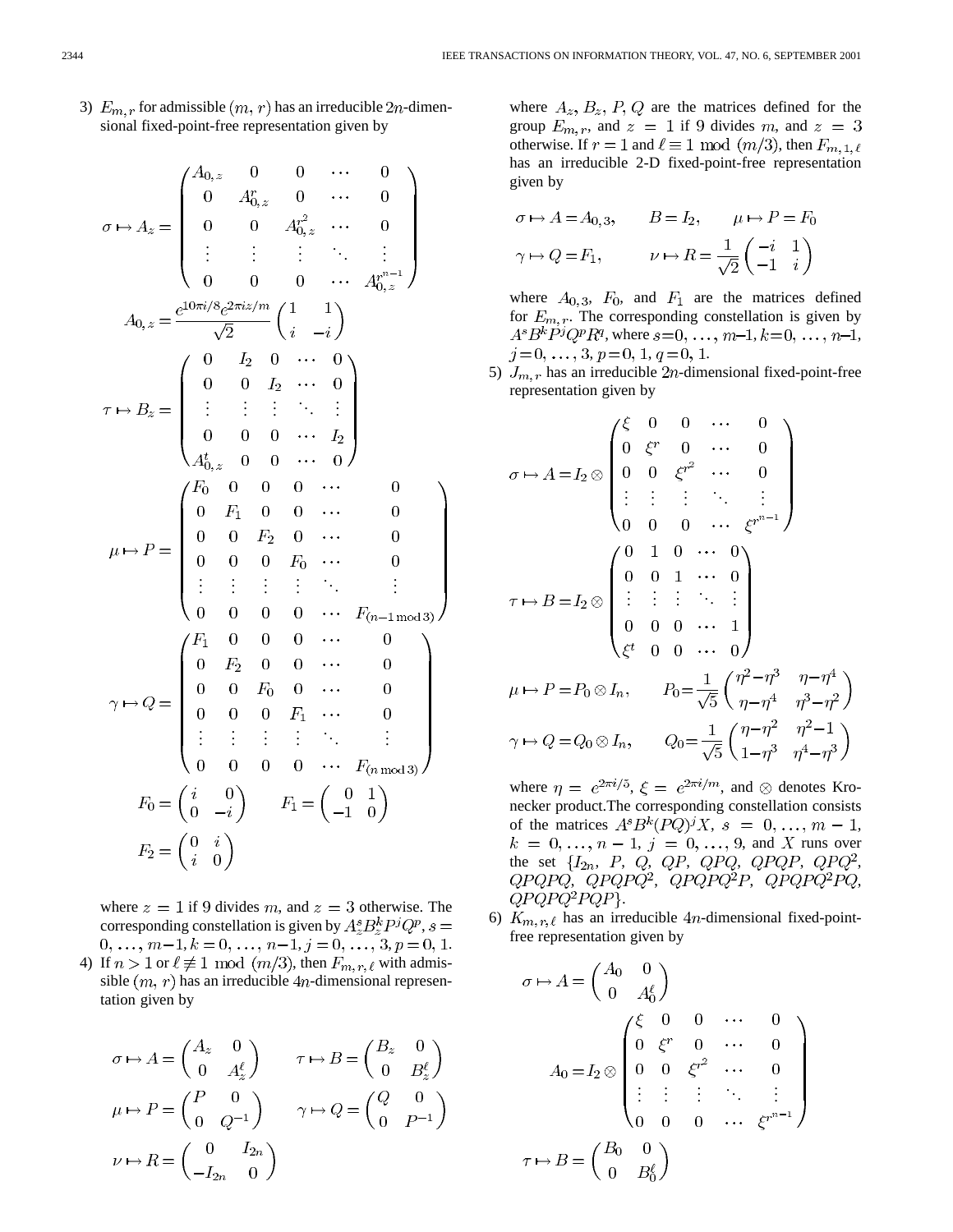$$
B_0 = I_2 \otimes \begin{pmatrix} 0 & 1 & 0 & \cdots & 0 \\ 0 & 0 & 1 & \cdots & 0 \\ \vdots & \vdots & \vdots & \ddots & \vdots \\ 0 & 0 & 0 & \cdots & 1 \\ \varepsilon^t & 0 & 0 & \cdots & 0 \end{pmatrix}
$$

$$
\mu \mapsto P = \begin{pmatrix} P_0 & 0 \\ 0 & \tilde{P}_0 \end{pmatrix} \otimes I_n
$$

$$
P_0 = \frac{1}{\sqrt{5}} \begin{pmatrix} \eta^2 - \eta^3 & \eta - \eta^4 \\ \eta - \eta^4 & \eta^3 - \eta^2 \end{pmatrix}
$$

$$
\tilde{P}_0 = \begin{pmatrix} 0 & -1 \\ 1 & 0 \end{pmatrix}
$$

$$
\gamma \mapsto Q = \begin{pmatrix} Q_0 & 0 \\ 0 & Q_0 \end{pmatrix} \otimes I_n
$$

$$
Q_0 = \frac{1}{\sqrt{5}} \begin{pmatrix} \eta - \eta^2 & \eta^2 - 1 \\ 1 - \eta^3 & \eta^4 - \eta^3 \end{pmatrix}
$$

$$
\nu \mapsto R = \begin{pmatrix} 0 & I_{2n} \\ -I_{2n} & 0 \end{pmatrix}
$$

where  $\eta = e^{2\pi i/5}$ ,  $\xi = e^{2\pi i/m}$ , and  $\otimes$  denotes Kronecker product. The corresponding constellation is given by  $A^sB^k(PQ)^jXR^p, s = 0, \ldots, m-1, k = 0, \ldots, n-1,$  $j = 0, \ldots, 9, p = 0, 1$ , and X runs over the set  $\{I_{4n}, P_{5n}\}$  $Q, QP, QPQ, QPQP, QPQ^2, QPQPQ, QPQPQ^2,$  $QPQPQ^2P, QPQPQ^2PQ, QPQPQ^2PQP$ .

A proof of this theorem can be found in Appendix B. Table II summarizes the results of this section. The first column indicates the type of the group, the second its order, and the third the dimension of its representation.

*Remark 1:* Theorems 8 and 16 in Zassenhaus' paper [12] classify the fixed-point-free groups. Although the proof techniques in the paper are novel and essentially correct, the final assertions contain errors and omissions. For instance, Zassenhaus' classification does not cover the groups  $D_{m,r,\ell}$  for odd n, nor does it cover some subtypes of the groups  $E_{m,r}$  and  $F_{m,\,r,\,\ell}$ . The explicit description of the groups in [12, Part (E) of Theorem 7, p. 203] appears to be incorrect, since  $R^2 = P$  (in his terminology) and  $RAR^{-1} = A^{\ell}$  are incompatible requirements. Furthermore, only necessary conditions are proven for a group to be fixed-point-free, although it is hinted that these necessary conditions are also sufficient.

Despite these shortcomings, we emphasize that our classification closely follows Zassenhaus' elegant techniques and would not have been possible without his work.

# VI. CONSEQUENCES OF THE CLASSIFICATION FOR  ${\cal M}=2$ AND  $M$  ODD

We present some immediate consequences of the main classification theorem.

The most elementary consequence (that we already know from Section IV-B) is that cyclic groups are fixed-point-free,

TABLE II THERE ARE SIX TYPES OF FIXED-POINT-FREE GROUPS: FOR EACH GROUP  $G, L$  Is the Order of  $G$  (the Size of the Constellation) and  $M$  Is the Dimension of the Representation of  $G$  (Number of TRANSMITTER ANTENNAS)

| Group type $L$    |              | M      | Comments                                             |
|-------------------|--------------|--------|------------------------------------------------------|
| 1. $G_{m,r}$      | $_{mn}$      | $\, n$ |                                                      |
| 2. $D_{m,r,\ell}$ | 2mn          | 2n     |                                                      |
| 3. $E_{m,r}$      | 8mn          | 2n     |                                                      |
| 4. $F_{m,r,\ell}$ |              |        | 16mn $4n$ if $n > 1$ or $\ell \not\equiv 1 \mod m/3$ |
| $F_{m,1,\ell}$    |              |        | 16mn 2 if $\ell \equiv 1 \mod m/3$                   |
| 5. $J_{m,r}$      | $120mn$ $2n$ |        |                                                      |
| 6. $K_{m,r,\ell}$ | $240mn$ $4n$ |        |                                                      |

because in our classification a cyclic group of order  $m$  corresponds to  $G_{m,1}$ : in this case,  $n = 1$  because the order of 1 mod  $m$  is 1.

A class of fixed-point-free groups that appears in [9] as a constellation for differential multiple antenna modulation is the generalized quaternion groups, reviewed in Section III and defined as

$$
Q_p = \langle \sigma, \eta | \sigma^{2^p} = 1, \eta^2 = \sigma^{2^{p-1}}, \sigma^{\eta} = \sigma^{-1} \rangle.
$$

In our classification, we have  $Q_p = D_{2^p,1,-1}$ . In [9], it is proved that if G is a fixed-point-free group that has  $2^{p+1}$  elements for some integer  $p$ , and has a fixed-point-free representation of dimension 2, then  $G$  is either cyclic or a generalized quaternion group (also called a "dicyclic group" in that paper). This theorem is actually quite old, going back to Burnside [11] in a more general form (see Theorem 7 in Appendix A). It is also consistent with our classification, and we may make a stronger conclusion: assume only that  $G$  is a fixed-point-free group of order  $2^{p+1}$  (do not impose any restriction on the dimension of its representation); then G is either a  $G_{m,r}$  or a  $D_{m,r,\ell}$ . (It cannot be of the  $E_{m,r}$  or  $F_{m,r,\ell}$  types since they require that  $mn$  be odd, which contradicts the assumption that the number of elements,  $8mn$  and  $16mn$ , be powers of two. It also cannot be  $J_{m,r}$  or  $K_{m,r,\ell}$  since the number of elements, 120mn and 240mn, can never be powers of 2.) If  $G = G_{m,r}$ , then mn has to be a power of 2. Suppose both  $m$  and  $n$  are even. Then, since  $gcd(t, n) = 1$ , t must be odd. But since  $t = gcd(r-1, m)$ , this can only happen if  $r - 1$  is odd. This, on the other hand, contradicts  $r^n \equiv 1 \mod m$  since both r and m are even. Thus, m and *n* cannot be simultaneously even, and so either  $m = 1$ , or  $n = 1$ . Since  $m = 1$  contradicts the admissibility of  $(m, r)$  (all prime divisors of *n* have to divide  $r_0$  and hence *m*), this implies that  $n = 1$ . This means that G is cyclic.

If  $G = D_{m,r,\ell}$ , then  $n = 1$  and  $m = 2^p$ , hence  $\ell \equiv$  $-1 \mod m$ , which shows that G is a generalized quaternion group and, therefore, has a 2-D irreducible representation. Note that we did not need to assume anything about the dimension of the representation for  $G$ ; the dimension came as a conclusion.

Our classification shows that all non-Abelian fixed-point-free groups of order  $2^p$  have their irreducible fixed-point-free representations in two dimensions. Because it is often practical to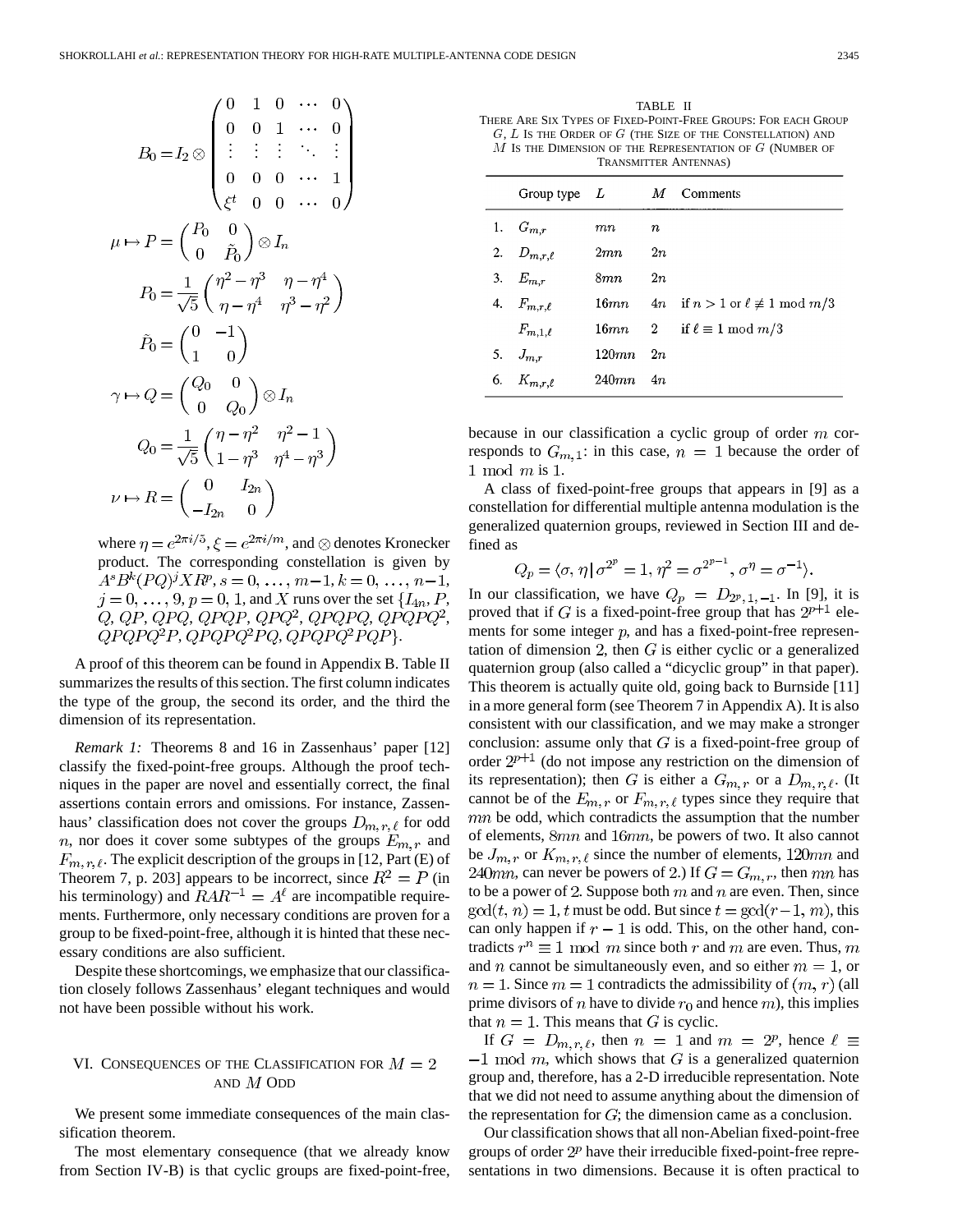use two transmitter antennas, one may ask more generally for a classification of all fixed-point-free groups whose irreducible fixed-point-free representations are 2-D. The following result answers this question.

*Theorem 3:* Any fixed-point-free group that has an irreducible 2-D fixed-point-free representation is isomorphic to one of the following:

- 1)  $G_{m,r}$  such that  $(m, r)$  is admissible and the order of r modulo  $m$  is 2:
- 2)  $D_{m,1,\ell};$
- 3)  $E_{m,1}$ ;
- 4)  $F_{m,1,\ell}$  for  $\ell \equiv 1 \mod m/3$ ;
- 5)  $J_{m,1}$ .

Conversely, any of these groups has an irreducible 2-D fixedpoint-free representation.

*Proof:* The proof follows by noting that  $n$ , the order of r modulo m, is 1 if and only if  $r = 1$ , and comparing with Table II.  $\Box$ 

Using the classification in this paper, we can also produce constellations for an odd number of antennas  $M$ .

*Theorem 4:* Any group with a fixed-point-free representation of odd dimension M is isomorphic to  $G_{m,r}$  for some admissible  $(m, r)$ .

*Proof:* If G has a fixed-point-free representation  $\Delta$  of odd dimension, then it has an irreducible fixed-point-free representation. Since all irreducible fixed-point-free representations of  $G$  have the same dimension  $d$  (see Table II), the dimension of  $\Delta$  is a multiple of d. Hence, if the dimension of  $\Delta$  is odd, then  $d$  must be odd. It, therefore, suffices to consider only groups  $G$ that have an irreducible fixed-point-free representation of odd dimension. A look at Table II reveals that  $G$  has to be isomorphic to  $G_{m,r}$ .  $\Box$ 

#### VII. SOME EXPLICIT SIMPLE CONSTELLATIONS

In this section, we produce simple examples of some of the classes of fixed-point-free groups. For simplicity, we identify the groups by their fixed-point-free representations and list the group elements as matrices.

Using Theorem 3, we start with groups that have an irreducible fixed-point-free representation for  $M = 2$  transmitter antennas.

1) The smallest example of a  $G_{m,r}$  having a 2-D irreducible fixed-point-free representation is  $G_{6,-1}$ . The corresponding constellation consists of the 12 matrices  $A^s B^k$ ,  $s = 0, \ldots, 5, k = 0, 1$ , where

$$
A = \begin{pmatrix} \xi & 0 \\ 0 & \xi^{-1} \end{pmatrix} \qquad B = \begin{pmatrix} 0 & 1 \\ -1 & 0 \end{pmatrix}
$$

and  $\xi = e^{2\pi i/6}$ . Its rate is  $R = \log(12)/2 = 1.79$ , and its diversity product is  $\zeta_{G_6,-1} = 0.5$ . This value for  $\zeta$  is not particularly impressive because, as we have seen from Table I, the orthogonal designs (although they are not a group) have the same  $\zeta$ , but with  $R = 2$ .

2) The smallest example of the group  $D_{m,1,\ell}$  is the quaternion group  $Q_2 = D_{4,1,-1}$  of order 8 given as the set of matrices  $P^j Q^p$ ,  $j = 0, \ldots, 3, p = 0, 1$ , where

$$
P = \begin{pmatrix} i & 0 \\ 0 & -i \end{pmatrix} \qquad Q = \begin{pmatrix} 0 & 1 \\ -1 & 0 \end{pmatrix}.
$$

We have  $\zeta_{Q_2} = \sqrt{2}/2 \approx 0.7071$ . This group appears in Table I.

3) The smallest example of a group  $E_{m,1}$  is the group  $E_{3,1}$ of order 24. This group is isomorphic to  $SL_2(\mathbb{F}_3)$  [12], the group of 2-D matrices over  $\mathbb{F}_3$  with determinant 1. The constellation is given by the 24 matrices  $A^s P^{\jmath} Q^p$ , where  $s = 0, 1, 2, j = 0, \ldots, 3, p = 0, 1,$  and

$$
A = \frac{e^{10\pi i/8}}{\sqrt{2}} \begin{pmatrix} 1 & 1 \\ i & -1 \end{pmatrix} \qquad P = \begin{pmatrix} i & 0 \\ 0 & -i \end{pmatrix}
$$

$$
Q = \begin{pmatrix} 0 & 1 \\ -1 & 0 \end{pmatrix}.
$$

Its rate is  $R = 2.29$ , and  $\zeta_{E_{3,1}} = 0.5$ , which outperforms all constellations with  $R \geq 2$  in Table I.

4) The smallest example of a group  $F_{m,1,\ell}$  is the group  $F_{3,1,-1}$  which has 48 elements. It consists of the matrices  $A^s P^j Q^p R^q$ , where  $s = 0, 1, 2, j = 0, ..., 3, p = 0, 1,$  $q = 0, 1$ , and  $A, P, Q$  are as above while

$$
R = \frac{1}{\sqrt{2}} \begin{pmatrix} -i & 1 \\ -1 & i \end{pmatrix}.
$$

Because  $n = 1$ , the matrix B does not appear. The constellation has rate  $R = 2.79$ , and

$$
\zeta_{F_{3,1,-1}} = \sqrt{2 - \sqrt{2}}/2 \approx 0.3868.
$$

5) The smallest example of  $J_{m,r}$  is  $J_{1,1}$  which is isomorphic to  $SL_2(\mathbb{F}_5)$ . This constellation has 120 elements given by the matrices  $(PQ)^{j}X$ , where  $j = 0, \ldots, 9$ , X runs over the set  $\{I_2, P, Q, QPQPQ\}$  $QPQP, QPQ^2, QPQPQ, QPQPQ^2, QPQPQ^2P,$  $QPQPQ^2PQ$ ,  $QPQPQ^2PQP$ }, and

$$
P = \frac{1}{\sqrt{5}} \begin{pmatrix} \eta^2 - \eta^3 & \eta - \eta^4 \\ \eta - \eta^4 & \eta^3 - \eta^2 \end{pmatrix}
$$
  

$$
Q = \frac{1}{\sqrt{5}} \begin{pmatrix} \eta - \eta^2 & \eta^2 - 1 \\ 1 - \eta^3 & \eta^4 - \eta^3 \end{pmatrix},
$$

where  $\eta = e^{2\pi i/5}$ . It has rate  $R = 3.45$ , and

$$
\zeta_{SL_2(F_5)} = \frac{1}{2} \sqrt{(3 - \sqrt{5})/2} \approx 0.3090.
$$

This group performs remarkably, as described in Section IX.

- 6) The simplest example of a fixed-point-free group with irreducible fixed-point-free representations for  $M = 3$ is the group  $G_{21,3}$  described in Section IV-C.
- 7) The smallest example of a fixed-point-free group with an irreducible four-dimensional (4-D) fixed-point-free representation is  $D_{6, -1, -1}$ . It has 24 elements, with rate  $R = \log(24)/4 = 1.15$ , and  $\zeta_{D_{6, -1, -1}} = 0.5$ .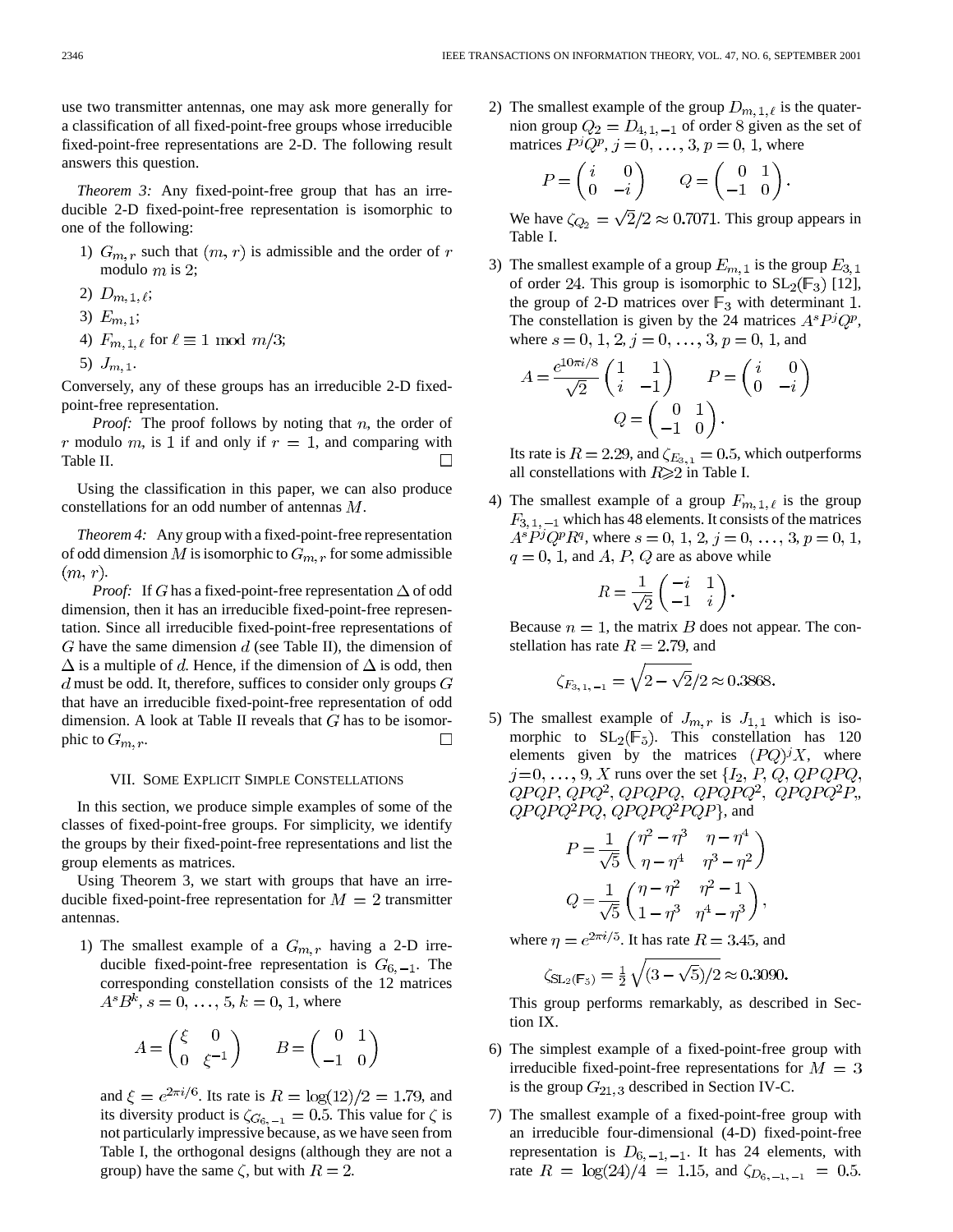This performance is not very impressive since the group  $K_{1,1,-1}$  with  $L = 240$  elements (rate  $R = 1.98$ ) has  $\zeta_{K_{1,1,-1}} = 0.5$ . The elements of this constellation are given by  $(PQ)^j X R^p$ , where  $j = 0, \ldots, 9, p = 0, 1, X$ runs over the same set as in 5), but with

$$
P = \frac{1}{\sqrt{5}} \begin{pmatrix} \eta^2 - \eta^3 & \eta - \eta^4 & 0 & 0 \\ \eta - \eta^4 & \eta^3 - \eta^2 & 0 & 0 \\ 0 & 0 & 0 & -\sqrt{5} \\ 0 & 0 & \sqrt{5} & 0 \end{pmatrix}
$$
  

$$
Q = \frac{1}{\sqrt{5}} \begin{pmatrix} \eta - \eta^2 & \eta^2 - 1 & 0 & 0 \\ 1 - \eta^3 & \eta^4 - \eta^3 & 0 & 0 \\ 0 & 0 & \eta - \eta^2 & \eta^2 - 1 \\ 0 & 0 & 1 - \eta^3 & \eta^4 - \eta^3 \end{pmatrix}
$$
  

$$
R = \begin{pmatrix} 0 & 0 & 1 & 0 \\ 0 & 0 & 0 & 1 \\ -1 & 0 & 0 & 0 \\ 0 & -1 & 0 & 0 \end{pmatrix}.
$$

We defer a detailed description of the performance of these multiple-antenna constellations until Section IX.

#### VIII. GROUP-INSPIRED CONSTELLATIONS

Theorems 1 and 2 are key because they allow us to compute all fixed-point-free groups of finite order. For many combinations of  $M$  and  $R$  these groups result in constellations with excellent  $\zeta$  and performance, as shown in Section IX. For other combinations of  $M$  and  $R$ , groups with irreducible fixed-point-free representations do not exist, especially when  $M$  is large and odd. We can consider reducible representations, but then the groups can have large cyclic components and sparse matrix representations, which do not necessarily perform well. For example, Theorem 1 shows that it is not possible to construct irreducible constellations with  $R \approx 1$  for matrix dimensions  $M = 5$  and  $M = 7$ , since there exist no irreducible fixed-point-free group representations for  $M = 5$  with  $L \approx 32$ , or  $M = 7$  with  $L \approx 128$ .

To construct constellations for arbitrary  $M$  and  $R$ , it appears that we need to consider also nongroups. We are, therefore, once again considering the problem of constructing an  $L$ -element set of  $M \times M$  unitary matrices with large  $\zeta$ —but we do not start from scratch. We show how the group constellations can suggest simple nongroup constellations that perform well.

We consider three specific structures. The first, called Hamiltonian constellations, works only for  $M = 2$  and has some similarities with the orthogonal designs described in Section II. These exist for any rate  $R$ . The second is a nongroup generalization of the group  $G_{m,r}$ . These yield constellations, for arbitrary  $M$  and  $R$ , that effectively boost the size of any diagonal constellation by the factor  $M$  without decreasing  $\zeta$ . The rate of the diagonal constellation is increased by  $\frac{\log M}{M}$ . The third is a constellation based on the matrix product of two different representations of any finite fixed-point-free group. This doubles the rate of the constellation and appears to yield excellent high-rate constellations. These three constructions just scratch the surface of the problem of designing nongroup constellations from groups.

#### *A. Hamiltonian Constellation*

A Hamiltonian constellation is defined to be a set of  $2 \times 2$ unitary matrices that can be built from points on the unit sphere in  $\mathbb{R}^4$ . We start with the parameterization of a  $2 \times 2$  unitary matrix

$$
\mathcal{H}(x, y) = \begin{bmatrix} x & -y^* \\ y & x^* \end{bmatrix}
$$

where  $x, y \in \mathbf{C}$  and  $|x|^2 + |y|^2 = 1$ . Unlike with orthogonal designs, the constraint  $|x| = |y|$  is not imposed. These matrices form the (infinite) group of Hamiltonian quaternions of norm . The pairwise diversity product between two such matrices is given by

$$
\zeta(\mathcal{H}(x, y), \mathcal{H}(x', y')) = \frac{1}{2}\sqrt{|x - x'|^2 + |y - y'|^2}.
$$
 (21)

Consider the natural embedding of  $\mathcal{C}^2$  in  $\mathbb{R}^4$ . Then  $(x, y)$  and  $(x', y')$  are points on the unit sphere in  $\mathbb{R}^4$  and the pairwise diversity product between  $\mathcal{H}(x, y)$  and  $\mathcal{H}(x', y')$  is simply one half their Euclidean distance. The Hamiltonian constellation is formed by building the unitary matrices from a set of points on the sphere in  $\mathbb{R}^4$ . It immediately follows that the behavior of the diversity product for the Hamiltonian constellation is given by

$$
\zeta(\mathcal{V}_{\mathcal{H}}) = O(L^{-1/3})
$$

for large L. If we impose the constraint  $|x| = |y|$ , we are effectively restricted to a 2-D torus, and the asymptotic behavior of the orthogonal design (OD) is given in (12)

$$
\zeta(\mathcal{V}_{OD}) = \frac{\sin(\pi/\sqrt{L})}{\sqrt{2}} = O(L^{-1/2}) < \zeta(\mathcal{V}_{\mathcal{H}})
$$

Hence, for large rates orthogonal designs underperform Hamiltonian constellations.

Some references for large-minimum-distance packings of points on a sphere in  $\mathbb{R}^4$  include [20], [21]. Any of the packings immediately builds a Hamiltonian constellation. Thus, Hamiltonian constellations essentially exist for any rate. The Hamiltonian constellations, like the orthogonal designs, in general do not form a group. The only exceptions are the ones mentioned in Theorem 3.

Decoding Hamiltonian constellations is simple because we need to choose a point from our constellation with least Euclidean distance in  $\mathbb{R}^4$  from our measurement. Given that the points are well separated, a standard technique such as bucketing  $[22]$  does this in constant time as a function of the rate R.

#### *B. Nongroup Generalization of*

As shown in Theorem 2, the group  $G_{m,r}$  has a fixed-point-free representation of dimension  $n$ , where  $n$ is the order of  $r$  modulo  $m$ . We now let  $n$  be arbitrary, and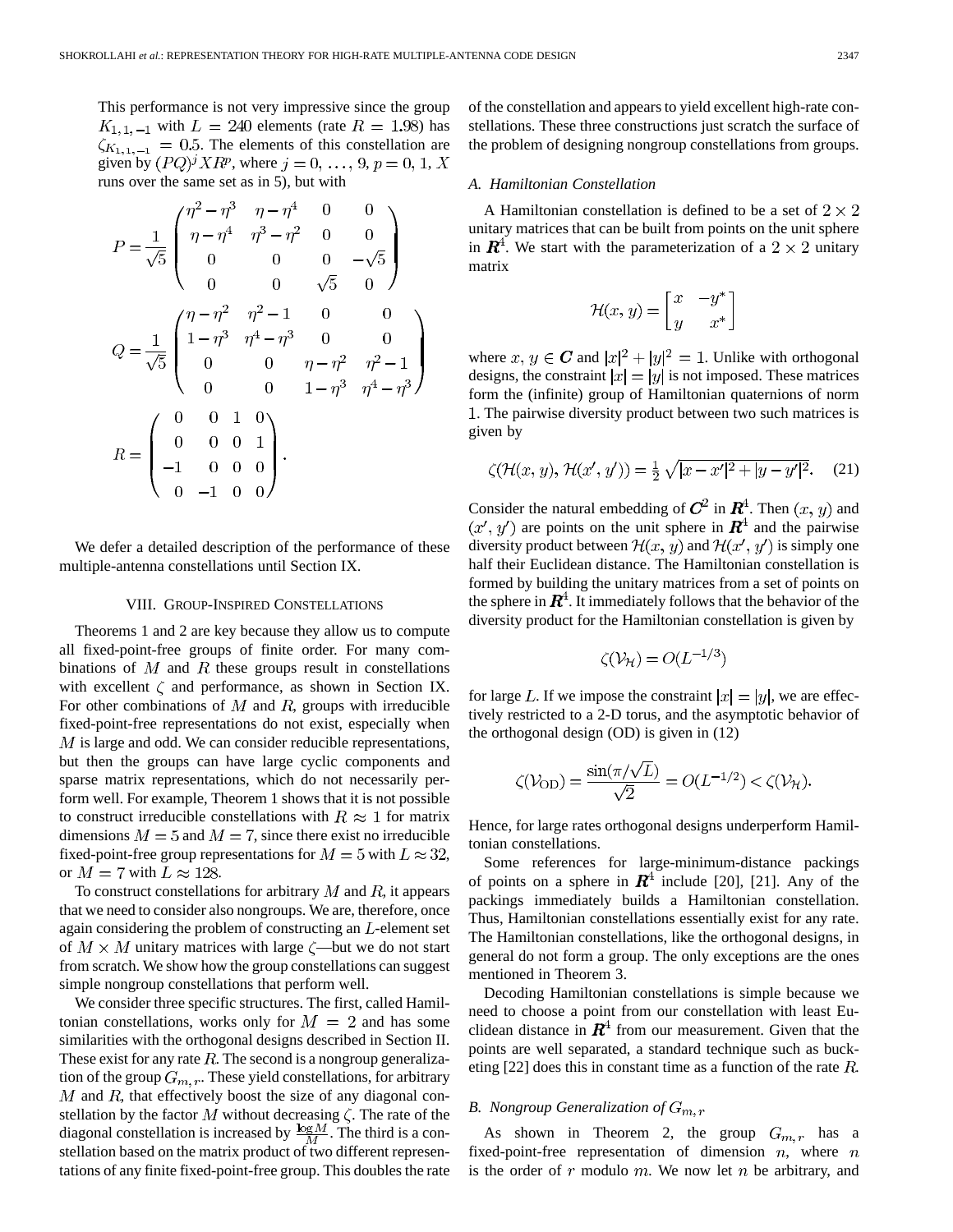let  $\eta$  and  $\beta$  be primitive mth and sth roots of unity, and let  $u_1, \ldots, u_n$  be integers. Consider the  $n \times n$  matrices

$$
A = \begin{pmatrix} \eta^{u_1} & 0 & \cdots & 0 \\ 0 & \eta^{u_2} & \cdots & 0 \\ \vdots & \vdots & \ddots & \vdots \\ 0 & 0 & \cdots & \eta^{u_n} \end{pmatrix}
$$

$$
B = \begin{pmatrix} 0 & 1 & 0 & \cdots & 0 \\ 0 & 0 & 1 & \cdots & 0 \\ \vdots & \vdots & \vdots & \ddots & \vdots \\ 0 & 0 & 0 & \cdots & 1 \\ \beta & 0 & 0 & \cdots & 0 \end{pmatrix}
$$
(22)

and the set  $S_{m,s}$  consisting of the matrices  $A^{\ell}B^k$  where  $\ell =$  $0, \ldots, m-1$  and  $k = 0, \ldots, p-1$ , where  $p = \min(s, n)$ . Note that if we take  $u_i = r^{i-1}$ , for  $i = 0, \ldots, n-1$ , and  $s =$  $gcd(r-1, m) \ge n$ , where  $(m, r)$  is any admissible pair, then we obtain the group  $G_{m,r}$ . In general, the set  $\mathcal{S}_{m,s}$  is not a group. Nonetheless, the structure of  $S_{m,s}$  allows  $\zeta$  to be computed in closed form. We can, therefore, determine whether the resulting constellation is fully diverse or not.

Since the matrices  $A$  and  $B$  are unitary, it follows that

$$
\left| \det(A^{\ell_1} B^{k_1} - A^{\ell_2} B^{k_2}) \right| = \left| \det(A^{\ell_1 - \ell_2} - B^{k_2 - k_1}) \right|
$$
  
= 
$$
\left| \det(I - A^{\ell_2 - \ell_1} B^{k_2 - k_1}) \right|.
$$

Furthermore, since the matrices  $I_n$ ,  $A$ , ...,  $A^{m-1}$  form a group,  $\zeta_{\mathcal{S}}$  is given by

$$
\zeta_{\mathcal{S}} = \frac{1}{2} \min_{\substack{\ell = 0, \dots, m-1 \\ k = -p+1, \dots, p-1 \\ (\ell, k) \neq (0, 0)}} \left| \det(I_n - A^{\ell} B^k) \right|^{\frac{1}{n}}
$$

For  $0 \le k < p$ , we have

$$
B^{k} = \begin{pmatrix} 0_{(n-k)\times k} & I_{(n-k)\times (n-k)} \\ \beta I_{k\times k} & 0_{k\times (n-k)} \end{pmatrix}
$$

and for  $-p < -k \leq 0$ 

$$
B^{-k} = \beta^{-1} B^{n-k}
$$

since  $B^k B^{n-k} = \beta I_n$ . Thus, for  $0 \le k < p$ , we may write the first expression at the bottom of the page and, for  $-p <$  $-k\leq 0$ , the second expression at the bottom of the page, where in the second step of both equalities we have used Lemma 6 in Appendix C.

We thus have the following result.

*Lemma 2 (* $\zeta$  *for*  $\mathcal{S}_{m,s}$ ): Let  $\eta$  and  $\beta$  be primitive mth and sth roots of unity, respectively, and let  $u_1, \ldots, u_n$  be integers. Denote by  $S_{m,s}$  the set of matrices  $A^{\ell}B^k$  where  $\ell = 0, \ldots, m-1$ ,  $k = 0, \ldots, p - 1$ , and  $p = \min(s, n)$ , with A and B given by (22). Then

$$
\zeta_{\mathcal{S}} = \frac{1}{2} \min_{\substack{\ell=0,\dots,m-1\\ \ell,\ell,\beta \neq (0,0)}} \left| \prod_{j=1}^{q} \left( 1 - \beta^{\frac{k}{q}} \eta^l \sum_{i=0}^{\frac{n}{q}-1} u_{iq+j} \right) \right|^{\frac{1}{n}} (23)
$$

where  $q = \gcd(n, |k|)$ .

*Remarks:*

- 1) The nongroup constellation  $S_{m,s}$  has  $L = mp$  elements. From  $(9)$ , we observe that for a general nongroup constellation,  $\zeta$  is the minimum of  $L(L-1)/2$  pairwise distances between the elements of the constellation. However, (23) shows that  $S_{m,s}$  has at most  $m(2p-1) = 2L - m$  distinct pairwise differences. Hence, even though  $S_{m,s}$  is not necessarily a group, it exhibits a considerable amount of symmetry. Compare the maximum of  $2L - m$  pairwise distances with the maximum of  $L-1$  distances found in a group.
- 2) Lemma 2 allows us to construct constellations for any number of antennas M and any target rate  $R = \frac{1}{M} \log L$ . We need only to set  $M = n$  and decompose L as  $L = mp$ , with  $p \le n$ , and then use (23) to maximize the value of  $\zeta_s$ by performing a search over the integers  $u_1, \ldots, u_n$  (all

$$
\det(I_n - A^{\ell}B^k) = \det\left(I_n - \begin{pmatrix} 0_{(n-k)\times k} & \text{diag}(\eta^{lu_1}, \dots, \eta^{lu_{n-k}}) \\ \text{diag}(\beta \eta^{lu_{n-k+1}}, \dots, \beta \eta^{lu_n}) & 0_{k \times (n-k)} \end{pmatrix}\right)
$$
\n
$$
= \prod_{j=1}^q \left(1 - \beta^{\frac{k}{q}} \eta^j \sum_{i=0}^{\frac{n}{q}-1} u_{iq+j}\right), \qquad q = \gcd(n, n-k) = \gcd(n, k)
$$

$$
\det(I_n - A^{\ell}B^k) = \det \left(I_n - \begin{pmatrix} 0_{k \times (n-k)} & \text{diag}(\beta^{-1}\eta^{lu_1}, \dots, \beta^{-1}\eta^{lu_k})\\ \text{diag}(\eta^{u_{k+1}}, \dots, \eta^{u_n}) & 0_{(n-k)\times k} \end{pmatrix}\right)
$$
\n
$$
= \prod_{j=1}^q \left(1 - \beta^{-\frac{k}{q}}\eta^l \sum_{i=0}^{\frac{n}{q}-1} u_{iq+j}\right)
$$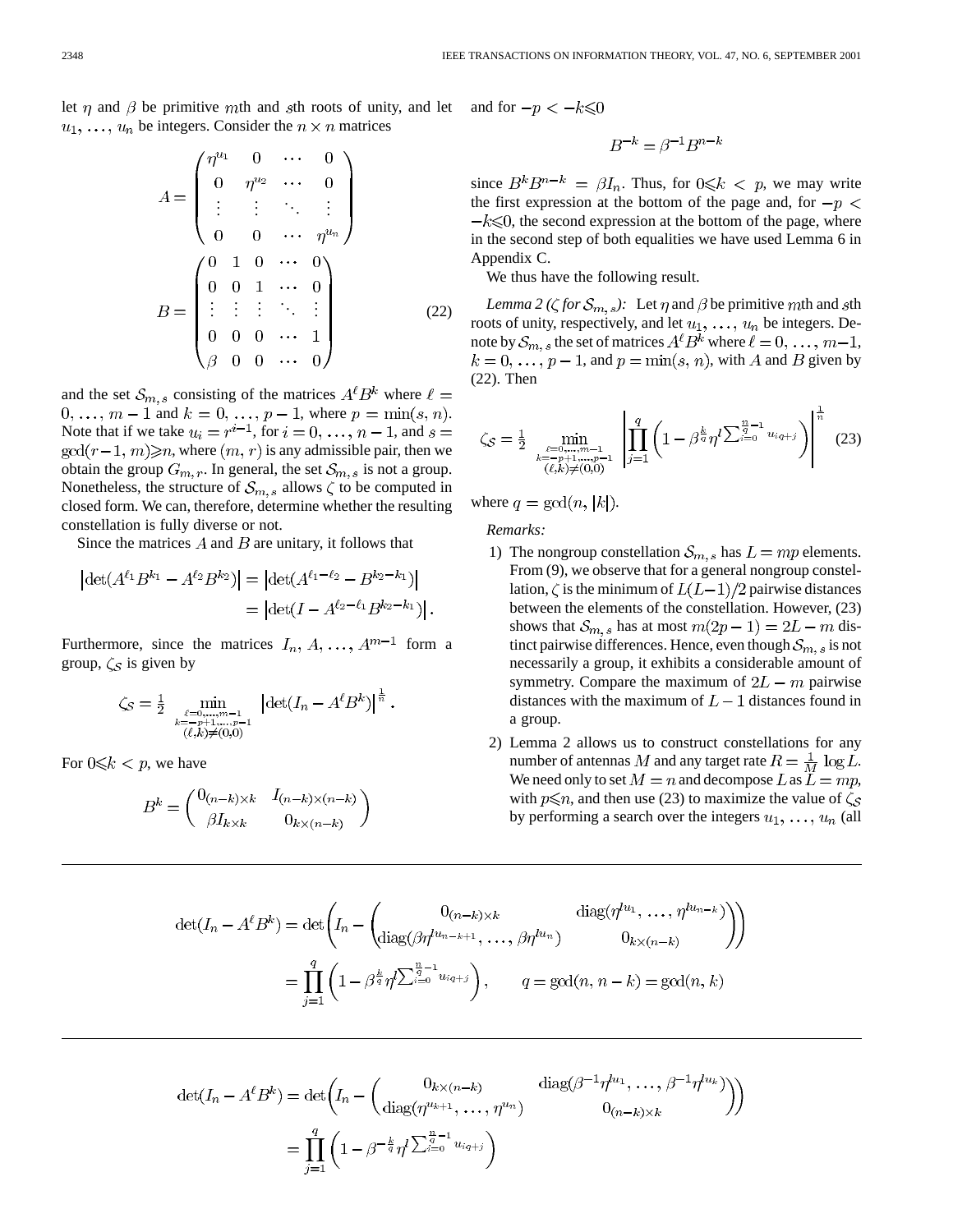of which lie between 0 and  $n - 1$  and  $s \leq p$ . In practice, one can always take  $p = n$ .

3) Note that we may write (23) more explicitly as

$$
\zeta_{\mathcal{S}} = \frac{1}{2} \min_{\substack{k=-p+1,\dots,p-1 \\ (\ell,k)\neq(0,0)}} \left\{ \left| \prod_{j=1}^{n} \left( 1 - \eta^{\ell u_j} \right) \right|^{\frac{1}{n}}, \qquad k=0 \right\}
$$

$$
\left\{ \left| \prod_{j=1}^{n} \left( 1 - \beta^{\frac{k}{q}} \eta^{\ell} \sum_{i=0}^{\frac{n}{q}-1} u_{iq+j} \right) \right|^{\frac{1}{n}}, \quad 0 < |k| < p. \tag{24}
$$

The expression for  $k = 0$  is the  $\zeta$  for a diagonal constellation with  $u_1, \ldots, u_n$  (see Section IV-B). Thus, if

$$
\min_{\ell=0,\dots,m-1} \left| \prod_{j=1}^{n} (1 - \eta^{\ell u_j}) \right|^{\frac{1}{n}} \leq \min_{\substack{\ell=0,\dots,m-1 \\ k = -p+1,\dots,p-1 \\ (\ell,k) \neq (0,0)}} \left| \prod_{j=1}^{q} \left( 1 - \beta^{\frac{k}{q}} \eta^{\ell} \sum_{i=0}^{\frac{n}{q}-1} u_{iq+j} \right) \right|^{\frac{1}{n}}
$$

then  $\zeta_s$  is determined by the  $\zeta$  of the diagonal constellation. Since this can often be arranged by choosing  $\beta$ appropriately, we conclude that with our construction it is possible to boost the size of the diagonal constellation  ${A^{\ell}}$  by the factor *n* while keeping  $\zeta$  unchanged. This is effectively done by post-multiplying the constellation by  $B^k$ .

4) When *n* is prime, the expressions simplify considerably since  $q = n$  when  $k = 0$ , and  $q = 1$  otherwise. In this case, (24) reduces to

$$
\zeta_{\mathcal{S}} = \frac{1}{2} \min_{\substack{k=0,\dots,m-1\\(\ell,k)\neq(0,0)\\ (\ell,k)\neq(0,0)}} \frac{\left|\prod_{i=1}^{n} (1 - \eta^{\ell u_{j}})\right|^{1/2}}{\left|\prod_{j=1}^{n} (1 - \eta^{\ell u_{j}})\right|^{1/2}}, \qquad k=0 \tag{25}
$$
\n
$$
\left|1 - \beta^{k} \eta^{\ell \sum_{i=0}^{n-1} u_{i+1}}\right|^{1/2}, \qquad 0 < |k| < p.
$$

This expression simplifies further if we assume

$$
\sum_{i=0}^{n-1} u_{i+1} \equiv 0 \text{ mod } m \tag{26}
$$

in which case

$$
\zeta_{\mathcal{S}} = \frac{1}{2} \left[ \min \left( \min_{0 < |k| < p} \left| 1 - \beta^k \right|, \min_{0 < \ell < m} \left| \prod_{j=1}^n \left( 1 - \eta^{\ell u_j} \right) \right| \right) \right]^{\frac{1}{n}}. \quad (27)
$$

The first of the above expressions depends only on  $\beta$ , while the second depends only on  $\eta$ . Thus, it is always possible to choose  $\beta$  so that the minimum is provided by the second term and the constellation inherits the same  $\zeta$ as a diagonal constellation with  $m$  elements.

We have observed that the constraint  $(26)$  does not affect the performance of the diagonal constellation adversely. Therefore, in searching for good constellations we have found this constraint useful, even for nonprime  $\overline{n}$ .

5) The increase in the constellation size by the factor  $n =$  $M$  over the diagonal constellation increases the rate by  $\frac{1}{M} \log M$ .

# *C. Products of Group Representations*

The constellations described above have the advantage that they can be constructed for any M and  $R = \frac{1}{M} \log L$ , and that they are  $M$  times larger than an equivalent diagonal constellation. However, the matrices in the constellations are sparse (only one transmit antenna is active at any given time). We seek constellations that achieve better performance at high rates by employing more "full" matrices.

The group constellations have the property that, because of their symmetry, they reduce the  $L(L - 1)/2$  pairwise distances between the elements of the constellation to at most  $L - 1$  distinct distances. We would like to relax our group requirement, but still maintain this distance property. Thus, consider two fixed-point-free groups,  $\mathcal{G}_A$  and  $\mathcal{G}_B$ , and let  $V_A = \{A_1, ..., A_{L_A}\}\$ and  $V_B = \{B_1, ..., B_{L_B}\}\$ be  $M \times M$  unitary representations of these groups. Assume that  $A_0 = B_0 = I.$ 

Consider the set of pairwise products

$$
S_{A,B} = \{A_j B_k, j = 1, \dots, L_A, k = 1, \dots, L_B\}.
$$
 (28)

Clearly,  $S_{A,B}$  has at most  $L = L_A L_B$  distinct elements. This results in a constellation of rate at most  $R = R_A + R_B$ , where  $R_A = (1/M) \log L_A$  and  $R_B = (1/M) \log L_B$ . The diversity product for this set is

$$
\zeta_{\mathcal{S}} = \frac{1}{2} \min_{(j,k)\neq(j',k')} |\det(A_j B_k - A_{j'} B_{k'})|^{\frac{1}{M}}
$$
  
\n
$$
= \frac{1}{2} \min_{(j,k)\neq(j',k')} |\det(A_{j'}^{-1} A_j - B_{k'} B_k^{-1})|^{\frac{1}{M}}
$$
  
\n
$$
(A_{j'} \text{ and } B_k \text{ are unitary})
$$
  
\n
$$
= \frac{1}{2} \min_{(\ell,\ell')\neq(0,0)} |\det(A_\ell - B_{\ell'})|^{\frac{1}{M}}
$$
  
\n
$$
(G_A \text{ and } G_B \text{ are groups}).
$$

One concludes that even though  $S_{A,B}$  is not necessarily a group, it has the desirable property of having at most  $L - 1$ , rather than  $L(L-1)/2$ , distinct pairwise distances. In particular,  $\zeta$ depends only on the "co-distance" between the elements of the constellations  $V_A$  and  $V_B$ .

It remains to choose the constellations  $V_A$  and  $V_B$ . Assume  $\mathcal{G}_A = \mathcal{G}_B$ ; we are therefore doubling the rate of the original group constellation. The case where  $\mathcal{G}_A \neq \mathcal{G}_B$  can be treated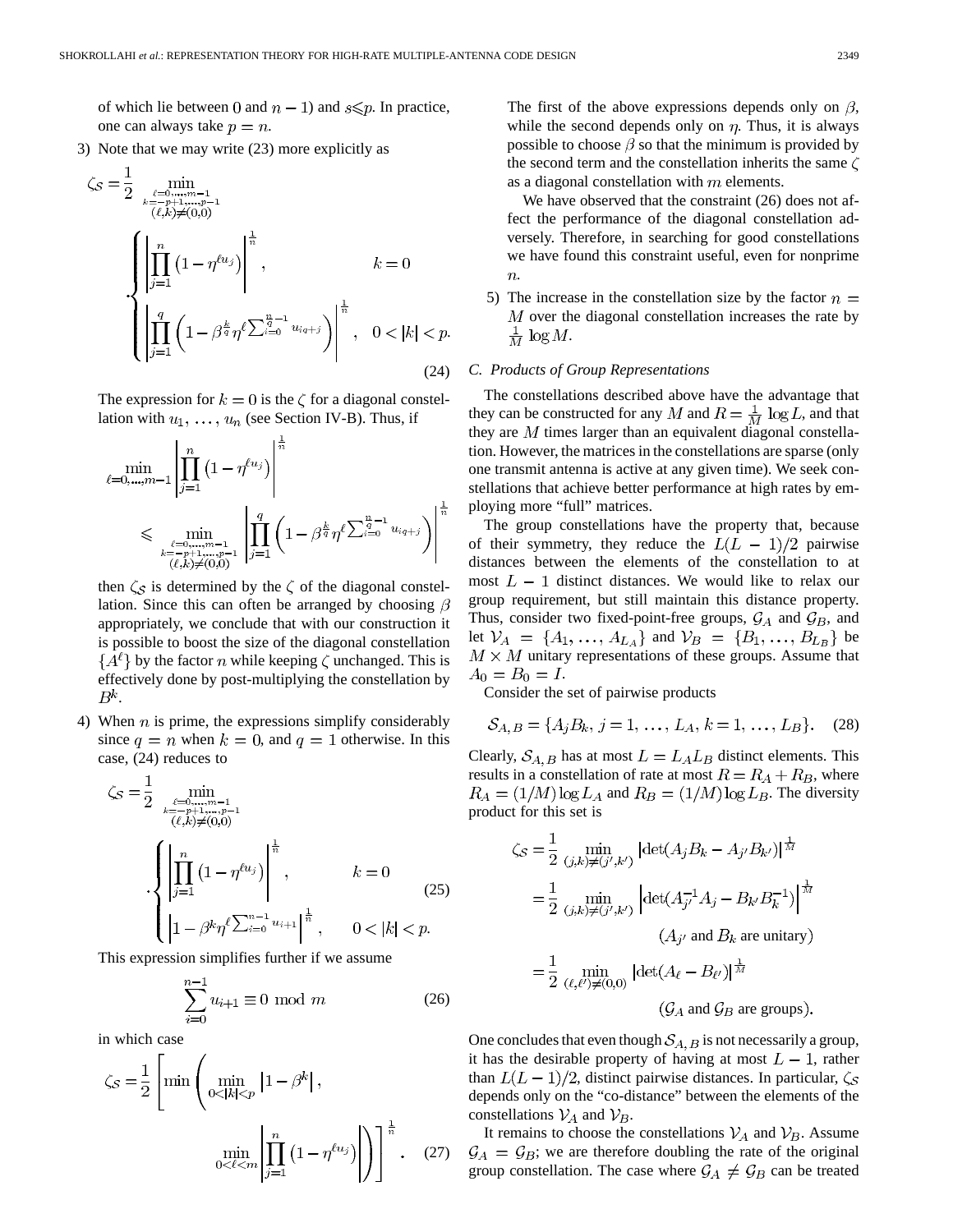in a similar fashion and is omitted for brevity. We also assume that  $V_A$  and  $V_B$  are equivalent representations, i.e., there exists a unitary matrix  $T$  such that

$$
B_j = T A_j T^*, \t j = 1, ... L_A.
$$
 (29)

In particular

$$
\zeta_{\mathcal{S}} = \frac{1}{2} \min_{(j,k)\neq(0,0)} |\det(A_j - TA_k T^*)|^{\frac{1}{M}}. \tag{30}
$$

By letting  $A_0 = I_n$  we see that for  $\zeta_{\mathcal{S}}$  to be nonzero the group  $\mathcal{G}_A$  must be fixed-point-free. Thus, we may use any of the groups of Theorem 1 as a candidate for  $\mathcal{G}_A$ . However, the next result shows that the only representations of  $\mathcal{G}_A$  that can lead to a nonzero  $\zeta_{\mathcal{S}}$  are *reducible* representations.

*Theorem 5 (Products of Group Representations):* Let  $V_A =$  ${A_i}$  be an M-dimensional representation of the fixed-pointfree finite group  $\mathcal{G}_A$ . Assume that there exists some unitary T such that

$$
\zeta_{\mathcal{S}} = \frac{1}{2} \min_{(j,k)\neq(0,0)} |\det(A_j - TA_k T^*)|^{\frac{1}{M}} > 0.
$$

Then, the representation  $V_A$  must be reducible, and  $|\mathcal{G}_A|$  must be odd.

*Proof:* Note that if the representation  $\{A_i\}$  has an element that is a scalar, i.e.,  $A_i = e^{i\alpha} I$  for some j and  $\alpha \neq 0$ , then  $\zeta_{\mathcal{S}}$ must be zero since

$$
A_j - TA_j T^* = e^{i\alpha} I - e^{i\alpha} TT^* = 0
$$

for any unitary  $T$ . We show that the fixed-point-free representations of Theorem 2, all of which are irreducible representations, have scalar elements. In addition, we show that if the group has even order, then *all* irreducible fixed-point-free representations of the group contain the negative of the identity matrix. Thus, any representation that leads to a nonzero  $\zeta_{\mathcal{S}}$  must be reducible, and the size of the group must be odd. In the following,  $I$  will denote an identity matrix of appropriate dimension.

1)  $G_{m,r}$ : We show that  $A^t$  is scalar. Note that  $G_{m,1}$  is cyclic, since the smallest integer n such that  $r^n = 1^n \equiv 1 \mod m$ is  $n = 1$ , and all 1-D fixed-point-free groups are cyclic. Moreover, all elements of its representation are scalar and so  $\zeta_{\mathcal{S}}$  is zero. Thus, let  $r > 1$  and  $n > 1$ . Since all prime divisors of n must divide  $r_0 = \gcd(m, r - 1)$ , we conclude that  $r_0 > 1$  and  $t = m/r_0 < m$ . Now

$$
At = diag(\etat, \etart, ..., \etan-1t)
$$
  
= diag(\eta<sup>t</sup>, \eta<sup>(r-1)t+t</sup>, ..., \eta<sup>(r<sup>n-1</sup>-1)t+t</sup>).

But for all  $k = 1, \ldots n - 1$ , the quantity  $(r<sup>k</sup> - 1)t$  is a multiple of  $m$  because

$$
(r^{k} - 1)t = (r^{k-1} + \dots + 1)(r - 1)t
$$

$$
= (r^{k-2} + \dots + 1)\frac{r-1}{r_0}r_0t
$$

$$
= (r^{k-1} + \dots + 1)\frac{r-1}{r_0}m
$$

and, hence,  $\eta^{(r^k-1)t} = 1$ . Therefore,  $A^t = \eta^t I$ . Furthermore, if mn is even, then m is even since  $(m, r)$  is admissible. In that case,  $A^{m/2} = \eta^{m/2}I = -I$  for any choice of  $\eta$  as a primitive mth root of unity.

2)  $D_{m,r,\ell}$ : We show that  $A^{m/2} = -I$ . We first assert that  $r_0 = \gcd(r - 1, m)$  is even. Since  $nr_0$  must be even, this is true when  $n$  is odd. It is also true when n is even since all prime divisors of n must divide  $r_0$ . Thus,  $m = r_0 t$  must also be even. On the other hand, must be odd, since  $\ell^2 \equiv 1 \mod m$ . Consider now . Since  $m$  is the smallest integer, such that  $\xi^m = 1$ , it is also the smallest integer such that  $A_0^m = I = e^{2\pi i}I$ . Therefore,

$$
A^{m/2} = \text{diag}\left(e^{\frac{2\pi i}{2}}I, e^{\frac{2\pi i\ell}{2}}I\right) = \text{diag}(-I_n, -I_n)
$$

because  $\ell$  is odd.

3) 
$$
E_{m,r}: P^2 = -I.
$$
  
\n4)  $F_{m,r,\ell}: P^2 = -I.$   
\n5)  $J_{m,r}: (PQ)^5 = -I.$   
\n6)  $K_{m,r,\ell}: R^2 = -I.$ 

Thus, we are left only with the possibility of using reducible representations of fixed-point-free groups. These are essentially obtained by forming a direct sum of two (or more) inequivalent representations of any of the irreducible representations of Theorem 2. In what follows, we shall, for simplicity, focus on reducible representations of cyclic groups.

As noted in Section IV-B,  $M$ -dimensional reducible representations of cyclic groups take the form

$$
A_k = A^k = \text{diag}(\eta^{u_1k}, \eta^{u_2k}, \dots, \eta^{u_Mk}),
$$
  
\n $k = 0, \dots, L_A - 1$ 

where  $\eta$  is a primitive  $L_A$ th root of unity and  $u_1, \ldots, u_M$  are integers between 1 and  $L_A - 1$ . The next result gives us the family of cyclic groups that yield nonzero  $\zeta_{\mathcal{S}}$ .

*Theorem 6 (Products of Cyclic Group Representations):* Let  $A_0, \ldots, A_{L_A-1}$  be an M-dimensional reducible representation of a cyclic group

$$
A_k = A^k = \text{diag}(\eta^{u_1 k}, \eta^{u_2 k}, \dots, \eta^{u_M k}),
$$
  
  $k = 0, \dots, L_A - 1.$ 

Then there exists a unitary matrix  $T$  such that

$$
\zeta_S = \frac{1}{2} \min_{(j,k)\neq(0,0)} \left| \det(A^j - TA^k T^*) \right|^{\frac{1}{M}} > 0 \tag{31}
$$

if and only if, for all  $K > M/2$ , there exists no K-tuple  $(u_{j_1}, \ldots u_{j_K})$  such that

$$
\gcd\left(|u_{j_1}-u_{j_K}|,\ldots,|u_{j_{K-1}}-u_{j_K}|,L_A\right) > 1. \tag{32}
$$

Moreover, if (32) holds, then (31) holds generically for all unitary  $T$ .

*Proof:* Let us partition the identity matrix  $\overline{I}$  and the unitary matrix  $T$  into its columns

$$
I = (e_1 \cdots e_M) \quad \text{and} \quad T = (t_1 \cdots t_M).
$$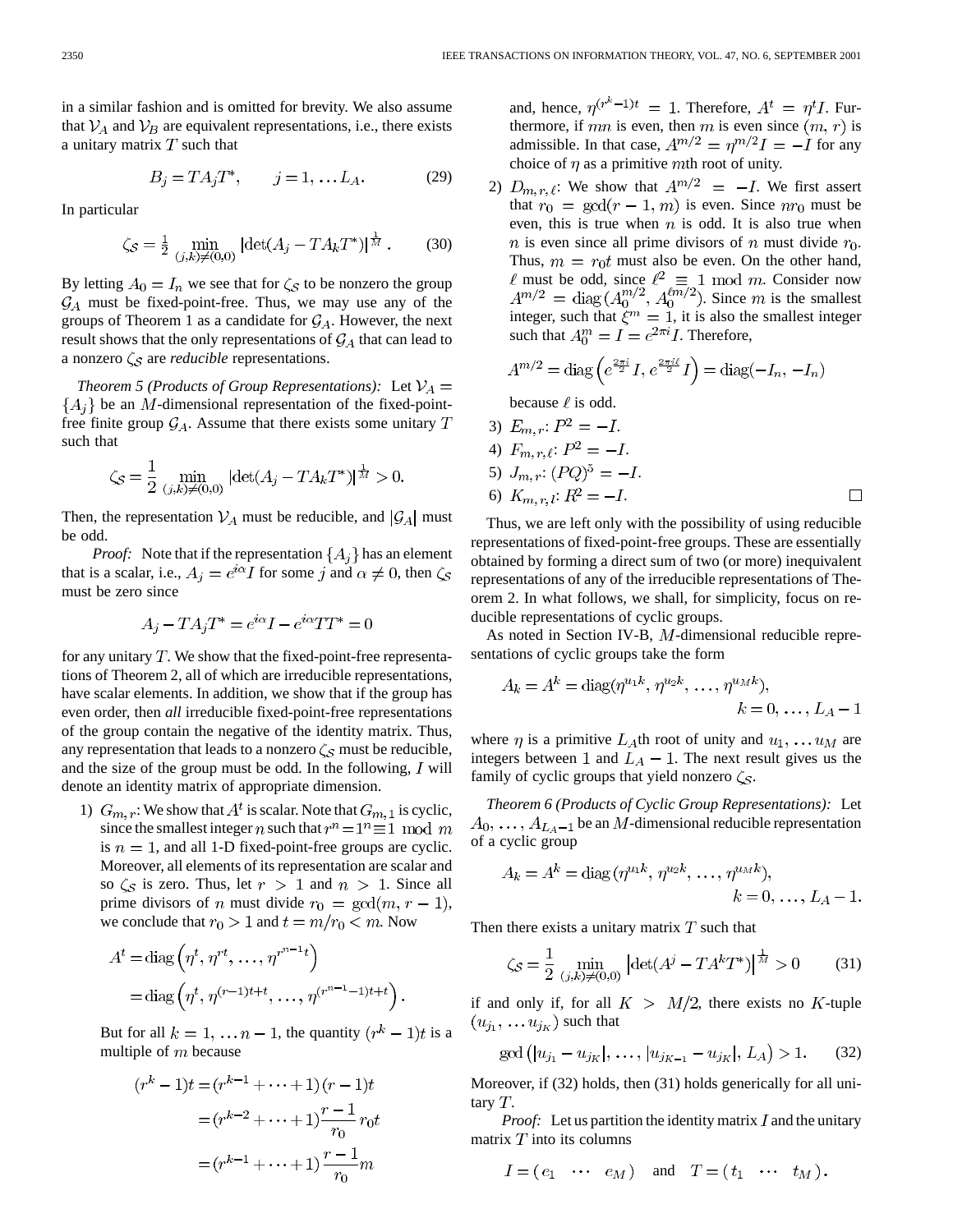

Fig. 1. Block error rate performance of the group  $SL_2(\mathbb{F}_5)$  compared with constellations from previous constructions for  $M = 2$  transmitter antennas and  $\overline{N} = 1$  receiver antenna. The solid line is  $SL_2(F_5)$ , which has  $L = 120$  unitary matrices  $(R \approx 3.45)$ . The dashed line is an orthogonal design with 11th roots of unity ( $R \approx 3.46$ ). The dashed-dotted line is the best diagonal (Abelian group) construction ( $R \approx 3.45$ ). The dotted line is the quaternion group with  $L = 128$ matrices  $(R = 3.5)$ . (The latter three constellations are listed in Table I).

Then we may write

$$
A_k - TA_{\ell}T^* = \sum_{i=1}^M \eta^{u_i k} e_i e_i^* - \sum_{i=1}^M \eta^{u_i \ell} t_i t_i^*
$$
  

$$
= \sum_{i=1}^M \eta^{u_i k} e_i e_i^* - \sum_{i=1}^{M-1} \eta^{u_i \ell} t_i t_i^*
$$
  

$$
- \eta^{u_M \ell} \left( \sum_{i=1}^M e_i e_i^* - \sum_{i=1}^{M-1} t_i t_i^* \right)
$$
  

$$
= \sum_{i=1}^M (\eta^{u_i k} - \eta^{u_M \ell}) e_i e_i^*
$$
  

$$
- \sum_{i=1}^{M-1} (\eta^{u_i \ell} - \eta^{u_M \ell}) t_i t_i^*,
$$

where in the second step we use  $TT^* = I$ .

Since the  $2M - 1$  rank-one matrices

$$
\{e_1e_1^*,\, \dots,\, e_Me_M^*,\, t_1t_1^*,\, \dots,\, t_{M-1}t_{M-1}^*\}
$$

are (generically) linearly independent,  $A_k - TA_lT^*$  is singular if and only if at least  $K_1 \ge M$  of the  $2M - 1$  coefficients  $\{\eta^{u_1k} - \eta^{u_Ml}, \ldots, \eta^{u_Mk} - \eta^{u_Ml}, \eta^{u_1l} - \eta^{u_Ml}, \ldots \eta^{u_{M-1}l} - \eta^{u_Ml}\}\$ are zero. This can happen if, and only if, at least of the M scalars  $(\eta^{u_1k}, \ldots, \eta^{u_Mk})$  or  $K > M/2$  of the

scalars  $(\eta^{u_1 \ell}, \ldots, \eta^{u_M \ell})$  are identical. Assuming, without loss of generality, that this is true of the first set of  $M$  scalars means that there must exist some K-tuple  $(u_{i_1}, \ldots, u_{i_K})$  such that

$$
\eta^{u_{i_1} k} = \eta^{u_{i_2} k} = \cdots = \eta^{u_{i_K} k}
$$

or, equivalently,

$$
u_{i_1}k \equiv u_{i_2}k \equiv \cdots \equiv u_{i_K}k \mod L
$$

This last condition can be written as

$$
(u_{i_1} - u_{i_K})k \equiv (u_{i_2}k - u_{i_K}) \equiv \dots \equiv (u_{i_{K-1}} - u_{i_K})k
$$
  

$$
\equiv 0 \mod L_A
$$

which is equivalent to

$$
\gcd(|u_{i_1} - u_{i_K}|, \ldots, |u_{i_K-1} - u_{i_K}|, L_A) > 1.
$$

This establishes the first claim of the theorem. The second claim follows from the fact that all our claims about rank and nonsingularity are generic in terms of the unitary matrix  $T$ .  $\Box$ 

*Remarks:*

- The condition (32) essentially states that  $\zeta_{\mathcal{S}}$  is nonzero if and only if no element of the cyclic group has  $K > M/2$ equal diagonal entries.
- A simple sufficient condition that guarantees nonzero  $\zeta_{\mathcal{S}}$ is that  $L$  be prime.
- Once we have found a cyclic group for which  $\zeta_{\mathcal{S}}$  is nonzero we can optimize the value of  $\zeta_s$  by performing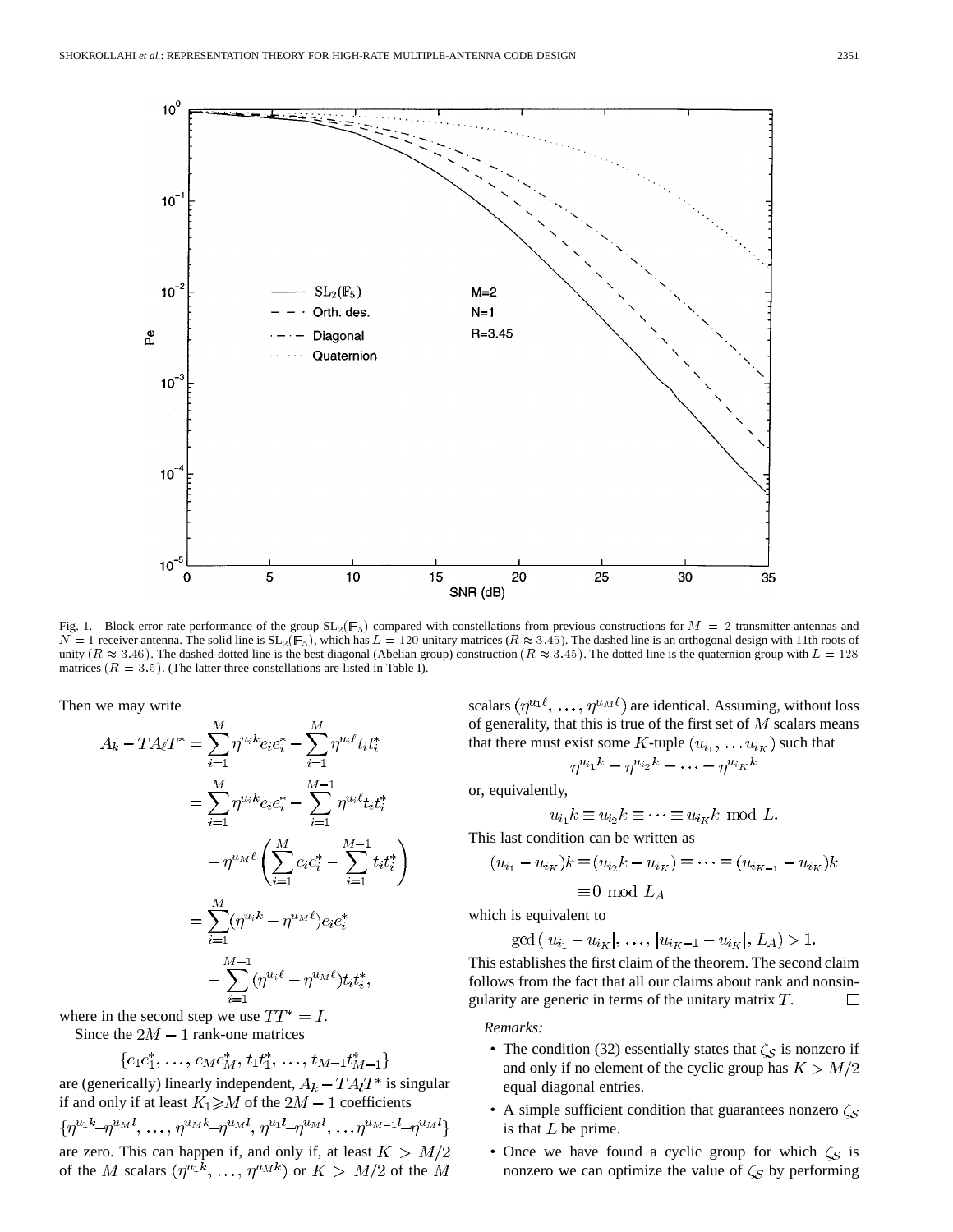

Fig. 2. Same as in Fig. 1, except the receiver is assumed to know the channel perfectly and demodulate coherently. The performance gain is approximately 3 dB over the unknown channel.

a search over the set of  $M \times M$  unitary matrices T and using (30). Intuitively, the matrix  $T$  should be a "full" matrix with the property that the constellations  $\{A_i\}$  and  ${B_i = TA_iT^*}$  be "spread apart" from one another, since  $\zeta_{\mathcal{S}}$  depends on the co-distance between these two constellations. Since the search space is small (it is a single  $M \times M$  unitary matrix), methods such as random search can be used to find a good  $T$ .

• When  $\mathcal{G}_A$  is not cyclic, one can use reducible  $M \times M$ representations

$$
A_i = \begin{pmatrix} \Delta_1(g_i) & & \\ & \ddots & \\ & & \Delta_k(g_i) \end{pmatrix}
$$

where  $\Delta_1$  to  $\Delta_k$  are irreducible fixed-point-free representations of  $\mathcal{G}_A$  whose dimensions add up to M.

• It is also possible to use representations of two different groups  $\mathcal{G}_A$  and  $\mathcal{G}_B$ .

#### IX. CONSTELLATIONS AND THEIR PERFORMANCE

In this section, we display the performance of some of the group and nongroup constellations derived in the previous sections. To evaluate the performance, we use the differential transmission framework described in Section II-C, with a receiver that does not know the channel and decodes using the metric (7).

Most of the constellations were computer-simulated with fading coefficients that were chosen randomly but held constant for two consecutive matrix-valued signals, as described in Section II-C. In one exceptional case described below, the constellation was transmitted over a functional three-transmitter-antenna wireless channel. The resulting figures plot the block probability of decoding a matrix incorrectly, denoted  $P_e$ , as a function of the SNR  $\rho$ .

#### *A. Group Constellations*

Fig. 1 displays the simulated performance of the group  $SL_2(\mathbb{F}_5)$  which has 120 elements, and, therefore, has rate  $R = \log(120)/2 \approx 3.45$ . We also compare the best Abelian group we could find (which is necessarily cyclic), and the orthogonal design with 121 elements obtained by filling the matrix (11) with 11th roots of unity. The excellent performance of  $SL_2(\mathbb{F}_5)$  is evidenced by the approximately 2.5-dB improvement over the orthogonal design (which is not a group), the 6.5-dB improvement over the Abelian group, and the 13-dB improvement over the quaternion group. Table III in Section IX and Table I in Section II list more details about these constellations.

Fig. 2 is the same as Fig. 1 except that the receiver is assumed to know the channel and demodulate coherently. The constellation performances all gain approximately 3 dB over the unknown channel, as explained in Section II-C.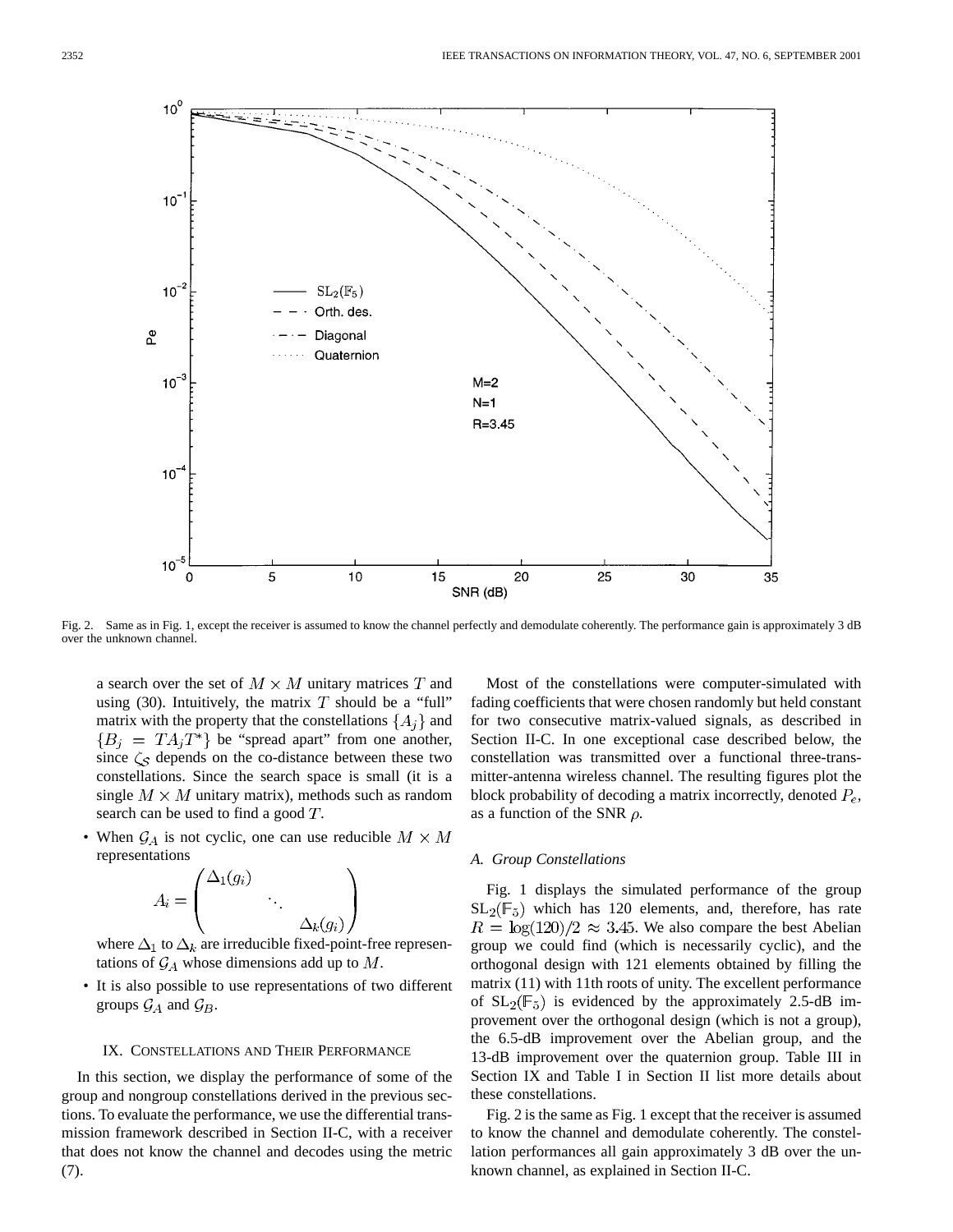

Fig. 3. Same as in Fig. 1, except with  $N = 2$  receiver antennas. The coding advantage of the group  $SL_2(F_5)$  becomes more pronounced as the number of receiver antennas increases.

Fig. 3 is also the same as Fig. 1 except that we now assume  $N = 2$  receive antennas. The difference in performance of the various constellations becomes more pronounced, and there is a clear advantage of having two receivers over one receiver.

Fig. 4 compares the performances of various constellations with  $R \approx 4$ . The group constellation is  $F_{15,1,11}$  with  $L =$ 240 elements  $(R = 3.95)$ . The other constellations are the best orthogonal design, diagonal constellation and quaternion groups of comparable rate.

Fig. 5 shows the performance advantage of the  $M = 3$  antenna 63-element ( $R = 1.99$ ) group  $G_{21, 4}$  compared with the best three-antenna 63-element diagonal constellation. We were also able to transmit this constellation over a wireless apparatus located within a hallway at Bell Laboratories, Murray Hill, NJ. The three transmit antennas were separated from the one receive antenna by approximately 10 m around a bend in the hallway lined with metal walls and equipment, thus creating a quasi-static scattering environment. Fig. 6 shows the performance; the figure caption has more technical details about the experiment.

Fig. 7 shows the performance of  $K_{1,1,-1}$ , the binary extension of  $SL_2(\mathbb{F}_5)$  for  $M = 4$  transmitter antennas, and compares it with the best Abelian group we found. Again, the performance gain of this group over the Abelian group is evident.

Table III collects together some of the group constellations that we have found with high  $\zeta$  for different numbers of antennas  $M$  and rates  $R$ . The list includes many of the constellations that are also described in other sections of this paper, but it is not exhaustive. There are many other groups within our classification that we have not explored and are therefore not on the list.

# *B. Nongroup Constellations*

For comparison, Table IV collects some of the nongroup constellations with high  $\zeta$ .

Fig. 8 shows the performance of the nongroup  $M = 5, R = 1$ constellation  $S_{11,3}$  compared with the best group constellation. The only group constellation with  $M = 5$  and  $R = 1$  is a reducible (diagonal) representation of an Abelian (cyclic) group, since the closest nondiagonal group is  $G_{25,6}$  which has 125 elements and corresponds to  $R \approx 1.39$ . We can see the performance advantage of the nondiagonal nongroup constellation over the diagonal constellation.

Fig. 9 shows the performance of  $R=4$  nongroup constellations of Table IV for  $M = 2, 3, 4$  transmitter antennas and  $N = 1$  receiver antenna. We see the diversity gain of increasing the number of transmit antennas.

#### X. FAST DECODING

As shown in Section II-C, a constellation V consist of  $L =$  $2^{RM}$  symbols  $V_{\ell}$  and the ML decoder is given by

$$
\varepsilon_{\tau}^{\text{ML}} = \arg \min_{\ell=0,\dots,L-1} ||X_{\tau} - V_{\ell} X_{\tau-1}||.
$$

The ML decoder can be computed by simply trying all  $V_0, \ldots, V_{L-1}$  and retaining the one that minimizes the above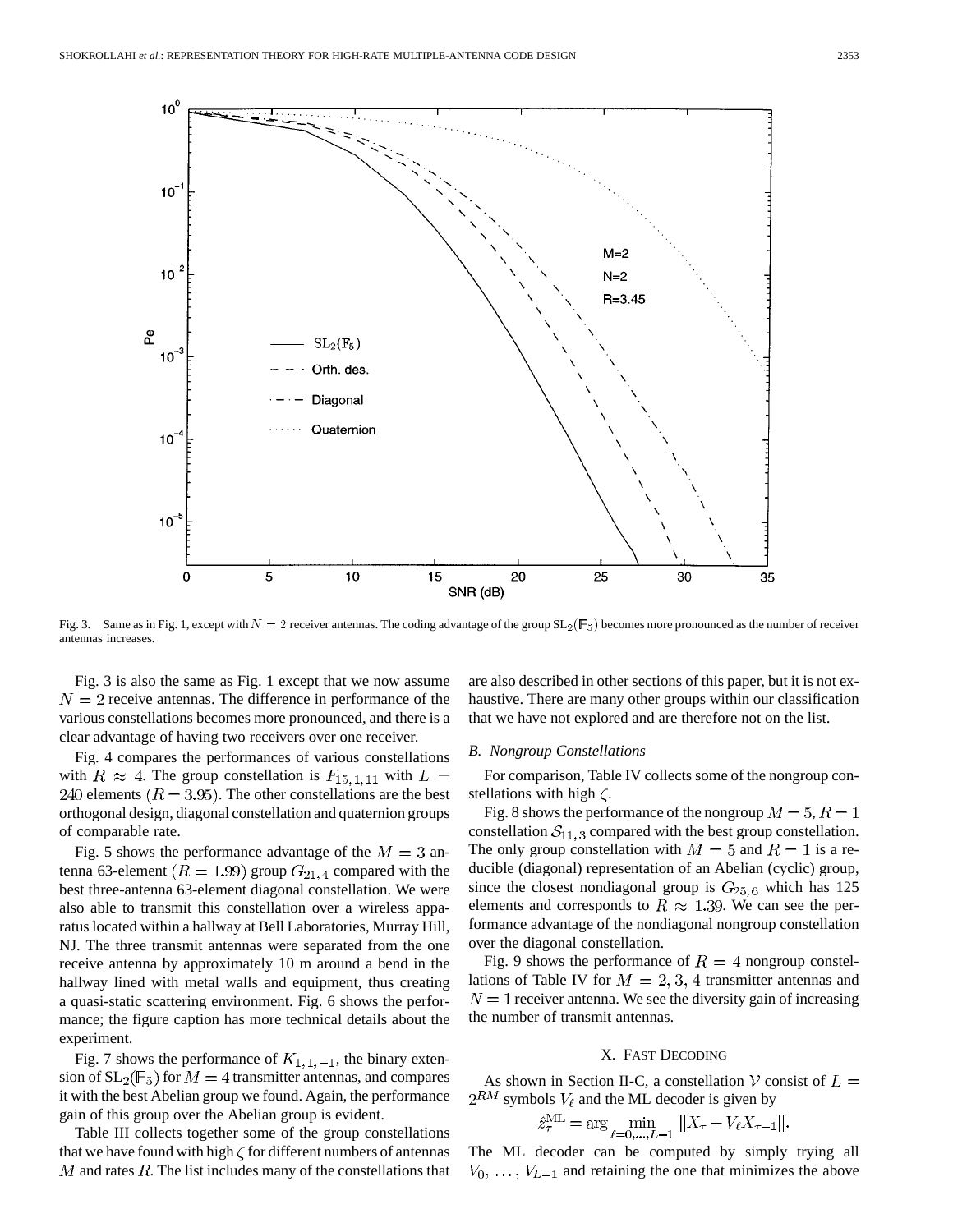

Fig. 4. Block error rate performance of the group  $F_{15,1,11}$  for  $M = 2$  transmitter antennas and  $N = 1$  receiver antenna. The solid line is  $F_{15,1,11}$ , which has  $L = 240$  unitary matrices ( $R \approx 3.95$ ). The dashed line is an orthogonal design with 16th roots of unity ( $R = 4$ ). The dashed-dotted line is the best diagonal (Abelian group) construction ( $R \approx 3.95$ ). The dotted line is the quaternion group with  $L = 256$  matrices ( $R = 4$ ). (The latter three constellations are listed in Table I).

expression, but the search time of this naive algorithm is exponential both in the rate  $R$  and the number of antenna  $M$ . Therefore, for large  $M$  or  $R$  it is important in practical applications to look for a faster, i.e., polynomial-time, algorithm, even if the algorithm is only approximate. We touch briefly upon such algorithms.

# *A. Cyclic Groups*

In [24], a fast approximate ML algorithm for decoding cyclic groups is proposed, which we briefly review and then adapt for our noncyclic constellations. For simplicity, we focus on  $N = 1$ receive antenna.

The received signals form a length M vector  $X_{\tau}$  whose elements we denote as  $x_{\tau; m}$ . The ML decoder for diagonal codes can be written as

$$
\hat{z}_{\tau}^{\text{ML}} = \arg \min_{\ell} ||X_{\tau} - V_{\ell} X_{\tau-1}||^2
$$
  
= 
$$
\arg \min_{\ell} \sum_{m=1}^{M} \left| x_{\tau;m} - e^{i2\pi u_m \ell/L} x_{\tau-1;m} \right|^2.
$$

The summands are equal to

$$
|x_{\tau;m}|^2 + |x_{\tau-1;m}|^2
$$
  
-2|x\_{\tau;m} x\_{\tau-1;m}| \cos(\arg x\_{\tau;m} - \arg x\_{\tau-1;m} - 2\pi u\_m \ell/L)

Given that only the cosine depends on  $\ell$ , the ML decoder is equivalent to

$$
\hat{z}_{\tau}^{\text{ML}} = \arg \max_{\ell} \sum_{m=1}^{M} A_m^2 \cos((u_m \ell - \varphi_m) 2\pi/L) \tag{33}
$$

where

$$
A_m = |x_{\tau;m} x_{\tau-1;m}|^{1/2}
$$

and  $\varphi_m = \arg(x_{\tau,m}/x_{\tau-1,m}) L/2\pi$ .

From this we see that  $M$ -dimensional representations of cyclic groups can be thought of as  $M$ -dimensional lattices. The cosine function in (33) is  $2\pi$  periodic and the arguments thus can be reduced to the interval [0,  $2\pi$ ]; the argument of the mth term can be written as

$$
[(u_m\ell - \varphi_m) \mod L] 2\pi/L.
$$

If we define the M-vector  $\mathbf{u} = [u_1 \cdots u_M]^t$ , then the vectors  $\ell$ **u** mod  $L$  for  $\ell = 0, \ldots, L-1$  form the part of a lattice which lies in [0, L)<sup>M</sup>. The cosine can be approximated as  $\cos \alpha \approx$  $1 - \alpha^2/2$ . Hence we can approximate the maximization of (33) by a minimizing of the sum of the squares of the arguments of the cosines. Then, the expression becomes the square of a Euclidean distance

$$
\min_{\ell} \sum_{m} A_m ((u_m \ell - \varphi_m) \mod L)^2.
$$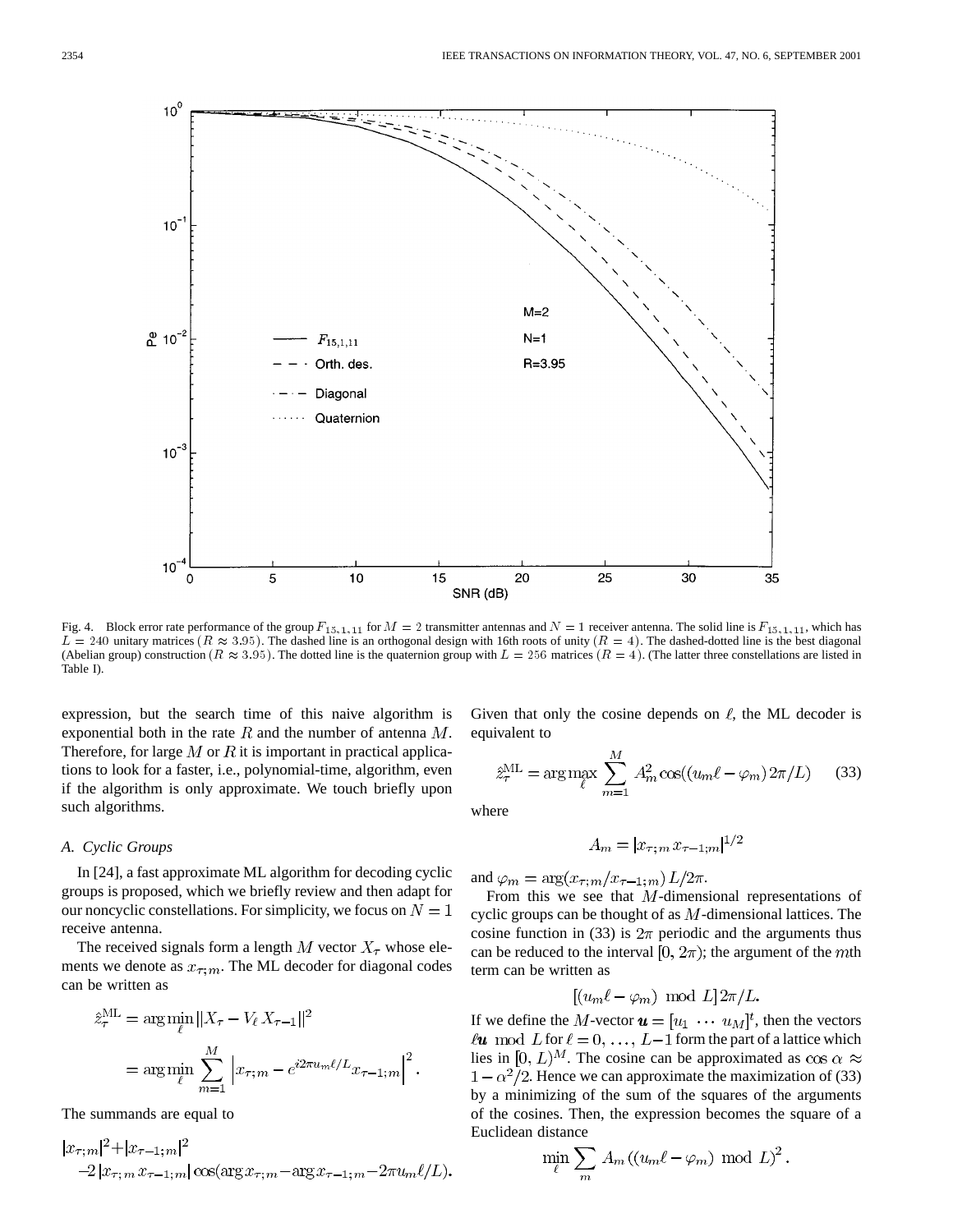

Fig. 5. Block error rate performance of the group  $G_{21,4}$ , which has an irreducible representation of  $L = 63$  matrices for  $M = 3$  antennas  $(R \approx 1.99)$ , and best diagonal (Abelian group) constellation with the same rate, described in Table I, for  $N = 1$  receiver antenna.

The vectors with components  $A_m u_m \ell \text{ mod } A_m L$  form a lattice where each dimension m has been scaled by  $A_m$ . Approximating the ML decoding with a problem involving the closest point in a lattice does not immediately lead to fast decoding because finding the closest point in a lattice is NP-hard in  $M$ . However, there is a well-known approximation algorithm introduced by Lenstra, Lenstra, and Lovász in [25] and commonly referred to as "the LLL algorithm." Its complexity is polynomial in M and hence polylog in L  $(\log^{\beta} L$  for some  $\beta > 0$ ). The LLL algorithm relies on the observation that when a lattice has an orthogonal basis, the closest point can be found trivially by rounding each component to the closest lattice component. Thus, for a given lattice, the LLL algorithm attempts to find the "most orthogonal" basis, or more precisely the basis with the shortest vectors, and then use component-wise rounding to approximate the closest lattice point. Finding the basis with the shortest vectors itself is an NP-hard problem; LLL tries to find a basis with reasonably short vectors. In [24], it is shown that for constellations with over 16 elements, lattice decoding is much faster than a complete ML search and has comparable performance. Lattice decoding can be easily implemented on digital signal processors (DSPs).

#### *B. Non-Abelian Groups*

Most of the non-Abelian groups discussed in this paper have large cyclic subgroups and we can apply fast lattice decoding within these subgroups and use a naive method across subgroups. We illustrate this using the  $G_{m,r}$  groups introduced in Section IV-C. From (17), we see that the constellation is given by

$$
\mathcal{V} = \{ A^{\ell} B^k \mid \ell = 0, \dots, m-1, k = 0, \dots, n-1, A = (F \uparrow G)(\sigma), B = (F \uparrow G)(\tau) \}.
$$

Here,  $\vec{A}$  is a diagonal matrix with  $m$ th roots of unity on the diagonal. ML decoding is

$$
\min_{\substack{\ell=0,\dots,m-1\\k=0,\dots,n-1}} \|X_{\tau} - A^{\ell} B^k X_{\tau-1}\|.
$$

If we define  $X'_{k, \tau-1}$  to be  $B^k X_{\tau-1}$ , then the problem can be written as

$$
\min_{\tau=0,\dots,n-1} \min_{\ell=0,\dots,m-1} ||X_{\tau} - A^{\ell} X'_{k,\tau-1}||.
$$

For each  $k$ , the inner minimization can be approximated using the fast lattice decoding for cyclic groups described above, while the outer minimization can be solved naively. Because the dimension of the representation  $(n)$  is equal to the number of transmitter antennas  $(M = n)$ , the resulting algorithm is still polynomial in  $M$ .

A similar algorithm works for the nongroup generalizations of  $G_{m,r}$  described in Section VIII-B. We omit the details.

# *C. Hamiltonian Constellations*

As mentioned in Section VIII-A, decoding the  $M = 2$  Hamiltonian constellations has constant complexity in the rate  $R$ .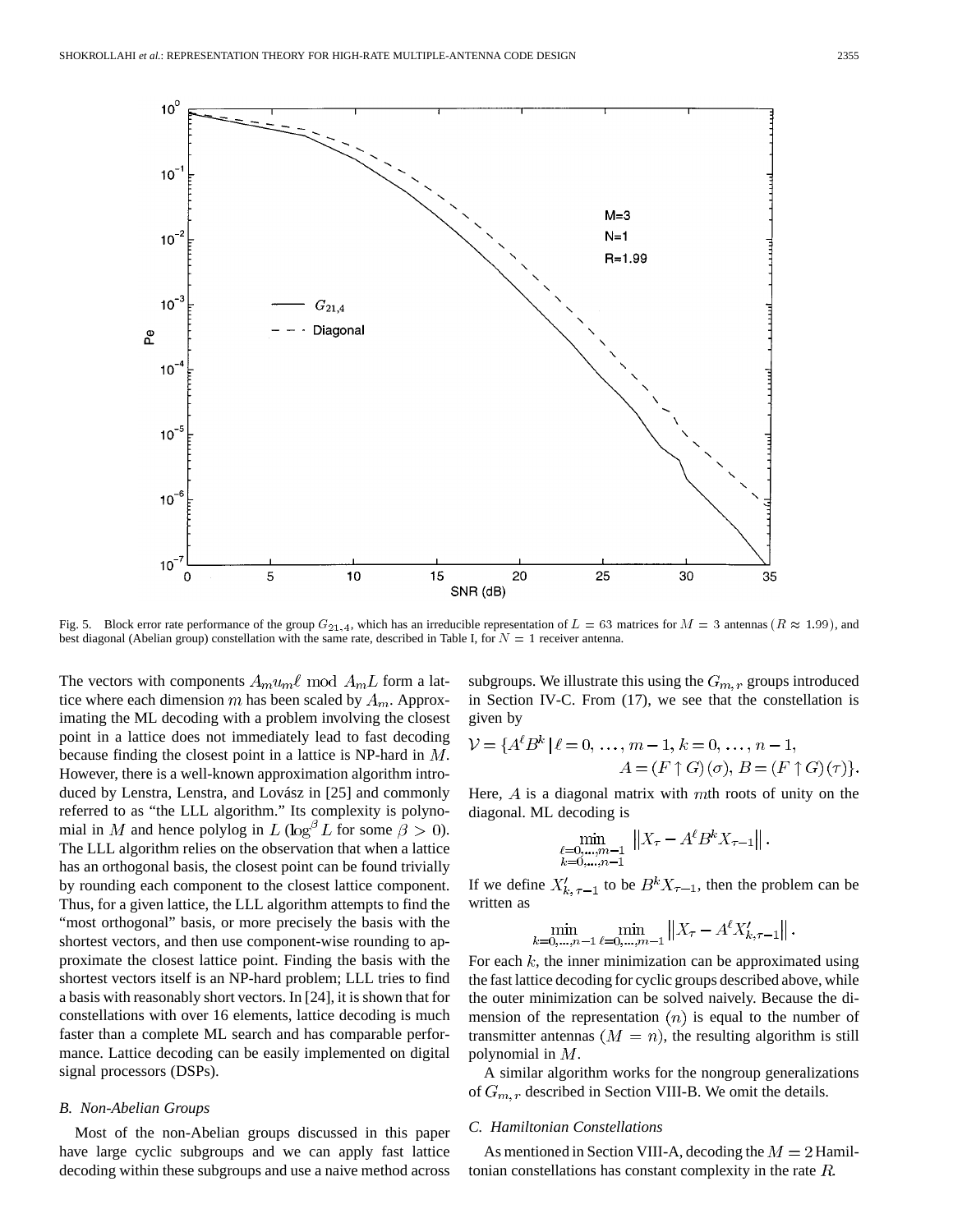

Fig. 6. Block error rate performance of the group  $G_{21,4}$  (as in Fig. 5) transmitted over three-antenna wireless apparatus in a Bell Laboratories hallway. The carrier frequency was 880 MHz, the transmitted signals were raised cosine, the symbol rate was 10 ksymbols/s occupying approximately 20-kHz bandwidth and several milliwatts of total transmitted power that was increased or decreased to vary the SNR. A/D and D/A samplers operating at 200 ksamples/s with 12 bits of precision were used to modulate/demodulate and decode the signals with a computer; more details of the antenna testbed may be found in [23].

#### *D. Products of Groups*

We next consider decoding the products of groups introduced in Section VIII-C. The constellation is given by

$$
\mathcal{V}=A^jTA^kT^*\,|\,j,\,k=0,\,\ldots,\,L_A-1
$$

where  $\vec{A}$  is a diagonal matrix with  $\vec{L}_A$ th roots of unity on the diagonal and  $T$  is an artfully chosen unitary matrix. ML decoding is

$$
\min_{(j,k)} \|X_{\tau} - A^{j} T A^{k} T^{*} X_{\tau-1} \|.
$$
 (34)

Using the fast lattice decoding for cyclic codes, the problem (34) can be solved approximately for a fixed  $j$  with complexity polylog in  $L_A$ . By checking every j, an approximate answer can be found in  $O(L_A \log^{\beta} L_A) = O(\sqrt{L} \log^{\beta} L)$  since  $L = L_A^2$ .

#### XI. CONCLUSION AND FUTURE WORK

Future wireless communication systems will probably incorporate multiple antennas to boost system capacity and lower error probability, but the use of multiple transmit antennas requires effective full-diversity space–time signals. Prior studies have indicated that groups of unitary matrices could serve as effective space–time signals. In this paper, we have completely characterized all groups of full-diversity unitary space–time signals. In the process, we have found many nontrivial groups with excellent performance at high rates, especially for four or fewer transmitter antennas. We hope that these groups will have practical significance, especially since many of them can be decoded quickly using algorithms that can be easily implemented on DSPs.

We have also found that groups with full-diversity irreducible representations do not exist for all combinations of  $M$  and  $R$ . This led to the design of some nongroup constellations with good high-rate performance. These nongroups have some of the symmetry properties inspired by the group constellations, but they do not generally have the size or dimension constraints. Nevertheless, our proposed designs of nongroup constellations for all numbers of antennas and rates sometimes require trial and error. It is, therefore, still an open problem to find a systematic design of nongroup constellations for all rates and for which decoding is not a burden when  $M \gg 2$ .

There are many other aspects to the unitary signal design problem that we have only touched upon. For example, while we have characterized all the groups, we have not tested themall for performance, and, specifically, we have not examined all possible *reducible* representations that have these groups as constituents. The diagonal constellations represent the simplest form of a reducible representation, but there may be others that may perform much better.

Many of the best groups have order  $L$  that is not a power of two, making bit assignment nontrivial. One simple way to assign bits chooses m and n such  $L^m \geq 2^n$ , and maps a block of bits of size  $n$  to a block of matrices of size  $m$  by a radix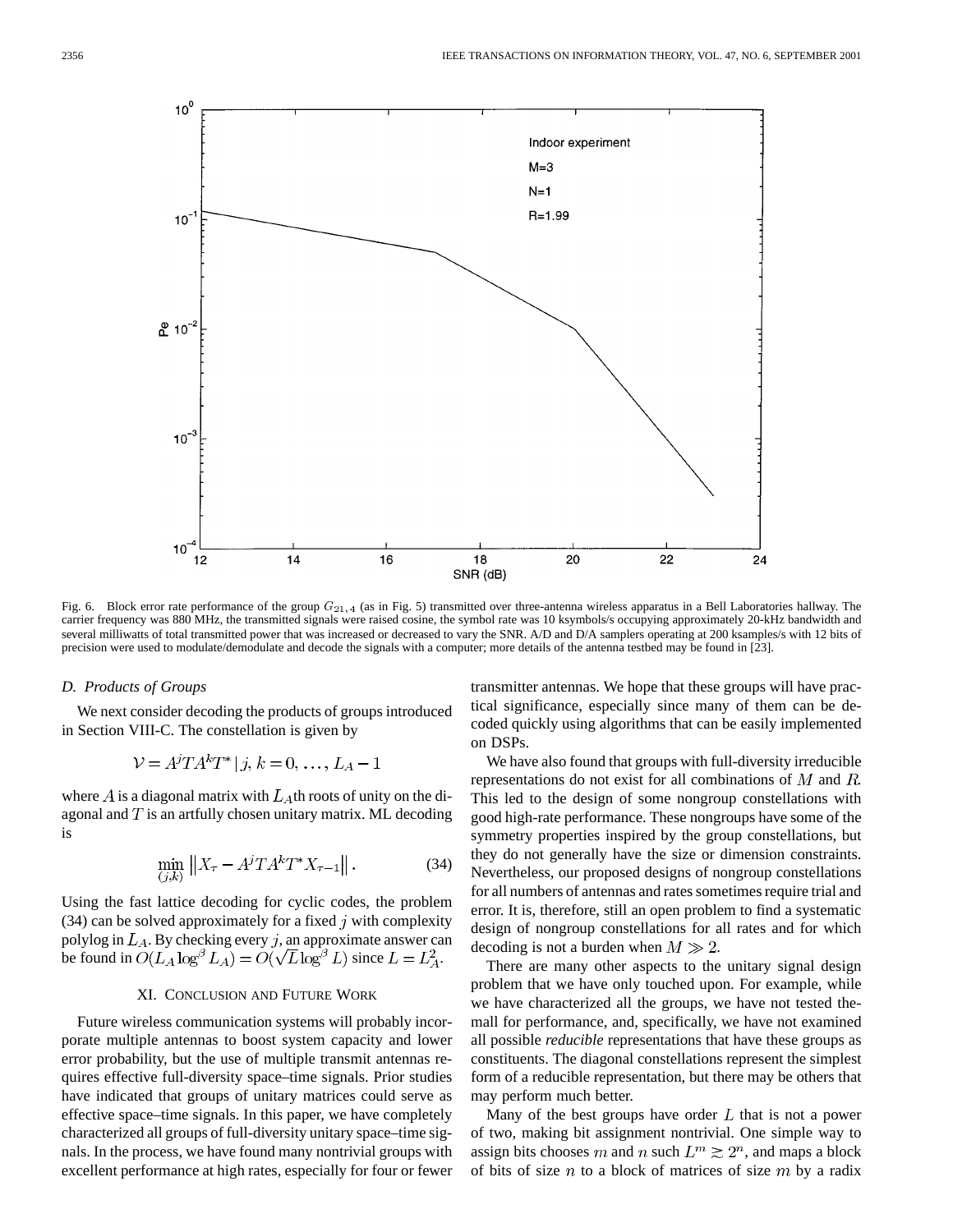

Fig. 7. Block-error rate performance of the group  $K_{1,1,-1}$  compared with the best diagonal code for  $M = 4$  transmitter antennas and  $N = 1$  receiver antenna. The solid line is  $K_{1,1,-1}$  the binary extension of the group  $SL_2(\bar{F}_5)$  having  $L = 240$  unitary matrices  $(R \approx 1.98)$ . The dashed line is the diagonal construction with the same rate, described in Table I.

| TABLE III<br>SUMMARY OF SOME GROUP CONSTELLATIONS AND THEIR DIVERSITY PRODUCTS |         |        |             |                                             |                             |  |
|--------------------------------------------------------------------------------|---------|--------|-------------|---------------------------------------------|-----------------------------|--|
| М                                                                              | L       | R      | C           | Comments                                    | Reference                   |  |
|                                                                                | 2       | $\sim$ | -1          | $\{I, -I\}$ for any M                       |                             |  |
| $\mathfrak{2}$                                                                 | 24      | 2.29   | 0.5000      | $E_{3,1} = SL_2(\mathbb{F}_3)$              | Sec. VII                    |  |
| $\overline{c}$                                                                 | 48      | 2.79   | 0.3868      | $F_{3,1,-1}$                                | Sec. VII                    |  |
| $\overline{2}$                                                                 | 120     |        | 3.45 0.3090 | $J_{1,1} = SL_2(\mathbb{F}_5)$              | Sec. VII & Figs. 1, $2 & 3$ |  |
| $\overline{2}$                                                                 | 240     | 3.95   | 0.2257      | $F_{15,1,11}$                               | Fig. $4$                    |  |
| 3                                                                              | 9       | 1.06   | 0.6004      | cyclic group $G_{9,1}$ with $u = (1, 2, 5)$ |                             |  |
| 3                                                                              | 63      | 1.99   | 0.3851      | $G_{21,4}$                                  | Sec. IV-C $&$ Fig. 5        |  |
| $\mathfrak{Z}$                                                                 | 513     | 3.00   | 0.1353      | $G_{171.64}$ $(t = 19)$                     |                             |  |
| 3                                                                              | 4095    | 4.00   | 0.0361      | $G_{1365,16}$ $(t=91)$                      |                             |  |
| 3                                                                              | 32445   | 5.00   | 0.0131      | $G_{10815,46}$ $(t = 721)$                  |                             |  |
| $\overline{4}$                                                                 | 240     | 1.98   | 0.5000      | $K_{1,1,-1}$                                | Fig. 7                      |  |
| 5                                                                              | 1025    | 2.00   | 0.1679      | $G_{205,16}$ $(t = 41)$                     |                             |  |
| 5                                                                              | 33825   | 3.01   | 0.0503      | $G_{6765,16}$ $(t = 451)$                   |                             |  |
| 5                                                                              | 1021025 | 3.99   | 0.0037      | $G_{204205,21}$ ( $t = 40841$ )             |                             |  |
| 7                                                                              | 16513   | 2.00   | 0.0955      | $G_{2359.8}$ ( <i>t</i> = 337)              |                             |  |
| 9                                                                              | 513     | 1.00   | 0.3610      | $G_{57,4}$                                  | Sec. IV-C                   |  |

conversion. The data rate of the fixed-point-free group  $R$  is then effectively multiplied by  $2^n/L^m$ . We can always choose n and  $m$  large enough so that this ratio is as close to one as desired. Alternatively, if the group property is not essential, one could always trim a group to the desired size by removing matrices, or generate one of the nongroups given in Section VIII.

In this paper, our classification considered only finite fixedpoint-free groups. The unitary group (in any dimension) is infinite but clearly does not have full diversity. We may ask, is it possible to classify the infinite subgroups of the unitary group that have full diversity? A partial answer appears in [26], where all such Lie groups are classified.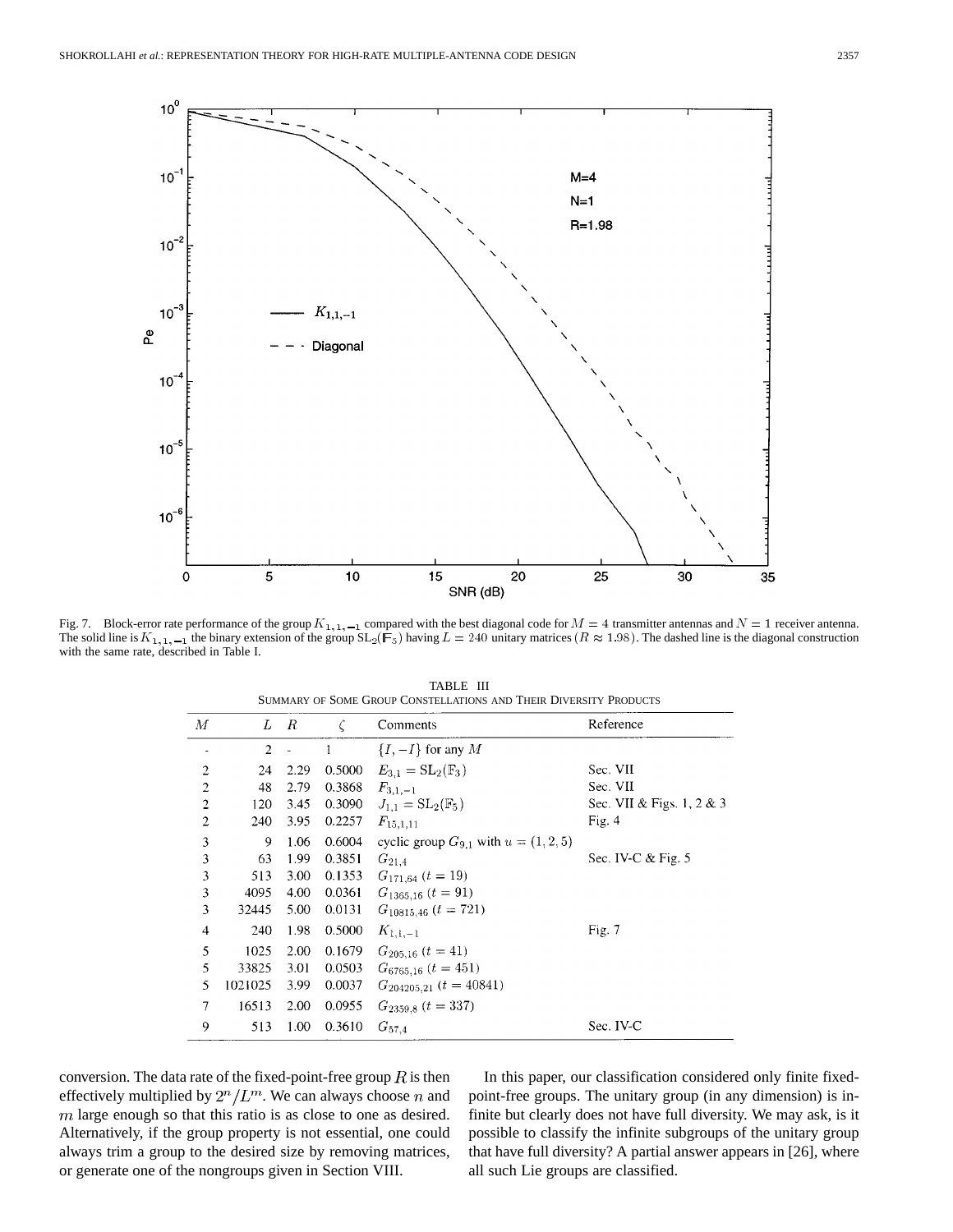| М              | L       | R    | Ċ      | Comments                                                          | Ref.     |
|----------------|---------|------|--------|-------------------------------------------------------------------|----------|
| $\overline{2}$ | 81      | 3.17 | 0.2417 | product of groups, $L_A = 9$ , $u = (1, 2)$                       |          |
| $\overline{2}$ | 289     | 4.09 | 0.1625 | product of groups, $L_A = 17$ , $u = (1, 12)$                     | Fig. 9   |
| $\overline{2}$ | 1089    | 5.04 | 0.0794 | product of groups, $L_A = 33$ , $u = (1, 26)$                     |          |
| $\overline{c}$ | 4225    | 6.02 | 0.0436 | product of groups, $L_A = 65$ , $u = (1, 19)$                     |          |
| $\overline{c}$ | 16641   | 7.01 | 0.0212 | product of groups, $L_A = 129$ , $u = (1, 80)$                    |          |
| $\overline{c}$ | 66049   | 8.01 | 0.0106 | product of groups, $L_A = 257$ , $u = (1, 186)$                   |          |
| 3              | 57      | 1.94 | 0.4845 | $S_{19,3}$ , $u = (1, 7, 11)$                                     |          |
| 3              | 529     | 3.02 | 0.1863 | product of groups, $L_A = 23$ , $u = (1, 13, 19)$                 |          |
| 3              | 4225    | 4.01 | 0.0933 | product of groups, $L_A = 65$ , $u = (1, 17, 23)$                 | Fig. $9$ |
| 3              | 34969   | 5.03 | 0.0458 | product of groups, $L_A = 187$ , $u = (1, 30, 114)$               |          |
| $\overline{4}$ | 289     | 2.04 | 0.3105 | product of groups, $L_A = 17$ , $u = (1, 3, 4, 11)$               |          |
| 4              | 4225    | 3.01 | 0.1539 | product of groups, $L_A = 65$ , $u = (1, 14, 21, 34)$             |          |
| 4              | 66049   | 4.00 | 0.0678 | product of groups, $L_A = 257$ , $u = (1, 148, 160, 229)$         | Fig. 9   |
| 5              | 33      | 1.01 | 0.5580 | $S_{11,3}$ , $u = (1,3,4,5,9)$                                    | Fig. 8   |
| 5              | 1369    | 2.08 | 0.2307 | product of groups, $L_A = 37$ , $u = (1, 6, 8, 14, 27)$           |          |
| 5              | 34969   | 3.02 | 0.1065 | product of groups, $L_A = 187$ , $u = (1, 23, 37, 91, 135)$       |          |
| 5              | 1054729 | 4.00 | 0.0557 | product of groups, $L_A = 1027$ , $u = (1, 239, 350, 439, 986)$   |          |
| 6              | 72      | 1.03 | 0.5000 | $S_{12,6}$ , $u = (1, 1, 7, 7, 7, 1)$                             |          |
| 6              | 3969    | 1.99 | 0.2723 | doubling the $M = 3$ , $L = 63$ constellation $G_{21,4}$          |          |
| 6              | 4225    | 2.01 | 0.2084 | product of groups, $L_A = 65$ , $u = (1, 9, 21, 51, 53, 57)$      |          |
| $\overline{7}$ | 133     | 1.01 | 0.4900 | $S_{19,7}$ , $u = (1, 3, 6, 7, 15, 17, 8)$                        |          |
| $\overline{7}$ | 16513   | 2.00 | 0.1802 | product of groups, $L_A = 131$ , $u = (1, 8, 9, 42, 48, 68, 101)$ |          |

TABLE IV SUMMARY OF NONGROUP CONSTELLATIONS WITH BEST DIVERSITY PRODUCT



Fig. 8. Block-error rate performance for  $M = 5$  transmitter antennas,  $N = 1$  receiver antenna, and rate  $R = 1$ . The solid line is the nongroup  $S_{11,3}$  having 33 elements ( $R \approx 1.01$ ). The dashed line is the best  $R = 1$  group construction: in this case the best 32-element diagonal constellation.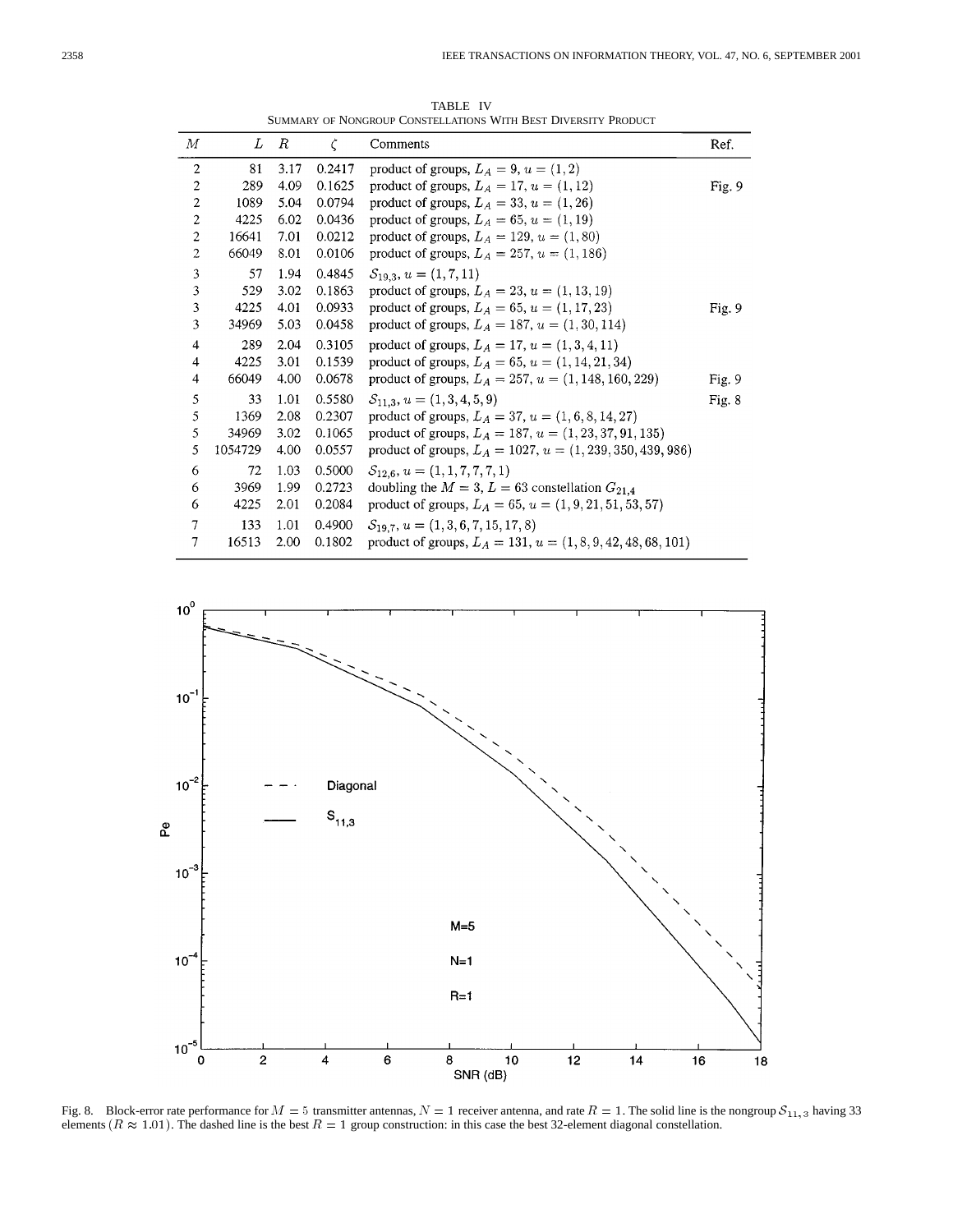

Fig. 9. Block error rate performance for  $M = 2, 3, 4$  transmitter antennas and rate  $R = 4$ . The constellations are described in Table IV.

# APPENDIX A

# A CLASSIFICATION OF FIXED-POINT-FREE GROUPS

Our aim in this section is to give a proof of "half of" Theorem 1. We show that if  $G$  is fixed-point-free, then it is isomorphic to one of the groups classified in Section V-A. The converse statement is proven, along with Theorem 2, in Appendix B.

We start our classification of fixed-point-free groups by recalling several useful theorems. Since subgroups of fixed-point-free groups are fixed-point-free themselves, it makes sense to classify the Sylow subgroups of fixed-point-free groups. The following theorem is due to Burnside [11] (see also [27, Theorem 18.1]).

*Theorem 7:* Let G be a fixed-point-free  $p$ -group. If  $p$  is odd, then  $G$  is cyclic. If  $p$  is even, then  $G$  is either cyclic or a generalized quaternion group.

A group in which all Sylow subgroups are cyclic is called a *Z-group*. Note that the previous theorem implies that all fixedpoint-free groups of *odd* order are Z-groups. By [12, Theorem 5] any Z-group is isomorphic to a  $G_{m,r}$  for some m and some r. Not all Z-groups are fixed-point-free, however. A classification of all fixed-point-free Z-groups is given in the following [27, Theorem 18.2]

*Theorem 8:* Any Z-group is isomorphic to  $G_{m,r}$ . Moreover, it is fixed-point-free if and only if  $(m, r)$  is admissible.

Later, we compute all the fixed-point-free representations of  $G_{m,r}$ .

The next step is to classify all *solvable* fixed-point-free groups. For this, we need the following theorem of Zassenhaus [12, Theorem 6].

*Theorem 9:* Let  $G$  be a solvable fixed-point-free group. Then G has a normal subgroup  $G_1$  which is a Z-group such that  $G/G_1$ is isomorphic to either the trivial group, or a cyclic group of order 2, or the alternating group  $A_4$  on four elements, or the symmetric group  $S_4$  on four elements.

For a proof of a weaker version of this theorem we refer the reader to [27, Theorem 18.2]. We now use Theorem 9 to derive descriptions of solvable fixed-point-free groups in terms of generators and relations. This has already been essentially done in Zassenhaus' paper [12, Theorem 7, 8], and we use most of his proof techniques.

Given  $(m, r)$ , we freely refer to n as the order of r modulo m, to  $r_0$  as  $gcd(r-1, m)$ , and to t as  $m/r_0$ . The following remark is quite useful. For a proof see [19, p. 362].

*Remark 2:* Let  $(m, r)$  be an admissible pair. Then  $gcd(r_0, t) = 1.$ 

*Theorem 10:* Any solvable fixed-point-free group is isomorphic to  $G_{m,\, r},$   $D_{m,\, r,\, \ell},$   $E_{m,\, r},$  or  $F_{m,\, r,\, \ell}.$ 

*Proof:* We use Theorem 9. Let  $G$  be a fixed-point-free group and  $G_1$  be the normal subgroup of G with the properties stated in that theorem.

1) If  $G/G_1$  is the trivial group, then  $G = G_1 = G_{m,r}$  is a Z-group and we are done.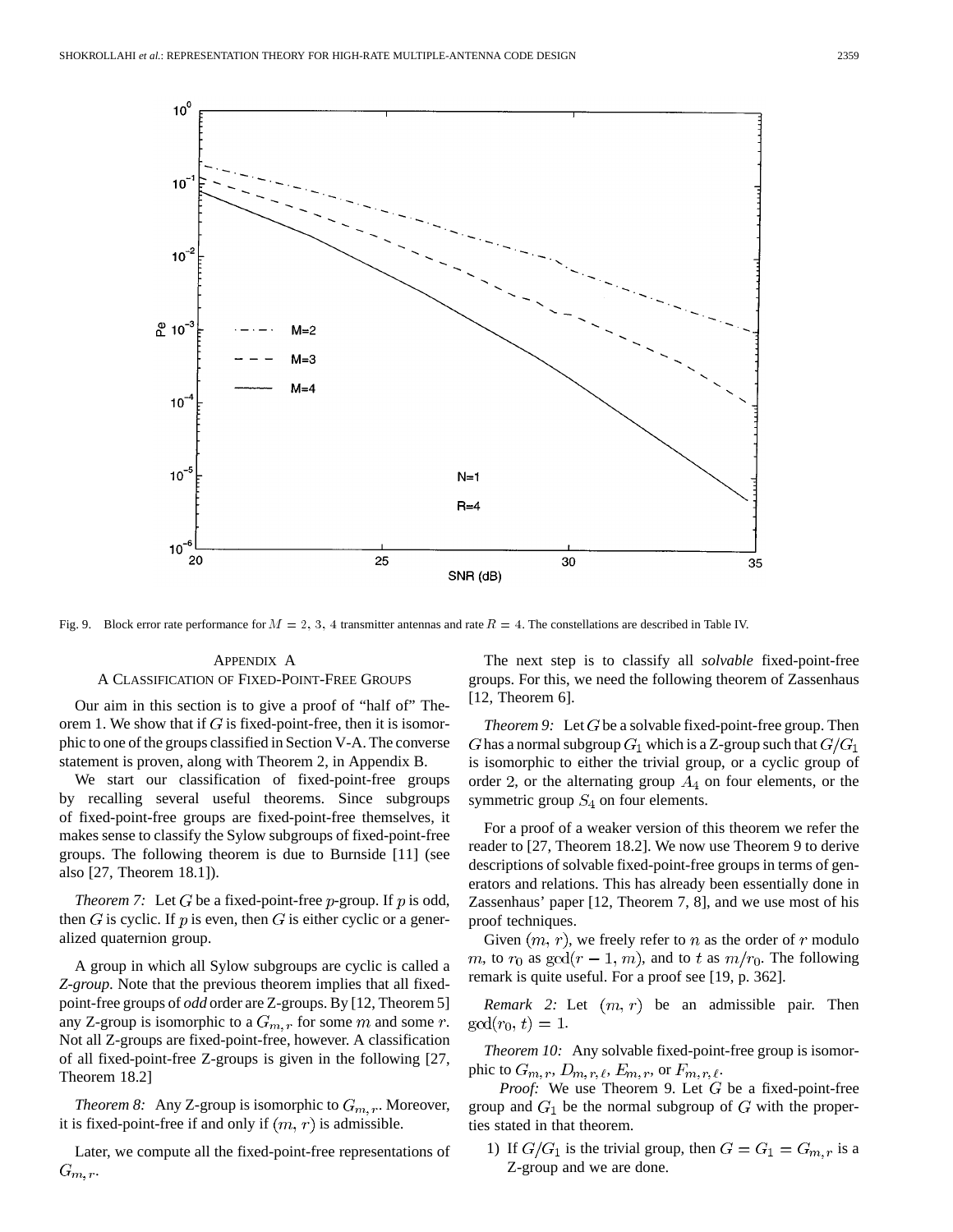2) Suppose that  $G/G_1$  is isomorphic to a cyclic group of order 2. We may assume that  $G$  is not a Z-group itself, since we are done otherwise. If  $G_1$  has odd order, then all the Sylow subgroups of  $G$  are cyclic, and  $G$  is a Z-group. We may, therefore, suppose that  $G_1$  has even order. From Theorem 8,  $G_1$  is isomorphic to  $G_{m,r}$  for some admissible  $(m, r)$ . We want to show that t is odd. Suppose, on the contrary, that  $t$  is even. Then  $r$  is odd (otherwise  $r^n - 1$  is odd, hence not congruent to 1 modulo t), and  $1 = \gcd(r-1, t)$  is even, a contradiction. Therefore, t is odd, and since the order of  $G_1$  which is equal to  $nm$  is even, we have that  $nr_0$  is even.

Since  $G_1$  is a Z-group, its 2-Sylow subgroup is cyclic, and generated by an element  $\alpha$  of order  $2^p$ , say. Since G is not a Z-group, its 2-Sylow subgroup is a generalized quaternion group by Theorem 7. Therefore,  $G$  contains an element  $\gamma$  of order 4 that is not in  $G_1$ . Since  $G/G_1$  is of order 2,  $\gamma^2$  is an element in  $G_1$ , hence it equals  $\tau^{nr_0/2}$ which is in the center of  $G_1$ . So, conjugation with  $\gamma$  defines an automorphism of order 2 of  $G_1$ . It is easily seen that the only cyclic subgroup of  $G_1$  of order  $m$  is the group generated by the element  $\sigma$ . Hence,  $\sigma^{\gamma} = \sigma^{\gamma}$  for some integer q such that  $q^2 \equiv 1 \mod m$ . The only subgroups of order  $nr_0$  of  $G_1$  are generated by conjugates of . These are  $\langle \tau \rangle$ ,  $\langle \tau^{\sigma} \rangle$ , ...,  $\langle \tau^{\sigma^{c-1}} \rangle$ . Since their number is t, which is odd, and since conjugation with  $\gamma$  is an automorphism of order 2 on  $G_1$ , at least one of these groups of order  $nr_0$  is fixed under conjugation with  $\gamma$ . Hence, there is some element  $\tau'$  conjugate to  $\tau$  in  $G_1$ , such that  $(\tau')^{\gamma} = (\tau')^{q'}$  for some  $q'$ . Without loss of generality, let  $\tau' = \tau$ . Note that<br>  $\gamma \tau \sigma \tau^{-1} \sigma^{-1} = \gamma \sigma^r \gamma^{-1} = \sigma^q$ .

Further

$$
\gamma \tau \sigma \tau^{-1} \sigma^{-1} = \gamma \tau \gamma^{-1} \gamma \sigma \gamma^{-1} \gamma \tau^{-1} \sigma^{-1}
$$

$$
= \tau^{q'} \sigma^q \tau^{-q'} = \sigma^{qr^{q'}}.
$$

This shows that  $r^{q'-1} \equiv 1 \mod m$ , hence  $q' \equiv 1 \mod m$ *n*. Observe that  $(\sigma^t)^\gamma = (\tau^n)^\gamma = \tau^{nq'}$ 

and

$$
(\sigma^t)^\gamma = \sigma^{tq} = \tau^{nq}
$$

This shows that  $q \equiv q' \mod r_0$ . Chinese remaindering shows that we can find  $\ell$  such that  $\ell \equiv q \mod m$  and  $\ell \equiv q' \mod n$ . It follows that  $\ell \equiv 1 \mod n$  and  $\ell^2 \equiv$ 1 mod m, and  $\sigma^{\gamma} = \sigma^{\ell}, \tau^{\gamma} = \tau^{\ell}$ .

To prove that G is isomorphic to  $D_{m, r, \ell}$ , we are left with showing that  $\ell \equiv -1 \mod s$ , where s is the highest power of  $2$  dividing  $mn$ . To this end, consider the 2-Sylow subgroup of  $G_1$  contained in the cyclic group  $\langle \tau \rangle$ , and assume that it is generated by  $x = \tau^a$ , say. x together with an element  $\gamma'$  of order 4 of G generate a 2-Sylow subgroup of  $G$ , which is a generalized quaternion group. We may, without loss of generality, assume that  $\gamma$  is  $\gamma'$ . Then  $x^{\gamma} = x^{-1}$ , and  $x^{\gamma} = (\tau^a)^{\gamma} = (\tau^a)^{\ell} = x^{\ell}$ . Hence,  $\ell \equiv -1 \mod s$ .

3) Suppose now that  $G/G_1$  is isomorphic to  $A_4$ . In [12, p. 203] it is proved that G contains a normal subgroup  $G_2$ 

of odd order which commutes with a 2-Sylow subgroup  $\Sigma_2$  of G, such that  $N = \Sigma_2 \times G_2$  is a normal subgroup of index 3 of G, and such that there exists an element  $x \in G \setminus$ N of odd order with  $x^3 \in G_2$ . We may assume that  $\Sigma_2$  is a generalized quaternion group since otherwise  $G$  would be isomorphic to a Z-group and we would be done. We will first show that  $\Sigma_2$  is, in fact, a quaternion group of order 8. Conjugation with  $x$  defines an automorphism of order 3 on  $\Sigma_2$  because  $x^3 \in G_2$  and  $\Sigma_2$  and  $G_2$  commute. By [28, Exercise 56, p. 94] we know that the automorphism group of a generalized quaternion group of order larger than  $\delta$  is a 2-group, whereas the automorphism group of the quaternion group of order  $8$  has 24 elements. This shows that  $\Sigma_2$  is a quaternion group of order 8, and there are  $\mu$  and  $\gamma$  such that

$$
\Sigma_2 = \langle \mu, \gamma \, | \, \mu^4 = 1, \, \mu^2 = \gamma^2, \, \mu^{\gamma} = \mu^{-1} \rangle.
$$

One automorphism of order 3 of  $\Sigma_2$  is given by  $\mu \mapsto \gamma$ ,  $\gamma \mapsto \mu \gamma$ , as is easily checked. It can be shown that *any* automorphism of order 3 of  $\Sigma_2$  is conjugate (in the automorphism group of  $\Sigma_2$ ) to either this automorphism, or to its square. Thus, by replacing x with  $x^2$  if necessary, and by replacing  $\mu$  and  $\gamma$  with two other appropriate generators of  $\Sigma_2$ , we may assume that  $\mu^x = \gamma$  and  $\gamma^x = \mu \gamma$ .

Since  $G_2$  is a normal subgroup of  $G$ , conjugation with x leaves  $G_2$  invariant, so  $\langle G_2, x \rangle$  is a subgroup of G of odd order  $3|G_2|$ . Hence,  $G_2$  and x generate a group isomorphic to  $G_{m,r}$  for some admissible  $(m, r)$ 

$$
\langle G_2, x \rangle = \langle \sigma, \tau | \sigma^m = 1, \tau^n = \sigma^t, \sigma^\tau = \sigma^r \rangle.
$$

We want to show that  $\tau \notin G_2$  and  $\sigma^{m/t} \in G_{2}$ . If , this would show that , since  $G_2$  and  $\Sigma_2$  commute. If  $\tau \in x^2 G_2$ , this would show that  $\mu^{\tau} = \mu \gamma$ , and  $\gamma^{\tau} = \mu$ , so interchanging  $\mu$  and  $\gamma$  would take us back to the previous case, and hence to the description of  $E_{m,r}$ .

Suppose first that  $\sigma^{m/t} \notin G_2$ . Then 3 does not divide  $m/t$ , so 3 divides t, since 3 divides  $mn$ , the order of  $G_{m,r}$ . By Remark 2, we see that 3 does not divide . This shows that  $\tau \in G_2$ . So,  $\mu^{\sigma^+} = \mu^{\sigma}$ , since and  $G_2$  commute. On the other hand,  $\mu^{\sigma^{\prime}} = \mu^{\sigma^{\prime}}$ , which shows that  $r \equiv 1 \mod 3$ . This contradicts the assumption  $gcd(r-1, t) = 1$ , and proves that  $\sigma^{m/t}$  is in  $G_2$ .

Suppose now that  $\tau \in G_2$ . This shows that  $\sigma \notin G_2$ , since, otherwise,  $G_{m,r} = G_2$ . Therefore, 3 divides  $m/t$ , since  $\sigma^{m/t} \in G_2$ . But  $\tau^n = \sigma^t \notin G_2$ , which contradicts the assumption. Therefore,  $\tau \notin G_2$ , and we are done.

4) Suppose that  $G/G_1$  is isomorphic to the symmetric group  $S_4$ . Obviously, G contains a normal subgroup  $G_2$  of index 2 such that  $G_2/G_1$  is isomorphic to  $A_4$ . Hence,  $G_2$  is either of type  $G_{m,r}$  or of type  $E_{m,r}$ . If  $G_2$  is of type  $G_{m,r}$ , then we are back in case 2), since  $G/G_2$  is cyclic of order 2. So, we may suppose that  $G_2$  is of type  $E_{m,r}$ . We denote the generators of this group by  $\sigma$ ,  $\tau$ ,  $\mu$ ,  $\gamma$ . In [12, p. 204], it is proved that there is an element  $\nu$  of order 4 in  $G \setminus G_2$  such that conjugation with  $\nu$  leaves  $H = \langle \sigma, \tau \rangle$ fixed. Since fixed-point-free groups have at most one element of order 2, we see that  $\nu^2 = \mu^2$ . Hence,  $\nu^2$  commutes with all the elements of  $H$ , and conjugation with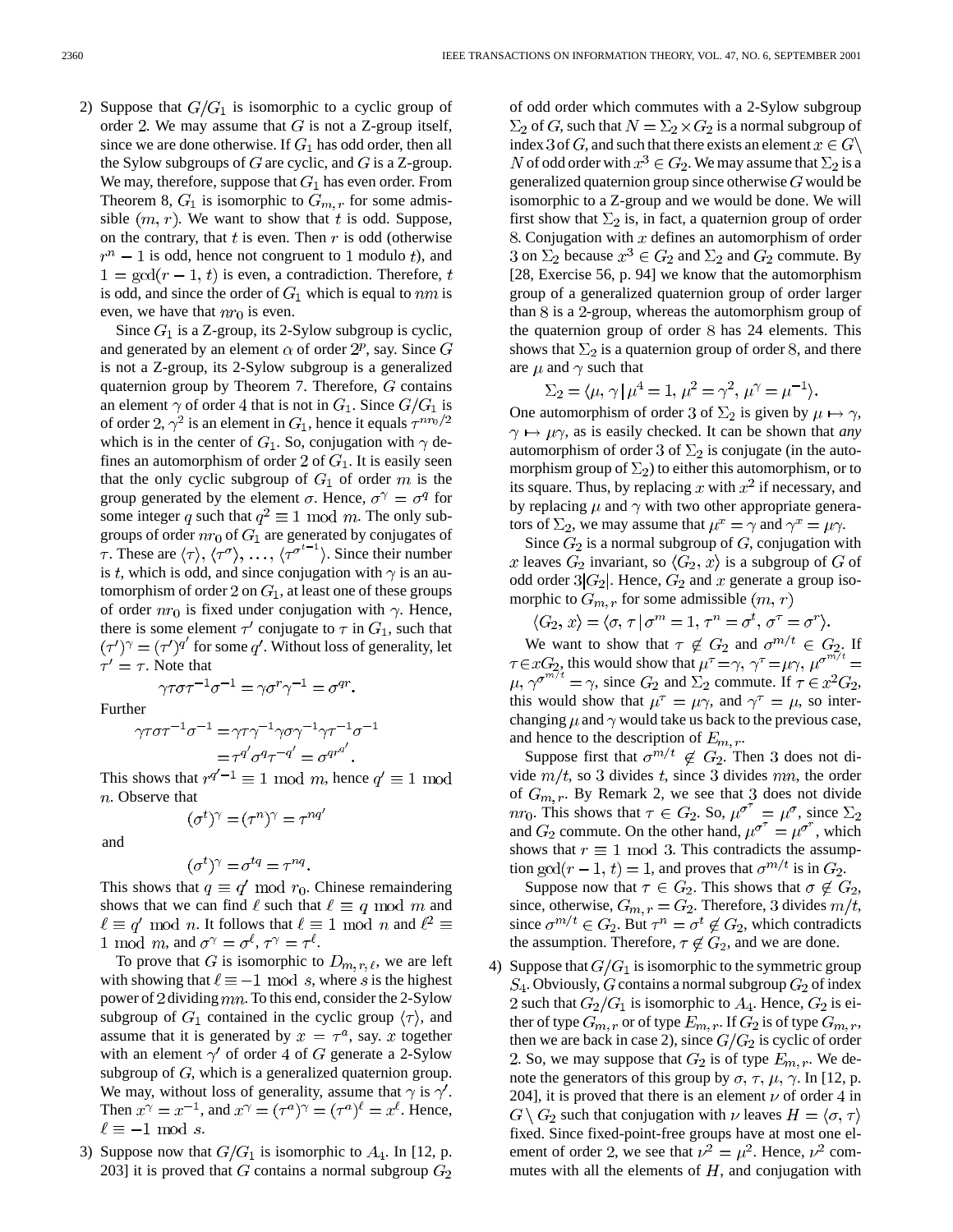$\nu$  is an automorphism of order 2 on H. In the same way as in 2), it can now be shown that  $\sigma^{\nu} = \sigma^{\ell}$  and  $\tau^{\nu} = \tau^{\ell}$ , where  $\ell^2 \equiv 1 \mod m$  and  $\ell \equiv 1 \mod n$ . Conjugation with  $\nu$  is an automorphism of order 2 of  $\Sigma_2$ , the 2-Sylow subgroup of G (this is because  $\Sigma_2$  is a characteristic subgroup). As in part 3), we may without loss of generality (w.l.o.g.) that  $\mu^{\nu} = \gamma^{-1}$  and  $\gamma^{\nu} = \mu^{-1}$ . To see that  $\ell \equiv -1 \mod 3$ , we compute the quantity

$$
\mu^{\tau^{\ell}} = \mu^{\tau^{\nu}} = \mu^{\nu\tau\nu^{-1}} = ((\mu^{\nu^{-1}})^{\tau})^{\nu}
$$
  
=  $((\gamma^{-1})^{\tau})^{\nu} = (\gamma^{-1}\mu^{-1})^{\nu} = \mu\gamma.$ 

Note that  $\mu^{\tau} = \gamma$ ,  $\mu^{\tau^2} = \mu \gamma$ , and  $\mu^{\tau^3} = \mu$ , so  $\mu^{\tau^k} = \mu \gamma$ if and only  $\ell \equiv -1 \mod 3$ . Since  $\ell \equiv 1 \mod n$ , we also conclude that 3 does not divide  $n$ . On the other hand, 3 divides  $nr_0$  since G contains the group  $G_2$  of type  $E_{m,r}$ . As a result, 3 divides  $r_0$ .

The next step of the classification theorem consists of identifying the nonsolvable fixed-point-free groups. As it turns out, the prototype of nonsolvable fixed-point-free groups is given by the group  $SL_2(\mathbb{F}_5)$  of  $2 \times 2$ -matrices of determinant 1 over the field  $GF(5)$ . This group has the following generators and relations [12, p. 210]:

$$
SL_2(\mathbb{F}_5) = \langle \mu, \gamma | \mu^2 = \gamma^3 = (\mu \gamma)^5, \mu^4 = 1 \rangle. \tag{A1}
$$

We gather some basic useful facts about this group.

*Lemma 3:*

1) The right cosets of  $SL_2(\mathbb{F}_5)$  modulo the cyclic subgroup H of order 10 generated by  $\mu\gamma$  are given by

1, 
$$
\mu
$$
,  $\gamma$ ,  $\gamma\mu$ ,  $\gamma\mu\gamma$ ,  $(\gamma\mu)^2$ ,  $\gamma\mu\gamma^2(\gamma\mu)^2\gamma$ ,  
\n $(\gamma\mu)^2\gamma^2$ ,  $(\gamma\mu)^2\gamma^2\mu$ ,  $(\gamma\mu)^2\gamma^2\mu\gamma$ ,  $(\gamma\mu)^2\gamma(\gamma\mu)^2$ 

2) The group generated by  $\mu$  and  $\lambda = (\mu \gamma)^7 (\gamma \mu)^2 \gamma (\gamma \mu)^2$  is a 2-Sylow subgroup of  $SL_2(\mathbb{F}_5)$  and it is isomorphic to a quaternion group.

*Proof:*

- 1) This assertion can be proved using any of the usual coset counting algorithms like the Todd–Coxeter algorithm. We have used the computer algebra package GAP [29] to compute the cosets.
- 2) The 2-Sylow subgroups of  $SL_2(\mathbb{F}_5)$  are of order 8. Further, it is easily checked that  $\mu^{\gamma} = (\mu \gamma)^5 \gamma \mu \gamma^2$ . This shows that  $\mu^{\lambda} = \mu^{-1}$ . Further,  $\lambda^2 = \mu^2$ , as can be checked directly. Hence,  $\langle \mu, \lambda \rangle$  is a generalized quaterion group and the assertion is proved.  $\Box$

The following theorem classifies all nonsolvable fixed-pointfree groups. It has been essentially proved in [12, Theorem 16] and [27, Theorem 18.6]. Our contribution is the derivation of the group description in terms of generators and relations.

*Theorem 11:* Let  $G$  be a nonsolvable fixed-point-free group. Then  $G$  is isomorphic to one of the following groups.

1) The group

$$
J_{m,r} = \mathrm{SL}_2(\mathbb{F}_5) \times G_{m,r}
$$

with admissible  $(m, r)$  such that  $gcd(mn, 120) = 1$ .

2) The group

$$
K_{m,\,r,\,\ell}=\langle J_{m,\,r},\,\nu\rangle
$$

with the relations

$$
\nu^2 = \mu^2, \quad \mu^{\nu} = (\mu \gamma)^7 (\gamma \mu)^2 \gamma (\gamma \mu)^2
$$
  

$$
\gamma^{\nu} = \gamma, \qquad \sigma^{\nu} = \sigma^{\ell}, \quad \tau^{\nu} = \tau^{\ell}
$$

where  $\ell^2 \equiv 1 \mod m$ ,  $\ell \equiv 1 \mod n$ , and  $\ell \equiv -1 \mod s$ . *Proof:* By [27, Theorem 18.6], G contains a normal subgroup N of index 1 or 2 where  $N = SL_2(\mathbb{F}_5) \times G_{m,r}$  with  $(m, r)$  admissible and  $gcd(mn, 120) = 1$ . If  $G = N$ , then we are in case 1) and are done. Otherwise, let  $S$  denote a 2-Sylow subgroup of  $G$ . Since any 2-Sylow subgroup of  $N$  is a 2-Sylow subgroup of  $SL_2(\mathbb{F}_5)$ , S is a quaternion group of order 8 by Lemma 3 part 2). By the same lemma, we may take  $S = \langle \mu, \lambda \rangle$ , where  $\mu$  is the generator of  $SL_2(\mathbb{F}_5)$  as given in (A1), and  $\lambda$  is, as before, the element  $\lambda = (\mu \gamma)^7 (\gamma \mu)^2 \gamma (\gamma \mu)^2$ .

Hence, the 2-Sylow subgroups of  $G$  are generalized quaternion groups of order 16. Let  $S'$  be a 2-Sylow subgroup of  $G$ such that  $S' \cap N = S$ . Then S' has two generators  $\alpha$ ,  $\beta$  such that  $\alpha^8 = 1$ ,  $\alpha^4 = \beta^2$ ,  $\alpha^{\beta} = \alpha^{-1}$ ,  $\mu = \beta$ , and  $\lambda = \alpha^2 \beta$ . The element  $\nu = \alpha \beta \in S'$  satisfies  $\mu^{\nu} = \lambda$ ,  $\lambda^{\nu} = \mu$ , and  $\nu^2 = \mu^2$ . To compute  $\gamma^{\nu}$  we proceed as follows. Let  $x = \gamma^{\nu}$ . Then we have

$$
x^{3} = (\gamma^{3})^{\nu} = (\mu^{2})^{\nu} = \mu^{2} = \gamma^{3}.
$$

Further, using the definition of  $\lambda$ , we see that

$$
\mu = \lambda^{\nu} = (\lambda x)^{7} (x \lambda)^{2} x (x \lambda)^{2}.
$$

We search over all 120 elements of  $SL_2(\mathbb{F}_5)$  to find an element x satisfying the above equality together with  $x^3 = \gamma^3$ . This reveals that there are only two possibilities for  $x: x = \gamma$  or  $x = \gamma$  $\gamma^{-1}$ . Both these choices lead to isomorphic groups; namely, if  $x = \gamma^{-1}$ , then replace  $\gamma$  by  $(\mu \gamma)^6 \mu$ . This preserves the relations among  $\mu$  and  $\gamma$ , and additionally implies  $\gamma^{\nu} = \gamma$ . (All these steps require calculations in the group  $SL_2(\mathbb{F}_5)$  which we did using GAP [29].)

This explains the action of  $\nu$  on the characteristic subgroup  $SL_2(\mathbb{F}_5)$  of N. Since  $G_{m,r}$  is also a characteristic subgroup of N,  $\nu$  together with  $G_{m,r}$  generate a group of type  $D_{m,r,\ell}$ , and we obtain the relations  $\ell^2 \equiv 1 \mod m$  and  $\ell \equiv 1 \mod n$ .  $\Box$ 

# APPENDIX B

# IRREDUCIBLE REPRESENTATIONS OF THE FIXED-POINT-FREE GROUPS

In this appendix, we prove Theorem 2 which will also provide the proof of the second half of Theorem 1.

The fixed-point-free representations of the groups  $G_{m,r}$  are computed in Section IV-C. We briefly summarize the method. The cyclic group N generated by  $\sigma$  is a normal subgroup of  $G =$  $S_{m,r}$ . If  $\Delta$  is an irreducible fixed-point-free representation of G, then  $\Delta \downarrow N$  is a direct sum of primitive characters of N. On the other hand, if  $\chi$  is a primitive character, then its inertia group is N, which means that the induction of  $\chi$  to N is irreducible. Hence, all irreducible fixed-point-free representations of  $G$  are obtained as inductions of primitive characters of  $N$ . Two such inductions only differ by a Galois conjugation (since any two primitive characters of  $N$  differ only by a Galois conjugation), hence, either they are all fixed-point-free, or none of them is fixed-point-free. Invoking [12, Theorem 9] or Lemma C.1, we see that indeed all these representations are fixed-point-free.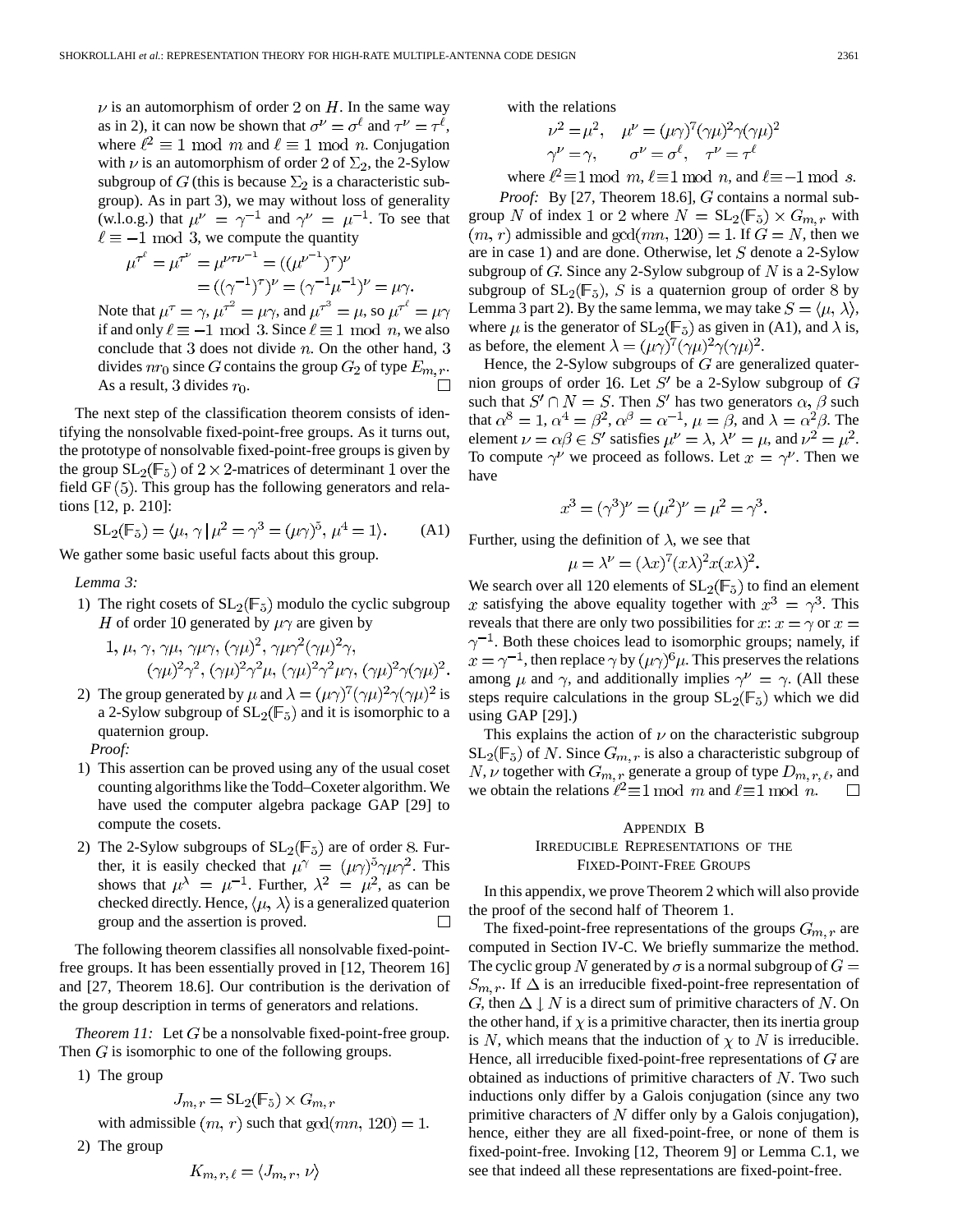Our strategy for computing the fixed-point-free representations of the classified groups is similar to the above. For solvable groups, we study restrictions of fixed-point-free representations to normal subgroups, compute their inertia groups, and then extend and/or induce those representations. For nonsolvable groups, the strategy is more *ad hoc* and is explained below.

The first part of this appendix considers solvable groups.

*Proof of Theorem 2—Solvable Groups:* In this part we prove items 1)–4) of Theorem 2.

1) Let  $\Delta$  be a fixed-point-free representation of  $G = G_{m,r}$ . The restriction of  $\Delta$  to  $N = \langle \sigma \rangle$  is a direct sum of primitive characters of  $N$ . On the other hand, it is easily shown that the inertia group of any primitive character of  $N$  coincides with  $N$ . Hence, by Frobenius reciprocity [30, Sec. XVIII, Theorem 6.1], all irreducible fixed-point-free representations of  $G$  are obtained as inductions of primitive characters of  $N$ . These inductions are given in the statement of the theorem and are derived in Section IV-C. We only need to show that all of them are indeed fixedpoint-free. Note that Theorem 10 implies that the condition of  $(m, r)$  being admissible is necessary for G to be fixed-point-free. Hence, we are left with proving the sufficiency of this condition. To do this, we need to show that for any  $x = 0, ..., m - 1$  and  $k = 0, ..., n - 1$ ,  $(x, k) \neq (0, 0)$  the matrix  $I_n - A^x B^k$  is invertible, where  $A$  and  $B$  are defined in the statement of Theorem 2. The assertion is obviously clear for  $k = 0$ . Hence, we may suppose that  $k > 0$ . Now we invoke the determinant formula (C1) to obtain

$$
\det(I_n - A^x B^k) = \prod_{i=0}^{q-1} \left( 1 - \xi^{tk/q} \prod_{j=0}^{n/q-1} \xi^{xr^{jq+i}} \right) \quad (B1)
$$

where  $q = \gcd(n - k, n) = \gcd(n, k)$ . It is required to show that this determinant is nonzero. This is the case if  $\xi^{xr^i\frac{r^n-1}{r^q-1}+tk/q} \neq 1$ 

or, equivalently, if

$$
t\,\frac{k}{q}+\frac{r^n-1}{r^q-1}\,xr^i\not\equiv 0\ \mathrm{mod}\ m
$$

for all  $i = 0, ..., q - 1, k = 1, ..., n - 1$ , and  $x =$  $0, \ldots, m-1$ . But by Lemma 5 (which is proven later) this is true since  $(m, r)$  is admissible.

2) Let  $N = \langle \sigma, \tau \rangle = G_{m,r}$ . We first prove that the induction of a fixed-point-free representation of N to  $G = D_{m,r,\ell}$  is irreducible. By [17, Theorem 5.20, Corollary 3] it is sufficient to show that there is no invertible matrix  $T$  such that  $TF(\sigma^{\gamma})T^{-1} = F(\sigma)$  and  $TF(\tau^{\gamma})T^{-1} = F(\tau)$ . This is left to the reader. This shows that the inertia group of  $F$  is  $N$ , hence the induction of  $F$  to  $G$  is irreducible. On the other hand, the restriction of any fixed-point-free representation of  $G$  to  $N$  is a direct sum of fixed-point-free representations of  $N$ . Invoking the Frobenius reciprocity [30, Sec. XVIII, Theorem 6.1], we see that all irreducible fixed-point-free representations of  $G$  are obtained from inductions of irreducible fixed-point-free representations of  $N$ . The representations given in the statement of the theorem are precisely these inductions. We only need to

prove now that the representations computed are in fact fixed-point-free. For this, we need to show that for any  $x = 0, \ldots, m - 1, y = 0, \ldots, n - 1, z = 0, 1,$  $(x, y, z) \neq (0, 0, 0)$ , the matrix  $I_{2n} - A^{x}B^{y}R^{z}$  is invertible, where  $A, B, R$  are as in the statement of the theorem. If  $z = 0$ , then this follows from the previous part by noting that  $(m, r)$  is admissible. Hence, we may suppose that  $z = 1$ . In this case, we immediately obtain

$$
\det(I_{2n} - A^x B^y R) = \det(I_n + A_0^{\ell x} B_0^{\ell y} A_0^x B_0^y).
$$

Since  $B_0^{nr_0/2} = -I_n$  it suffices to show that

$$
\det(I_n - B_0^{nr_0/2} A_0^{\ell x} B_0^{\ell y} A_0^x B_0^y) \neq 0.
$$

In view of the previous part, this is equivalent to showing that

$$
\tau^{nr_0/2}\sigma^{\ell x}\tau^{\ell y}\sigma^x\tau^y\neq 1.
$$

Equivalently, we need to show that

$$
\sigma^{\ell x} \tau^{\ell y} \sigma^x \tau^y \neq \tau^{nr_0/2}.
$$

Let  $\alpha = \sigma^x \tau^y$ . Then, the latter condition is equivalent to  $\alpha^{\gamma} \alpha \neq \gamma^2$ , or  $(\gamma \alpha)^2 \neq 1$ . Suppose that  $(\gamma \alpha)^2 = 1$ . Since all elements of  $D_{m, r\ell}$  commute with  $\tau^{nr_0/2}$ , this condition shows that  $(\gamma \alpha)$  and  $\tau^{nr_0/2}$  generate an Abelian group of order 4 which is not cyclic. But this is a contradiction, since the 2-Sylow subgroups of  $D_{m,r,\ell}$  are generalized quaternion groups and they do not contain a noncylic subgroup of order 4.

3) We compute the irreducible fixed-point-free representations of  $G = E_{m,r,\ell}$  by considering the tower of normal subgroups

$$
N = \langle \mu, \gamma \rangle \subset H = \langle \sigma, \mu, \gamma \rangle \subset G.
$$

First, observe that  $N = D_{4,1,-1}$ . Hence, using the previous step, we see that  $N$  has exactly one irreducible fixed-point-free representation  $F$  given by

$$
F(\mu) = \begin{pmatrix} i & 0 \\ 0 & -i \end{pmatrix} \qquad F(\gamma) = \begin{pmatrix} 0 & 1 \\ -1 & 0 \end{pmatrix}.
$$

 $F$  can be extended to an irreducible representation of  $H$ (which we denote by  $F$  as well). Indeed, it can be shown that any matrix C for which  $CF^{\sigma}C^{-1} = F$  is a multiple of

$$
T = \begin{pmatrix} 1 & 1 \\ i & -i \end{pmatrix}.
$$

We may thus set  $F(\sigma) = cT$  for some constant c which can be determined using the identity  $F(\sigma^m) = I_2$ . Because 3 divides m, we have  $(cT)^m = c^m 2^{m/2} \xi^{m/3} I_2$ , where  $\xi = e^{2\pi i/8}$ . This shows that  $c = e^{2\pi i z/m} \xi^5 / \sqrt{2}$ , where z and  $m/3$  are coprime (otherwise there is a power of  $cT$  other than m which is the identity matrix). It is easy to check that the inertia group of  $F$  is equal to  $H$ , so that the induction of  $F$  to  $G$  is irreducible. This induction has been given in the statement of the theorem. Conversely, any fixed-point-free representation of  $G$  restricted to  $H$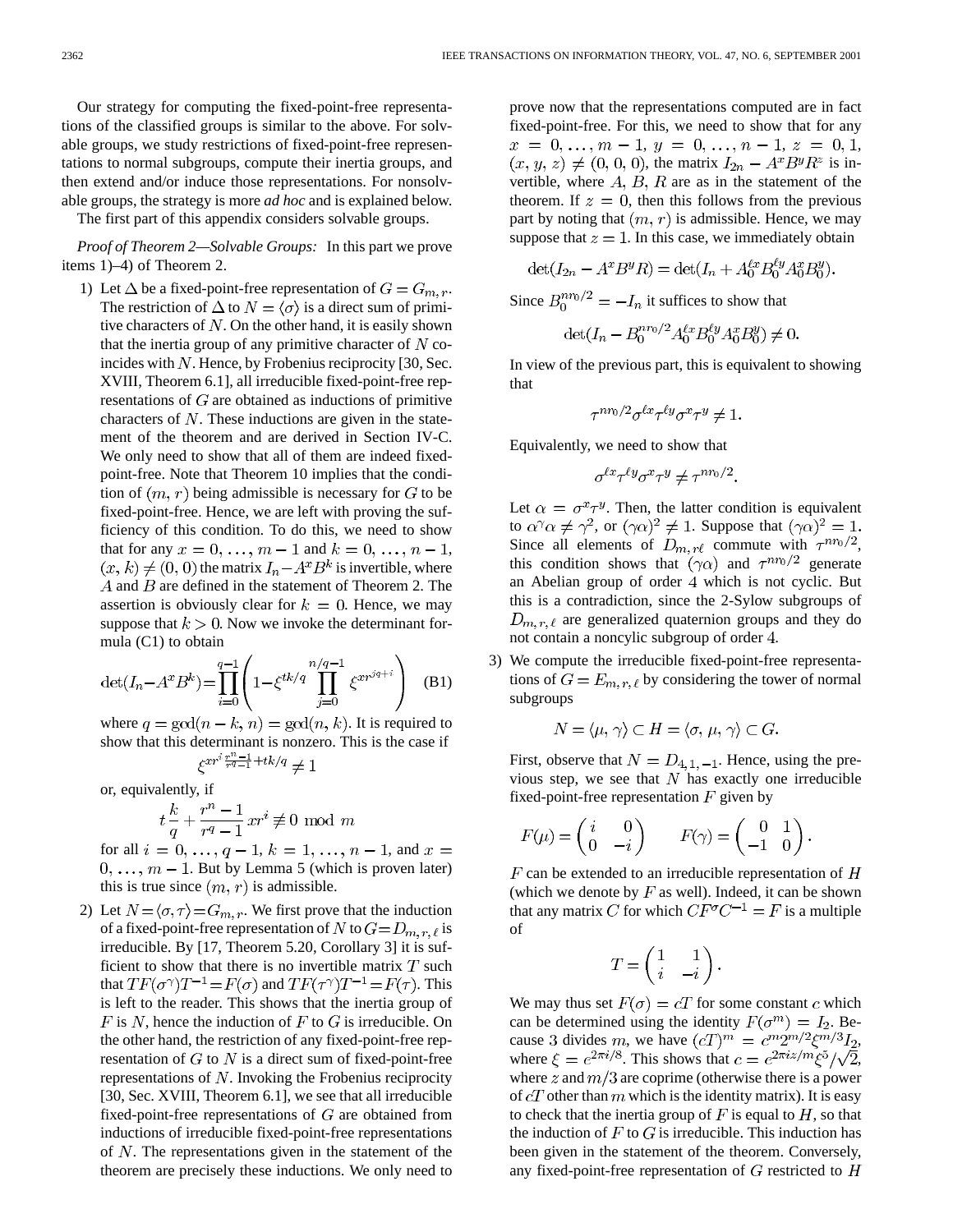is a direct sum of irreducible fixed-point-free representations of  $H$ , and by Frobenius reciprocity we see that all irreducible fixed-point-free representations are inductions of irreducible fixed-point-free representations of  $N$ .

To show that the representations computed are in fact fixed-point-free, we proceed as follows. We first show that the restriction of the representation to  $N = \langle \sigma, \mu, \gamma \rangle$ is fixed-point-free. We recall that  $z = 1$  if 9 divides m and is 3 otherwise. First, we show the assertion in the case  $(m, r) = (3, 1)$ . Here we have to check the eigenvalues of the 24 matrices generated by

$$
A_{0,3} = \frac{\xi^5}{\sqrt{2}} \begin{pmatrix} 1 & 1 \\ i & -i \end{pmatrix} \qquad F_0 = \begin{pmatrix} i & 0 \\ 0 & -i \end{pmatrix}
$$

$$
F_1 = \begin{pmatrix} 0 & 1 \\ -1 & 0 \end{pmatrix}.
$$

We leave this simple calculation to the reader.

Next, note that, for any  $k$ , we have the following:

$$
A_{0,z}^{3k} = \alpha^{3k} \begin{pmatrix} 1 & 0 \\ 0 & 1 \end{pmatrix}
$$
  
\n
$$
A_{0,z}^{3k+1} = \alpha^{3k+1} \frac{\xi^5}{\sqrt{2}} \begin{pmatrix} 1 & 1 \\ i & -i \end{pmatrix}
$$
  
\n
$$
A_{0,z}^{3k+2} = \alpha^{3k+2} \left( \frac{\xi^5}{\sqrt{2}} \begin{pmatrix} 1 & 1 \\ i & -i \end{pmatrix} \right)^2
$$

where  $\alpha = e^{2\pi i z/m}$ . We will now have to show that  $A_{0,z}^x F_0^y F_1^u$  does not have eigenvalue 1 if it is not the identity matrix. Let  $x = 3k$ . Then  $A_{0,z}^x F_0^y F_1^u = \alpha^{3k} U$ , where  $U = F_0^y F_1^u$ . Note that the eigenvalues of U are roots of unity of even order if  $U$  is not the identity matrix, since the group  $\langle F_0, F_1 \rangle$  has order 8. On the other hand,  $\alpha^{3k}$  is a root of unity of odd order (since  $\alpha$  is a root of unity of odd order). Hence  $\alpha^{3k}U$  has eigenvalue 1 if and only if  $\alpha^{3k} = 1$  and U is the identity matrix, i.e., if and only if  $A_{0}^{x}$   $\mathcal{F}_{0}^{y}F_{1}^{u}$  is the identity matrix. Next suppose that  $x = 3k + 1$ . Then  $A_{0,z}^x F_0^y F_1^u = \alpha^{3k+1} M$ , where M is a matrix in  $E_{3,1}$ . Since  $E_{3,1}$  has order 24, all matrices in this group have eigenvalues which are 24th roots of unity. So, if  $\alpha^{3k+1}M$  has eigenvalue one, then  $\alpha^{3k+1}$ is a 24th root of unity, i.e.,  $24z(3k + 1) \equiv 0 \mod m$ . If 9 divides m, then  $z = 1$ , and this implies that  $3k +$  $1 \equiv 0 \mod m/3$ , which is a contradiction. If 9 does not divide m, then  $z = 3$ , and the condition is  $3k +$  $1 \equiv 0 \mod (m/3)$ , which implies  $\alpha^{3k+1} = 1$ . In that case,  $M$  has to be the identity matrix, since we know that  $E_{3,1}$  is fixed-point-free, and  $\alpha^{3k+1}M$  has eigenvalue 1 by assumption. Altogether, this shows that  $A_{0}^x F_0^y F_1^u$ has eigenvalue  $1$  only if it is the identity matrix. The case  $x = 3k + 2$  is handled analogously. This completes the proof of the fact that the restriction of the representation given in the statement of the theorem to  $N$  is fixed-point-free.

Next, we study  $I_{2n} - A_z^x P^y Q^v B_z^u$  for  $x = 0, \ldots, m-1$ ,  $y = 0, \ldots, 3, v = 0, 1,$  and  $u = 0, \ldots, n - 1$ . We may suppose that  $u > 0$ , since we have already shown that the restriction of the representation to  $N$  is fixed-point-free. A slight generalization of Lemma C.1 shows that

$$
det(I_{2n} - A_z^x P^y Q^v B_z^u)
$$
  
= 
$$
\prod_{i=0}^{q-1} det \left( I_2 - \prod_{j=0}^{n/q-1} \left( A_{0,z}^{r^{qj+i}x} F_{(jq+i) \bmod 3}^y \right) A_{0,z}^{tu/q} \right)
$$

$$
\cdot F_{(jq+i+1) \bmod 3}^{u}
$$

where  $q = \gcd(n, u)$ . Let  $M = A^x$ . Note that  $M^k UM^{-k} \in \langle P, Q \rangle$  for  $U \in \langle P, Q \rangle$  and any k, since  $\langle P, Q \rangle$  is a normal subgroup of the constellation. Collecting terms, we see that

$$
I_2 - \prod_{j=0}^{n/q-1} \left( A_{0,z}^{r^{qj+i}x} F_{(jq+i) \text{ mod } 3}^y F_{(jq+i+1) \text{ mod } 3}^{u} \right) A_{0,z}^{tu/q}
$$
  
=  $I_2 - U A_{0,z}^{tu/q + (r^n - 1)/(r^q - 1)xr^i}$ 

for some  $U \in \langle P, Q \rangle$ . Since we have shown that the restriction of the representation to  $N$  is fixed-point-free, we know that the matrix above is invertible if it is nonzero. But since the order of  $A_{0,z}$  is odd and that of U is a power of  $2$ , the matrix is nonzero if and only if

$$
tu/q + (rn - 1)/(rq - 1)xri \not\equiv 0 \mod m
$$

for any  $i = 0, \ldots, q - 1, u = 1, \ldots, n - 1$ , and  $x =$  $0, \ldots, m-1$ . Lemma 5 proves that the latter condition is satisfied if  $(m, r)$  is admissible, and we are done.

4)  $G = F_{m,r,\ell}$  has the normal subgroup  $E = \langle \sigma, \tau, \mu, \gamma \rangle$ of type  $E_{m,r}$  of index 2. Let  $\Delta$  be one of the irreducible fixed-point-free representations of  $E$  as computed in the previous part of the proof. It is easily checked that  $\Delta^{\nu}$  is not equivalent to  $\Delta$  if  $n > 1$ , by considering  $\Delta(\tau^{\nu}) = \Delta(\tau^{\ell})$ . In this case, the induction of  $\Delta$ to  $G$  is irreducible, and it has been computed in the assertion of the theorem. If  $n = 1$ , then  $\Delta$  may or may not be extendable to  $G$ . To see when it is and when it is not, we first look at  $\Delta^{\nu}(\mu)$  and  $\Delta^{\nu}(\gamma)$ . From this, we easily check that any matrix  $T$  for which  $T\Delta^{\nu}T^{-1} = \Delta$  has to be a multiple of R. By checking the condition  $T\Delta^{\nu}(\sigma)T^{-1} = \Delta(\sigma)$ , we arrive at  $R_0 A_{0,z}^{\ell} = A_{0,z} R_0$ . This shows that  $z(\ell-1) \equiv 0 \mod m$ , and since z and  $m/3$  are coprime, we see that  $\ell \equiv$ 1 mod  $m/3$ , which also shows that  $m/3 \not\equiv 0 \mod 3$ , since  $\ell \equiv -1 \mod 3$ . Hence,  $z \equiv 0 \mod 3$ . Altogether, this shows that in case  $\ell \equiv 1 \mod m/3$  and  $n = 1$ , representations  $\Delta$  mapping  $\sigma$  to  $A_z$  with z divisible by 3 are extendable to  $G$ ; and if 3 does not divide  $z$ , then the induction of this representation is irreducible.

If  $\Delta$  can be extended, then  $\Delta(\nu) = cR$  for some constant c which is determined by the requirements  $\Delta(\nu^4)$  =  $I_{2n}$ ,  $\Delta(\nu^2) \neq I_{2n}$ . Since  $R^2 = -I_{2n}$ , this leaves the choices  $c = 1$  and  $c = -1$  of which we choose  $c = 1$ .

The proof that the computed representations are indeed fixed-point-free is similar to part 3). $\Box$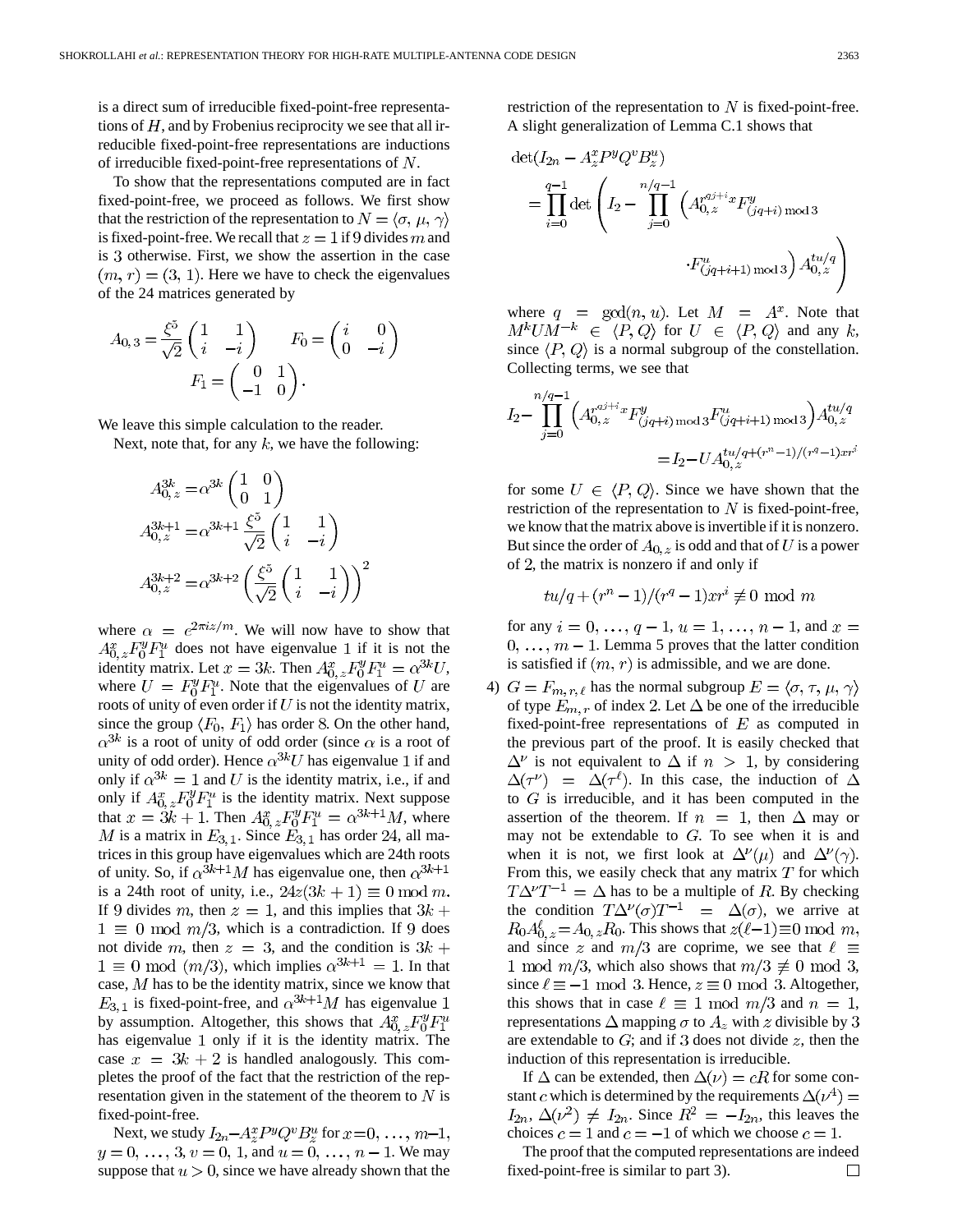Next we concentrate on computing the irreducible fixedpoint-free representations of the nonsolvable groups of the previous section. We need the following isolated result.

*Lemma 4:* The only fixed-point-free representations of  $SL_2(\mathbb{F}_5)$  are the two 2-D representations given by

$$
\gamma \mapsto P = \frac{1}{\sqrt{5}} \begin{pmatrix} \eta^2 - \eta^3 & \eta - \eta^4 \\ \eta - \eta^4 & \eta^3 - \eta^2 \end{pmatrix}
$$

$$
\nu \mapsto Q = \frac{1}{\sqrt{5}} \begin{pmatrix} \eta - \eta^2 & \eta^2 - 1 \\ 1 - \eta^3 & \eta^4 - \eta^3 \end{pmatrix}
$$

where  $\eta \in \{e^{2\pi i/5}, -e^{4\pi i/5}\}.$ 

*Proof:* It can be easily verified that the given maps are indeed fixed-point-free representations of the group  $G = SL_2(\mathbb{F}_5)$ . One needs to check that  $P^2 = Q^3 = (PQ)^5$ and  $P^4 = 1$ . Further, it is easily checked that the two representations given are inequivalent.

Showing that these representations are the only fixed-pointfree representations of  $G$  is slightly involved. Basically, we need to compute all the irreducible representations of  $G$ , and test whether they are fixed-point-free. We sketch an alternative to this method by using the character table of  $G$  rather than all the representations. The *character* of a representation at a given group element is the trace of the representation evaluated at that element. Characters are obviously constant on conjugacy classes of G. The character table of G is an  $h \times h$ -matrix where h is the number of conjugacy classes of  $G$ , whose rows are indexed by the irreducible representations of  $G$  and whose columns are indexed by the conjugacy classes. Position  $(i, j)$  of this matrix contains the value of the character of the  $i$ th irreducible representation of  $G$  at an arbitrary element of the *j*th conjugacy class.

Let  $\chi$  denote the character of a representation  $\Delta$  and suppose that  $\Delta$  is d-dimensional. Then, for any element  $\sigma$  in G the eigenvalues of  $\Delta(\sigma)$  can be recovered from  $\chi(\sigma)$ ,  $\chi(\sigma^2)$ , ...,  $\chi(\sigma^d)$ (up to permutation). To see this, note that  $\chi(\sigma^k)$  equals  $\omega_1^k + \cdots + \omega_d^k$ , where  $\omega_1, \ldots, \omega_d$  are the eigenvalues of  $\Delta(\sigma)$ . Hence, if we know the character table of  $G$ , and, for each element  $\sigma$ , the conjugacy class of  $\sigma$ ,  $\sigma^2$ , ...,  $\sigma^d$ , then we can compute for each irreducible representation the eigenvalues of that representation on the group elements and test whether we encounter the eigenvalue 1.

The character table of  $G$  can be found in [31, p. 155]. Applying the procedure outlined above, we see that the only fixedpoint-free representations of  $G$  are the ones given above.

*Proof of Theorem 2—Nonsolvable Groups:* Here, we concentrate on proving items 5) and 6) of Theorem 2. The assertions on the explicit form of the constellations follows from Lemma 3 part 1).

5) The irreducible representations of  $SL_2(\mathbb{F}_5) \times G_{m,r}$  are of the form  $\Delta \otimes F$ , where  $\Delta$  and F run over a set of pairwise inequivalent irreducible representations of S and  $G_{m,r}$ , respectively. Clearly, for  $\Delta \otimes F$  to be fixed-point-free, both  $\Delta$  and F have to be fixed-point-free. This necessary condition is also sufficient if  $gcd(|S|, |G_{m,r}|) = 1$ . (To see this, note that the eigenvalues of  $A \otimes B$  are products of the eigenvalues of  $A$  and  $B$ . If  $A$  and  $B$  have eigenvalues that are roots of unity of coprime orders, the products of these eigenvalues cannot be one.) So, the irreducible fixed-point-free representations of  $SL_2(\mathbb{F}_5) \times G_{m,r}$  are given by  $\sigma \mapsto I_2 \otimes A_0$ ,  $\tau \mapsto I_2 \otimes B_0$ ,  $\gamma \mapsto P_0 \otimes I_n$ ,  $\nu \mapsto Q_0 \otimes I_n$ , with the matrices  $A_0$ ,  $B_0$ ,  $P_0$ ,  $Q_0$  given above.

6)  $SL_2(\mathbb{F}_5) \times G_{m,r}$  is a normal subgroup of  $K_{m,r,\ell}$  of index 2. It is easily seen that the inertia groups of the representations computed in the previous part coincide with  $SL_2(\mathbb{F}_5) \times G_{m,r}$ ; hence their induction is irreducible, and all irreducible fixed-point-free representations are obtained this way. The representation given in the statement of the theorem is an induction of a fixed-point-free representation of  $N = SL_2(\mathbb{F}_5) \times G_{m,r}$  along the cosets  $N$ ,  $\nu N$ . It is easy to show that the representations given are in fact fixed-point-free. The proof can be accomplished along the lines of the other proofs of this type outlined in the paper, and is left to the reader.  $\Box$ 

We close this section by stating and proving a lemma that has been used extensively above.

*Lemma 5:* Let  $(m, r)$  be an admissible pair of integers, n be the order of r modulo  $m, r_0 = \gcd(m, r - 1), t = m/r_0$ ,  $k \in \{1, ..., n-1\}$ , and  $x \in \{0, ..., m-1\}$ . Furthermore, let  $q = \gcd(k, n)$  and  $i \in \{0, \ldots, q-1\}$ . Then we have

$$
t\frac{k}{q} + \frac{r^n - 1}{r^q - 1} x r^i \not\equiv 0 \mod m.
$$

*Proof:* We first transform the statement of the theorem into a simpler form. Since  $x \in \{0, \ldots, m-1\}$ , we can replace  $xr^{i}$  with x, so that we may assume w.l.o.g. that  $i = 0$ . Further, it is well known and easy to prove that an equation  $a + by \equiv$ 0 mod m has a solution for y if and only if  $gcd(b, m)$  divides a. Hence, denoting by d the value  $gcd(m, (r^{n}-1)/(r^{q}-1)),$ we see that the statement of the theorem is equivalent to  $tk/q \not\equiv$ 0 mod d. We now prove that any prime p dividing  $n/q$  also divides  $d$ . This proves the desired result, since the prime  $p$  cannot divide t (since  $gcd(n, t) = 1$ ), it also cannot divide  $k/q$  (since  $q = \gcd(n, k)$ , and so d cannot divide  $tk/q$  (otherwise, any prime factor of d would have to divide either t or  $k/q$ . Let p be a prime dividing  $n/q$ . Since  $(m, r)$  is admissible, any prime divisor of *n* divides  $gcd(m, r - 1)$ , which implies that  $r \equiv 1 \mod p$ . Now

$$
\frac{r^{n}-1}{r^{q}-1} = 1 + r^{q} + \dots + r^{(n/q-1)q} \equiv \frac{n}{q} \equiv 0 \mod p
$$

which proves the desired assertion.

 $\Box$ 

# APPENDIX C

#### THE DETERMINANT OF DOUBLY BANDED MATRICES

*Lemma 6:* Let  $a_1, \ldots, a_M, b_1, \ldots, b_M$  be arbitrary, and let  $1 \le K \le M$ . Define the  $M \times M$  doubly banded matrix as shown in the matrix at the bottom of the next page. Then

$$
\det D(M, K) = \prod_{i=1}^{q} \left( \prod_{j=0}^{\frac{M}{q}-1} a_{jq+i} - \prod_{j=0}^{\frac{M}{q}-1} b_{jq+i} \right) \quad (C1)
$$

where  $q = \gcd(M, K - 1)$ . In particular, when  $q = 1$ , we have

$$
\det D(M, K) = a_1 \cdots a_M - b_1 \cdots b_M. \tag{C2}
$$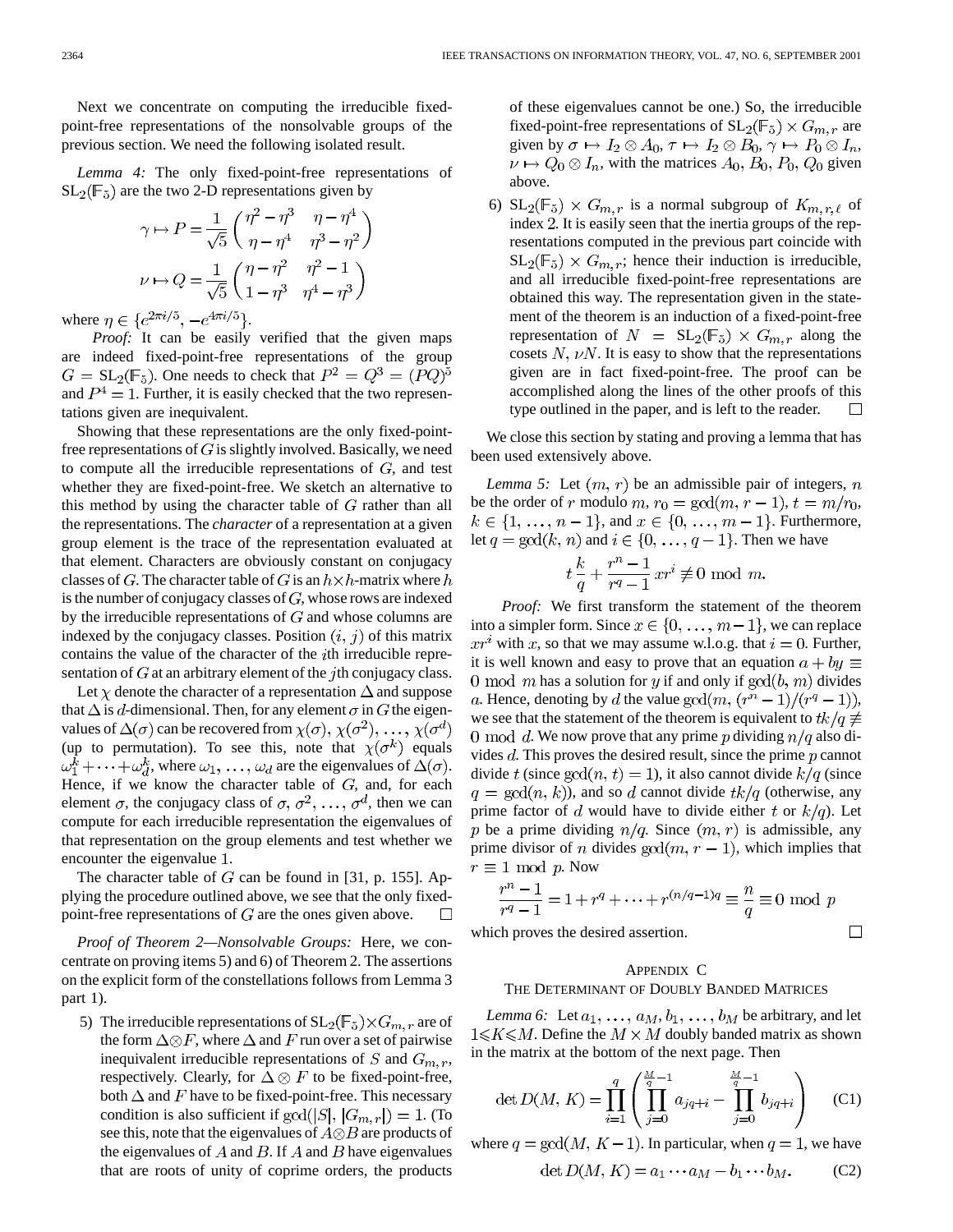*Proof:* We first prove the result for  $q = 1$ , using induction on M. For  $M = 2$ , we have

$$
\det\begin{pmatrix} a_1 & -b_1 \\ -b_2 & a_2 \end{pmatrix} = a_1a_2 - b_1b_2
$$

as desired. Assume now that for all matrix dimensions less than M, whenever  $q = 1$ , (C2) holds. We shall show that (C2) holds for matrices of dimension  $M$ . Let  $K$  be chosen such that  $gcd(M, K-1) = 1$  and assume, without loss of generality, that  $K-1 < M-K+1$  (we can always arrange this by considering the transpose of  $D(M, K)$ ). Partition  $D(M, K)$  as

$$
D(M, K) = \begin{pmatrix} D_{11} & D_{12} \\ D_{21} & D_{22} \end{pmatrix}
$$

where

$$
D_{11} = diag(a_1, ..., a_{K-1}),
$$
  
\n
$$
D_{12} = (0_{(K-1)\times(M-2K+2)} diag(-b_1, ..., -b_{K-1}))
$$
  
\nand

$$
D_{21} = \begin{pmatrix} \text{diag}(-b_K, \dots, -b_{2K-2}) \\ 0_{(M-2K+2)\times (K-1)} \end{pmatrix}
$$

$$
D_{22} = \begin{pmatrix} a_K & & & \\ & \ddots & & \\ -b_{2K-1} & & \ddots & \\ & & \ddots & \ddots & \\ & & & -b_M & a_M \end{pmatrix}.
$$

We have the equation shown at the bottom of the page. Note that D is an  $(M - K + 1) \times (M - K + 1)$  doubly banded matrix and that  $gcd(M - K + 1, K - 1) = 1$ . Thus,

$$
\det \overline{D} = a_K \cdots a_M - \frac{b_1 \cdots b_M}{a_1 \cdots a_{K-1}}
$$

so that

$$
\det D(M, K) = a_1 \cdots a_M - b_1 \cdots b_M
$$

which is the desired result.

When  $gcd(M, K - 1) = q$ ,  $D(M, K)$  can be partitioned into  $q \times q$  diagonal blocks, as shown in the equation at the top of the following page, where

$$
A_i = \text{diag}(a_{(i-1)q+1}, \ldots, a_{(i-1)q+q})
$$

$$
B_i = \text{diag}(b_{(i-1)q+1}, \ldots, b_{(i-1)q+q}).
$$

Repeating the arguments for  $q = 1$ , to the above block diagonal matrix (since  $gcd(\frac{M}{q}, \frac{K-1}{q}) = 1$  and diagonal matrices commute), we have

det 
$$
D(M, K) = \det \left( A_1 \cdots A_{\frac{M}{q}} - B_1 \cdots B_{\frac{M}{q}} \right)
$$
  
which yields the desired result (C1).

# APPENDIX D INFORMATION-THEORETIC ASPECTS OF DIFFERENTIAL

# MODULATION

We briefly justify the design of good constellations of unitary space–time signals by computing the information rates theoretically achievable with differential modulation. We show that, for large  $M$ , differential modulation as presented in Section II-C can theoretically achieve rates of approximately  $N \log(1 + \rho/2)$ , only slightly less than the space–time autocapacity of the channel  $N \log(1+\rho)$  [8] (achievable as  $M \to \infty$ ). Thus, differential modulation can attain a significant fraction of the channel capacity without further channel coding. To save space, our reasoning is intuitive and physical and avoids extensive rigor.

$$
D(M, K) = \left( \begin{array}{cccccccccccc} a_1 & 0 & \cdots & 0 & -b_1 & 0 & \cdots & 0 & 0 & 0 & \cdots & 0 \\ 0 & a_2 & \cdots & 0 & 0 & -b_2 & \cdots & 0 & 0 & 0 & \cdots & 0 \\ \vdots & \vdots & \ddots & \vdots & \vdots & \vdots & \ddots & \vdots & \vdots & \ddots & \vdots \\ 0 & 0 & \cdots & a_{s-1} & 0 & 0 & \cdots & -b_{s-1} & 0 & 0 & \cdots & 0 \\ 0 & 0 & \cdots & 0 & a_s & 0 & \cdots & 0 & -b_s & 0 & \cdots & 0 \\ 0 & 0 & \cdots & 0 & 0 & a_{s+1} & \cdots & 0 & 0 & -b_{s+1} & \cdots & 0 \\ \vdots & \vdots & \ddots & \vdots & \vdots & \vdots & \ddots & \vdots & \vdots & \vdots & \ddots & \vdots \\ 0 & 0 & \cdots & 0 & 0 & 0 & \cdots & a_{K-1} & 0 & 0 & \cdots & -b_{K-1} \\ -b_K & 0 & \cdots & 0 & 0 & 0 & \cdots & 0 & a_K & 0 & \cdots & 0 \\ 0 & -b_{K+1} & \cdots & 0 & 0 & 0 & \cdots & 0 & 0 & a_{K+1} & \cdots & 0 \\ \vdots & \vdots & \vdots & \ddots & \vdots & \vdots & \vdots & \ddots & \vdots & \vdots & \vdots & \ddots & \vdots \\ 0 & 0 & \cdots & -b_M & 0 & 0 & \cdots & 0 & 0 & 0 & \cdots & a_M \end{array} \right).
$$

$$
\det D(M, K) = \det D_{11} \det (D_{22} - D_{21} D_{11}^{-1} D_{12})
$$
  
= 
$$
\det(D_{11}) \det \begin{pmatrix} \text{diag}(a_K, \dots, a_{2K-2}) & \text{diag}\left(-\frac{b_1 b_K}{a_1}, \dots, -\frac{b_{K-1} b_{2K-2}}{a_{K-1}}\right) \\ \text{diag}(-b_{2K-1}, \dots, -b_M) & \text{diag}(a_{2K-1}, \dots, a_M) \end{pmatrix}.
$$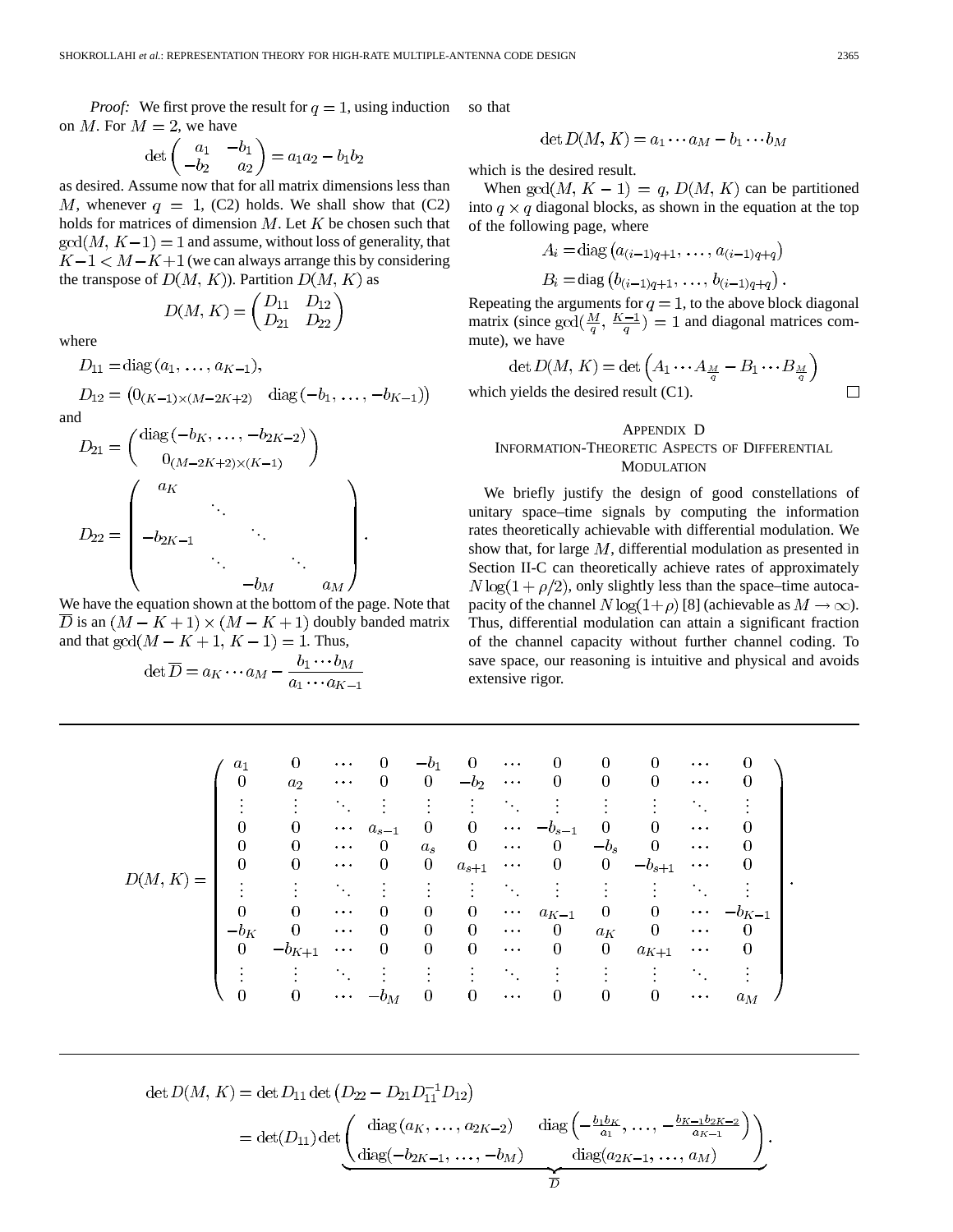

# *A. Mutual Information for Differential Unitary Space–Time Modulation*

We refer to the model (1) and employ differential modulation (5), where the channel is constant over  $2M$  time samples. Thus,

$$
\begin{pmatrix} X_1 \\ X_2 \end{pmatrix} = \sqrt{\rho} \begin{pmatrix} S_1 \\ S_2 \end{pmatrix} H + \begin{pmatrix} W_1 \\ W_2 \end{pmatrix} \tag{D1}
$$

where H,  $W_1$ , and  $W_2$  are  $M \times N$  matrices of independent  $\mathcal{CN}(0, 1)$ -distributed random variables. We assume that our constellation of differential signals is well approximated by a constellation of randomly chosen isotropically distributed unitary matrices. An isotropically distributed random matrix has a probability distribution that does not change when the matrix is pre- or post-multiplied by a deterministic unitary matrix (see, e.g., [6], [8]). Therefore, the matrices  $S_1$  and  $S_2$ are  $M \times M$  and unitary and are independent and isotropically distributed.

In [8], it is proven that there is a space–time *autocapacity* given by  $C_a = N \log(1+\rho)$  associated with transmitting information in a single  $M \times 2M$  block of symbols, as  $M \to \infty$ . We, therefore, consider the mutual information within a differential modulation block and compare it to the autocapacity. The mutual information between the transmitted signals  $\{S_1, S_2\}$  and the received signals  $\{X_1, X_2\}$  is

$$
I(X_1, X_2; S_1, S_2)
$$
  
=  $\frac{1}{2M} [h(X_1, X_2) - h(X_1, X_2|S_1, S_2)]$  (D2)

where  $h(\cdot)$  denotes entropy. (We normalize the mutual information by the factor  $1/2M$  for convenience, since  $2M$  is the number of time samples.) Note that  $\{X_1, X_2\}$ , conditioned on  $\{S_1, S_2\}$ , are zero-mean Gaussian-distributed random matrices. Computing the covariance matrix of  $\{X_1, X_2\}$  shows that

$$
h(X_1, X_2|S_1, S_2)
$$
  
= 2NM log  $\pi e$  + N log det  $\left[ I_{2M} + \rho \begin{pmatrix} S_1 \\ S_2 \end{pmatrix} (S_1^* \ S_2^*) \right]$   
= 2NM log  $\pi e$  + N log det  $\left[ I_M + \rho (S_1^* \ S_2^*) \begin{pmatrix} S_1 \\ S_2 \end{pmatrix} \right]$   
= 2NM log  $\pi e$  + N log det  $[I_M + 2\rho I_M]$   
= 2NM log  $\pi e$  + NM log(1 + 2\rho). (D3)

Since H is  $M \times N$  complex Gaussian, if we perform the  $QR$ decomposition  $H = QR$ , then Q is  $M \times N$  isotropically distributed and independent of R, which is  $N \times N$  upper triangular. We may write

$$
\begin{pmatrix} X_1 \\ X_2 \end{pmatrix} = \sqrt{\rho M} \begin{pmatrix} S_1 Q \\ S_2 Q \end{pmatrix} \frac{1}{\sqrt{M}} R + \begin{pmatrix} W_1 \\ W_2 \end{pmatrix}
$$

$$
= \sqrt{\rho M} \begin{pmatrix} S_1' \\ S_2' \end{pmatrix} \frac{1}{\sqrt{M}} R + \begin{pmatrix} W_1 \\ W_2 \end{pmatrix} \qquad (D4)
$$

where  $S'_1 = S_1 Q$  and  $S'_2 = S_2 Q$  are  $M \times N$  independent and isotropically unitary random matrices. Furthermore

$$
\frac{1}{2M} h(X_1, X_2)
$$
\n
$$
= \frac{1}{2M} h\left(X_1, X_2 \mid \frac{1}{\sqrt{M}} R\right) + \frac{1}{2M} I\left(\frac{1}{\sqrt{M}} R; X_1, X_2\right)
$$
\n
$$
= \frac{1}{M} h\left(X_1 \mid \frac{1}{\sqrt{M}} R\right) + \frac{1}{2M} I\left(\frac{1}{\sqrt{M}} R; X_1, X_2\right)
$$

where the second step uses the conditional independence and identical distributions of  $X_1$  and  $X_2$ .

We focus on this expression when  $M$  grows but  $N$  remains fixed, for then  $\frac{1}{\sqrt{M}} R$  converges (with probability one) to an  $N \times N$  identity matrix. We, therefore, have

$$
\frac{1}{2M}I\left(\frac{1}{\sqrt{M}}R|X_1, X_2\right) \to 0.
$$

On the other hand, in this regime  $\sqrt{MS_1'}$  behaves as an  $M \times N$ matrix of independent  $\mathcal{CN}(0, 1)$  random variables. Thus,  $X_1$ has the same entropy as a zero-mean complex Gaussian  $M \times N$ random matrix with variance  $1 + \rho$ , implying that

$$
\lim_{M \to \infty} \frac{1}{M} h\left(X_1 \middle| \frac{1}{\sqrt{M}} R\right) = N \log \pi e + N \log(1 + \rho).
$$

Combining this result with (D3) yields

$$
\lim_{M \to \infty} I(X_1, X_2; S_1, S_2)
$$
  
=  $N \left[ \log(1 + \rho) - \frac{1}{2} \log(1 + 2\rho) \right].$  (D5)

Because two consecutive  $2M \times M$  signals are overlapped in differential space–time modulation, the maximum achievable rate is twice (D5), or

$$
\lim_{M \to \infty} I_{\text{diff}} = N \left[ 2 \log(1 + \rho) - \log(1 + 2\rho) \right]
$$

$$
= N \log \left( 1 + \frac{\rho^2}{1 + 2\rho} \right).
$$